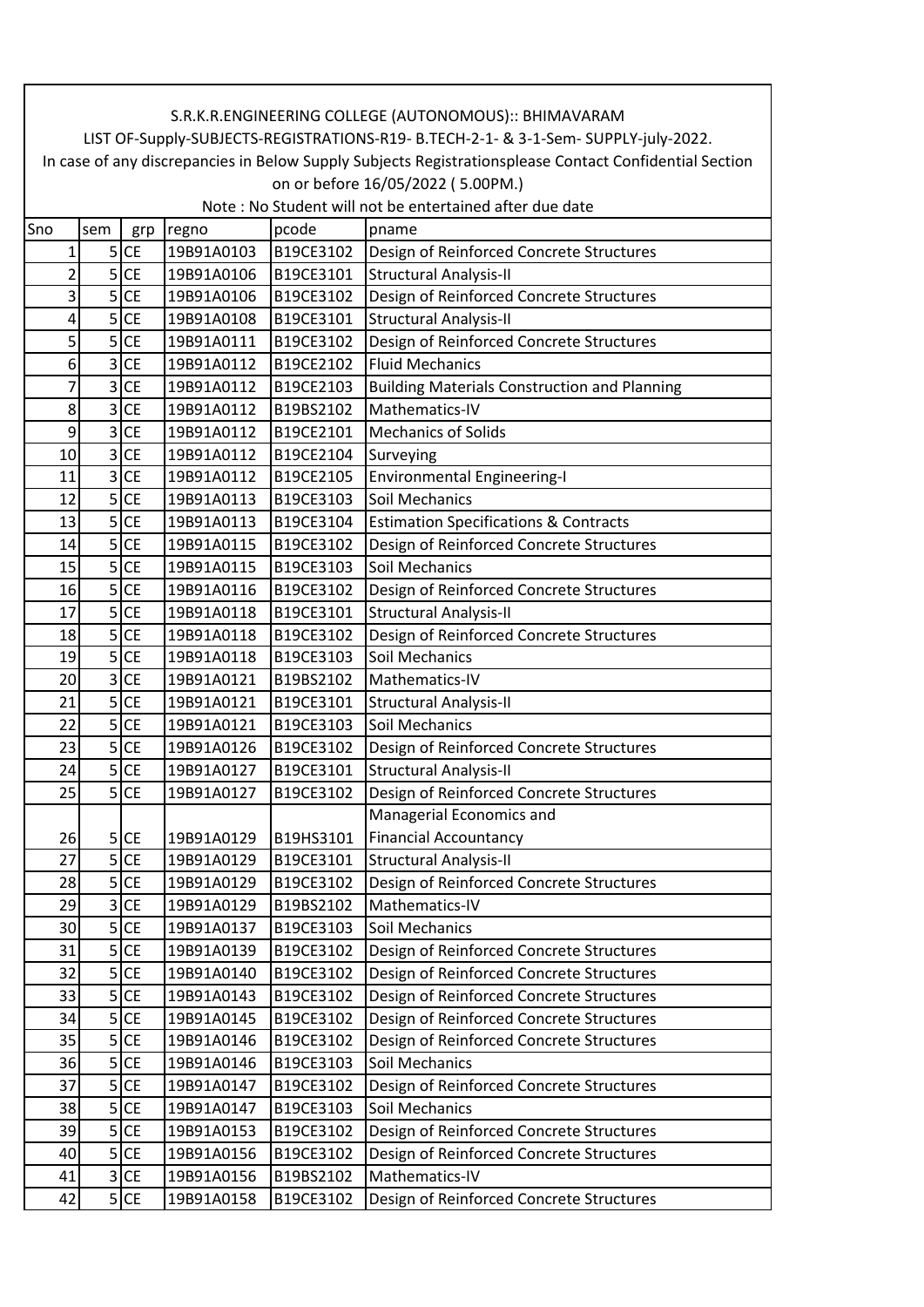|     | S.R.K.R.ENGINEERING COLLEGE (AUTONOMOUS):: BHIMAVARAM                                                  |           |            |           |                                                     |  |  |  |  |
|-----|--------------------------------------------------------------------------------------------------------|-----------|------------|-----------|-----------------------------------------------------|--|--|--|--|
|     | LIST OF-Supply-SUBJECTS-REGISTRATIONS-R19- B.TECH-2-1- & 3-1-Sem- SUPPLY-july-2022.                    |           |            |           |                                                     |  |  |  |  |
|     | In case of any discrepancies in Below Supply Subjects Registrationsplease Contact Confidential Section |           |            |           |                                                     |  |  |  |  |
|     | on or before 16/05/2022 (5.00PM.)<br>Note: No Student will not be entertained after due date           |           |            |           |                                                     |  |  |  |  |
|     |                                                                                                        |           |            |           |                                                     |  |  |  |  |
| Sno | sem                                                                                                    | grp       | regno      | pcode     | pname                                               |  |  |  |  |
| 43  |                                                                                                        | $5$ CE    | 19B91A0163 | B19CE3101 | Structural Analysis-II                              |  |  |  |  |
| 44  | 5                                                                                                      | <b>CE</b> | 19B91A0167 | B19CE3101 | <b>Structural Analysis-II</b>                       |  |  |  |  |
| 45  |                                                                                                        | $5$ CE    | 19B91A0168 | B19CE3102 | Design of Reinforced Concrete Structures            |  |  |  |  |
| 46  |                                                                                                        | $5$ CE    | 19B91A0168 | B19CE3104 | <b>Estimation Specifications &amp; Contracts</b>    |  |  |  |  |
| 47  | 5                                                                                                      | <b>CE</b> | 19B91A0169 | B19CE3102 | Design of Reinforced Concrete Structures            |  |  |  |  |
| 48  |                                                                                                        | $5$ CE    | 19B91A0174 | B19CE3101 | <b>Structural Analysis-II</b>                       |  |  |  |  |
| 49  |                                                                                                        | $5$ CE    | 19B91A0174 | B19CE3102 | Design of Reinforced Concrete Structures            |  |  |  |  |
| 50  |                                                                                                        | $3$ CE    | 19B91A0175 | B19CE2102 | <b>Fluid Mechanics</b>                              |  |  |  |  |
| 51  |                                                                                                        | $5$ CE    | 19B91A0178 | B19CE3101 | <b>Structural Analysis-II</b>                       |  |  |  |  |
| 52  |                                                                                                        | $5$ CE    | 19B91A0178 | B19CE3102 | Design of Reinforced Concrete Structures            |  |  |  |  |
| 53  |                                                                                                        | $5$ CE    | 19B91A0181 | B19CE3102 | Design of Reinforced Concrete Structures            |  |  |  |  |
| 54  |                                                                                                        | $3$ CE    | 19B91A0182 | B19BS2102 | Mathematics-IV                                      |  |  |  |  |
| 55  |                                                                                                        | $5$ CE    | 19B91A0182 | B19CE3102 | Design of Reinforced Concrete Structures            |  |  |  |  |
| 56  | 5                                                                                                      | <b>CE</b> | 19B91A0184 | B19CE3102 | Design of Reinforced Concrete Structures            |  |  |  |  |
| 57  | 5                                                                                                      | <b>CE</b> | 19B91A0187 | B19CE3102 | Design of Reinforced Concrete Structures            |  |  |  |  |
| 58  |                                                                                                        | $5$ CE    | 19B91A0187 | B19CE3103 | Soil Mechanics                                      |  |  |  |  |
|     |                                                                                                        |           |            |           | Repair, Rehabilitation and                          |  |  |  |  |
| 59  |                                                                                                        | $5$ CE    | 19B91A0187 | B19CE3105 | <b>Retrofitting of Structures</b>                   |  |  |  |  |
| 60  | $\overline{3}$                                                                                         | <b>CE</b> | 19B91A0187 | B19BS2102 | Mathematics-IV                                      |  |  |  |  |
| 61  |                                                                                                        | $3$ CE    | 19B91A0187 | B19CE2101 | <b>Mechanics of Solids</b>                          |  |  |  |  |
| 62  |                                                                                                        | $5$ CE    | 19B91A0195 | B19CE3102 | Design of Reinforced Concrete Structures            |  |  |  |  |
| 63  |                                                                                                        | $5$ CE    | 19B91A0195 | B19CE3103 | Soil Mechanics                                      |  |  |  |  |
| 64  |                                                                                                        | $5$ CE    | 19B91A0195 | B19CE3104 | <b>Estimation Specifications &amp; Contracts</b>    |  |  |  |  |
|     |                                                                                                        |           |            |           | Repair, Rehabilitation and                          |  |  |  |  |
| 65  |                                                                                                        | $5$ CE    |            |           | 19B91A0195   B19CE3105   Retrofitting of Structures |  |  |  |  |
| 66  | 3                                                                                                      | <b>CE</b> | 19B91A01A2 | B19BS2102 | Mathematics-IV                                      |  |  |  |  |
| 67  |                                                                                                        | $5$ CE    | 19B91A01A2 | B19CE3102 | Design of Reinforced Concrete Structures            |  |  |  |  |
| 68  |                                                                                                        | $5$ CE    | 19B91A01A2 | B19CE3104 | <b>Estimation Specifications &amp; Contracts</b>    |  |  |  |  |
| 69  |                                                                                                        | $5$ CE    | 19B91A01A3 | B19CE3102 | Design of Reinforced Concrete Structures            |  |  |  |  |
| 70  |                                                                                                        | $5$ CE    | 19B91A01B2 | B19CE3103 | Soil Mechanics                                      |  |  |  |  |
| 71  |                                                                                                        | $5$ CE    | 19B91A01B3 | B19CE3102 | Design of Reinforced Concrete Structures            |  |  |  |  |
| 72  | 5                                                                                                      | <b>CE</b> | 19B91A01B3 | B19CE3103 | Soil Mechanics                                      |  |  |  |  |
| 73  | 5                                                                                                      | <b>CE</b> | 19B91A01B4 | B19CE3102 | Design of Reinforced Concrete Structures            |  |  |  |  |
| 74  | 5                                                                                                      | <b>CE</b> | 19B91A01B6 | B19CE3102 | Design of Reinforced Concrete Structures            |  |  |  |  |
| 75  | 5 <sup>1</sup>                                                                                         | <b>CE</b> | 19B91A01C0 | B19CE3103 | Soil Mechanics                                      |  |  |  |  |
| 76  |                                                                                                        | $5$ CE    | 19B91A01C2 | B19CE3101 | <b>Structural Analysis-II</b>                       |  |  |  |  |
| 77  |                                                                                                        | $5$ CE    | 19B91A01C2 | B19CE3102 | Design of Reinforced Concrete Structures            |  |  |  |  |
| 78  | 5                                                                                                      | <b>CE</b> | 19B91A01C3 | B19CE3102 | Design of Reinforced Concrete Structures            |  |  |  |  |
| 79  |                                                                                                        | $5$ CE    | 19B91A01D0 | B19HS3101 | Managerial Economics and Financial Accountancy      |  |  |  |  |
| 80  | 5                                                                                                      | <b>CE</b> | 19B91A01D0 | B19CE3101 | <b>Structural Analysis-II</b>                       |  |  |  |  |
| 81  | 5                                                                                                      | <b>CE</b> | 19B91A01D0 | B19CE3102 | Design of Reinforced Concrete Structures            |  |  |  |  |
|     |                                                                                                        |           |            |           | Soil Mechanics                                      |  |  |  |  |
| 82  |                                                                                                        | $5$ CE    | 19B91A01D0 | B19CE3103 |                                                     |  |  |  |  |
| 83  |                                                                                                        | $5$ CE    | 19B91A01D0 | B19CE3104 | <b>Estimation Specifications &amp; Contracts</b>    |  |  |  |  |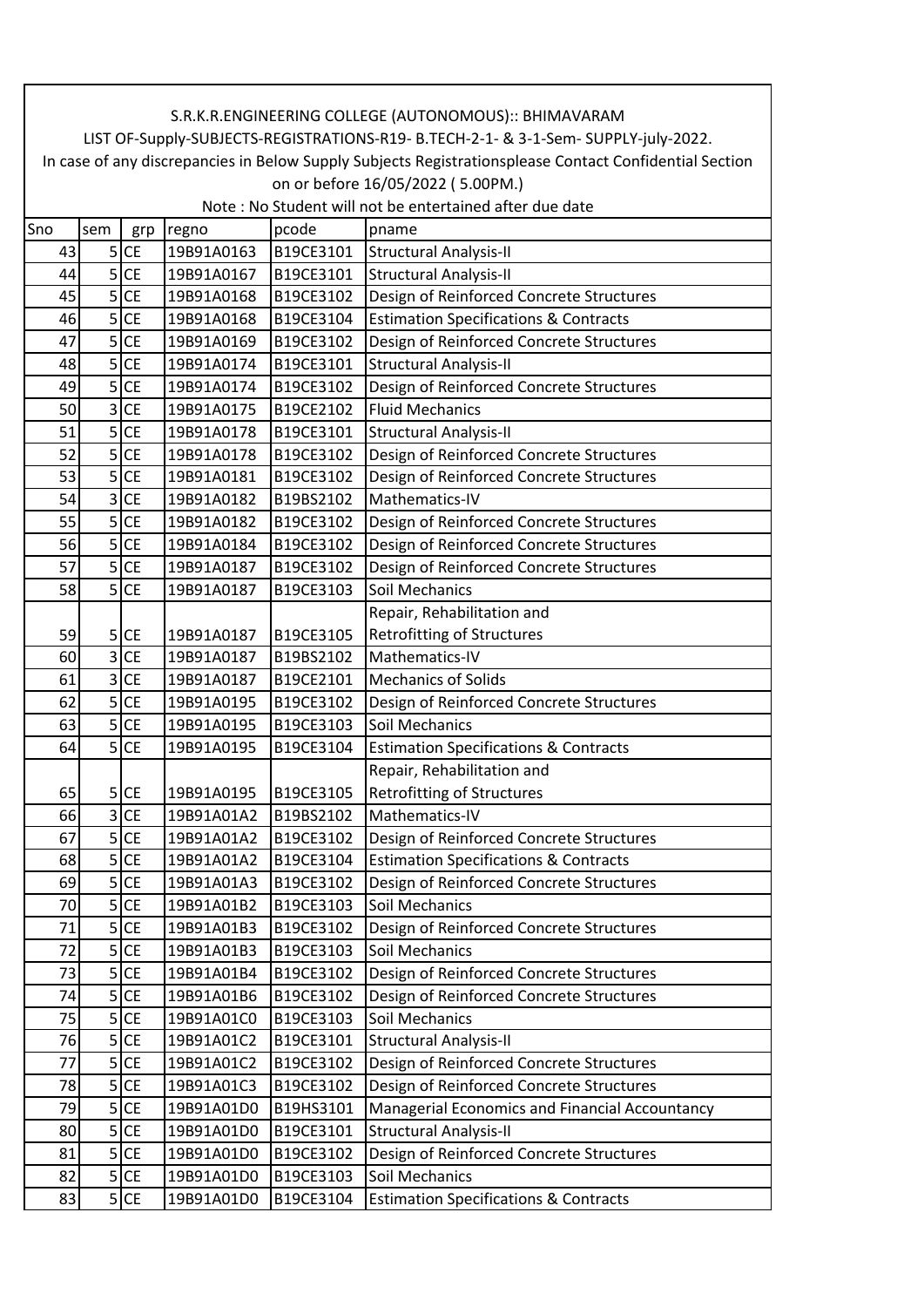|            | S.R.K.R.ENGINEERING COLLEGE (AUTONOMOUS):: BHIMAVARAM                                                                                                                                         |           |                          |                        |                                                                                 |  |  |  |  |
|------------|-----------------------------------------------------------------------------------------------------------------------------------------------------------------------------------------------|-----------|--------------------------|------------------------|---------------------------------------------------------------------------------|--|--|--|--|
|            | LIST OF-Supply-SUBJECTS-REGISTRATIONS-R19- B.TECH-2-1- & 3-1-Sem- SUPPLY-july-2022.<br>In case of any discrepancies in Below Supply Subjects Registrationsplease Contact Confidential Section |           |                          |                        |                                                                                 |  |  |  |  |
|            | on or before 16/05/2022 (5.00PM.)                                                                                                                                                             |           |                          |                        |                                                                                 |  |  |  |  |
|            | Note: No Student will not be entertained after due date                                                                                                                                       |           |                          |                        |                                                                                 |  |  |  |  |
| Sno        | sem                                                                                                                                                                                           | grp       | regno                    | pcode                  | pname                                                                           |  |  |  |  |
| 84         | 5 <sup>1</sup>                                                                                                                                                                                | <b>CE</b> | 19B91A01D0               | B19CE3105              | Repair, Rehabilitation and Retrofitting of Structures                           |  |  |  |  |
| 85         | 3                                                                                                                                                                                             | <b>CE</b> | 19B91A01D0               | B19BS2102              | Mathematics-IV                                                                  |  |  |  |  |
| 86         | 3                                                                                                                                                                                             | <b>CE</b> | 19B91A01D0               | B19CE2101              | <b>Mechanics of Solids</b>                                                      |  |  |  |  |
| 87         | 3                                                                                                                                                                                             | <b>CE</b> | 19B91A01D0               | B19CE2102              | <b>Fluid Mechanics</b>                                                          |  |  |  |  |
| 88         | 3                                                                                                                                                                                             | <b>CE</b> | 19B91A01D0               | B19CE2103              | <b>Building Materials Construction and Planning</b>                             |  |  |  |  |
| 89         | 3                                                                                                                                                                                             | <b>CE</b> | 19B91A01D0               | B19CE2104              | Surveying                                                                       |  |  |  |  |
| 90         | 3                                                                                                                                                                                             | <b>CE</b> | 19B91A01D0               | B19CE2105              | <b>Environmental Engineering-I</b>                                              |  |  |  |  |
| 91         | 5                                                                                                                                                                                             | <b>CE</b> | 19B91A01D8               | B19CE3101              | <b>Structural Analysis-II</b>                                                   |  |  |  |  |
| 92         | 5                                                                                                                                                                                             | <b>CE</b> | 19B91A01D8               | B19CE3102              | Design of Reinforced Concrete Structures                                        |  |  |  |  |
| 93         | 5                                                                                                                                                                                             | <b>CE</b> | 19B91A01E0               | B19HS3101              | Managerial Economics and Financial Accountancy                                  |  |  |  |  |
| 94         | 5                                                                                                                                                                                             | <b>CE</b> | 19B91A01E0               | B19CE3101              | <b>Structural Analysis-II</b>                                                   |  |  |  |  |
| 95         | 5                                                                                                                                                                                             | <b>CE</b> | 19B91A01E0               | B19CE3102              | Design of Reinforced Concrete Structures                                        |  |  |  |  |
| 96         | 5                                                                                                                                                                                             | <b>CE</b> | 19B91A01E0               | B19CE3104              | <b>Estimation Specifications &amp; Contracts</b>                                |  |  |  |  |
| 97         | 5                                                                                                                                                                                             | <b>CE</b> | 19B91A01E0               | B19CE3105              | Repair, Rehabilitation and Retrofitting of Structures                           |  |  |  |  |
| 98         | 5                                                                                                                                                                                             | <b>CE</b> | 19B91A01E0               | B19CE3109              | Soil Mechanics Lab                                                              |  |  |  |  |
|            |                                                                                                                                                                                               | $5$ CE    |                          |                        |                                                                                 |  |  |  |  |
| 99         | 3                                                                                                                                                                                             | <b>CE</b> | 19B91A01E0               | B19CE3110<br>B19BS2102 | <b>Environmental Engineering Lab</b><br>Mathematics-IV                          |  |  |  |  |
| 100        | 3                                                                                                                                                                                             | <b>CE</b> | 19B91A01E0<br>19B91A01E0 | B19CE2101              | <b>Mechanics of Solids</b>                                                      |  |  |  |  |
| 101<br>102 | 3                                                                                                                                                                                             | <b>CE</b> | 19B91A01E0               | B19CE2102              | <b>Fluid Mechanics</b>                                                          |  |  |  |  |
| 103        | 3                                                                                                                                                                                             | <b>CE</b> | 19B91A01E0               | B19CE2103              | <b>Building Materials Construction and Planning</b>                             |  |  |  |  |
| 104        | $\overline{\mathbf{3}}$                                                                                                                                                                       | <b>CE</b> | 19B91A01E0               | B19CE2104              | Surveying                                                                       |  |  |  |  |
| 105        | 3                                                                                                                                                                                             | <b>CE</b> | 19B91A01E0               | B19CE2105              |                                                                                 |  |  |  |  |
| 106        | $\overline{3}$                                                                                                                                                                                | <b>CE</b> | 19B91A01E0               | B19CE2106              | <b>Environmental Engineering-I</b>                                              |  |  |  |  |
| 107        | 3                                                                                                                                                                                             | <b>CE</b> | 19B91A01E0               | B19CE2107              | <b>Surveying Field Work</b>                                                     |  |  |  |  |
| 108        |                                                                                                                                                                                               | 3 CE      | 19B91A01E2               | B19BS2102              | <b>Strength of Materials Lab</b><br>Mathematics-IV                              |  |  |  |  |
| 109        | 3                                                                                                                                                                                             | <b>CE</b> | 19B91A01E2               | B19CE2103              |                                                                                 |  |  |  |  |
| 110        | 3                                                                                                                                                                                             | <b>CE</b> | 19B91A01E2               | B19CE2104              | <b>Building Materials Construction and Planning</b><br>Surveying                |  |  |  |  |
| 111        | 3                                                                                                                                                                                             | <b>CE</b> | 19B91A01E2               | B19CE2105              |                                                                                 |  |  |  |  |
| 112        | 5                                                                                                                                                                                             | <b>CE</b> | 19B91A01E2               | B19CE3103              | <b>Environmental Engineering-I</b><br>Soil Mechanics                            |  |  |  |  |
| 113        | 5                                                                                                                                                                                             | <b>CE</b> | 19B91A01E2               | B19CE3105              | Repair, Rehabilitation and Retrofitting of Structures                           |  |  |  |  |
| 114        | 5                                                                                                                                                                                             | <b>CE</b> | 19B91A01E3               | B19CE3101              | <b>Structural Analysis-II</b>                                                   |  |  |  |  |
| 115        | 5                                                                                                                                                                                             | <b>CE</b> | 19B91A01E3               | B19CE3102              | Design of Reinforced Concrete Structures                                        |  |  |  |  |
| 116        | 5                                                                                                                                                                                             | <b>CE</b> | 19B91A01E4               | B19CE3101              | Structural Analysis-II                                                          |  |  |  |  |
| 117        |                                                                                                                                                                                               | $5$ CE    | 19B91A01E4               | B19CE3103              | Soil Mechanics                                                                  |  |  |  |  |
|            | 5                                                                                                                                                                                             | <b>CE</b> | 19B91A01G3               | B19CE3104              |                                                                                 |  |  |  |  |
| 118        | 5                                                                                                                                                                                             | <b>CE</b> |                          |                        | <b>Estimation Specifications &amp; Contracts</b>                                |  |  |  |  |
| 119<br>120 | 5                                                                                                                                                                                             | <b>CE</b> | 19B91A01H0<br>19B91A01H0 | B19HS3101<br>B19CE3101 | Managerial Economics and Financial Accountancy<br><b>Structural Analysis-II</b> |  |  |  |  |
| 121        |                                                                                                                                                                                               | <b>CE</b> |                          |                        |                                                                                 |  |  |  |  |
|            | 5<br>5                                                                                                                                                                                        |           | 19B91A01H0               | B19CE3104              | <b>Estimation Specifications &amp; Contracts</b>                                |  |  |  |  |
| 122        | 5                                                                                                                                                                                             | <b>CE</b> | 19B91A01H2               | B19CE3101              | <b>Structural Analysis-II</b>                                                   |  |  |  |  |
| 123        |                                                                                                                                                                                               | <b>CE</b> | 19B91A01H8               | B19CE3102              | Design of Reinforced Concrete Structures                                        |  |  |  |  |
| 124        | 5                                                                                                                                                                                             | <b>CE</b> | 19B91A01I0               | B19CE3101              | <b>Structural Analysis-II</b>                                                   |  |  |  |  |
| 125        | 5                                                                                                                                                                                             | <b>CE</b> | 19B91A01I0               | B19CE3102              | Design of Reinforced Concrete Structures                                        |  |  |  |  |
| 126        |                                                                                                                                                                                               | $5$ CE    | 19B91A01I0               | B19CE3104              | <b>Estimation Specifications &amp; Contracts</b>                                |  |  |  |  |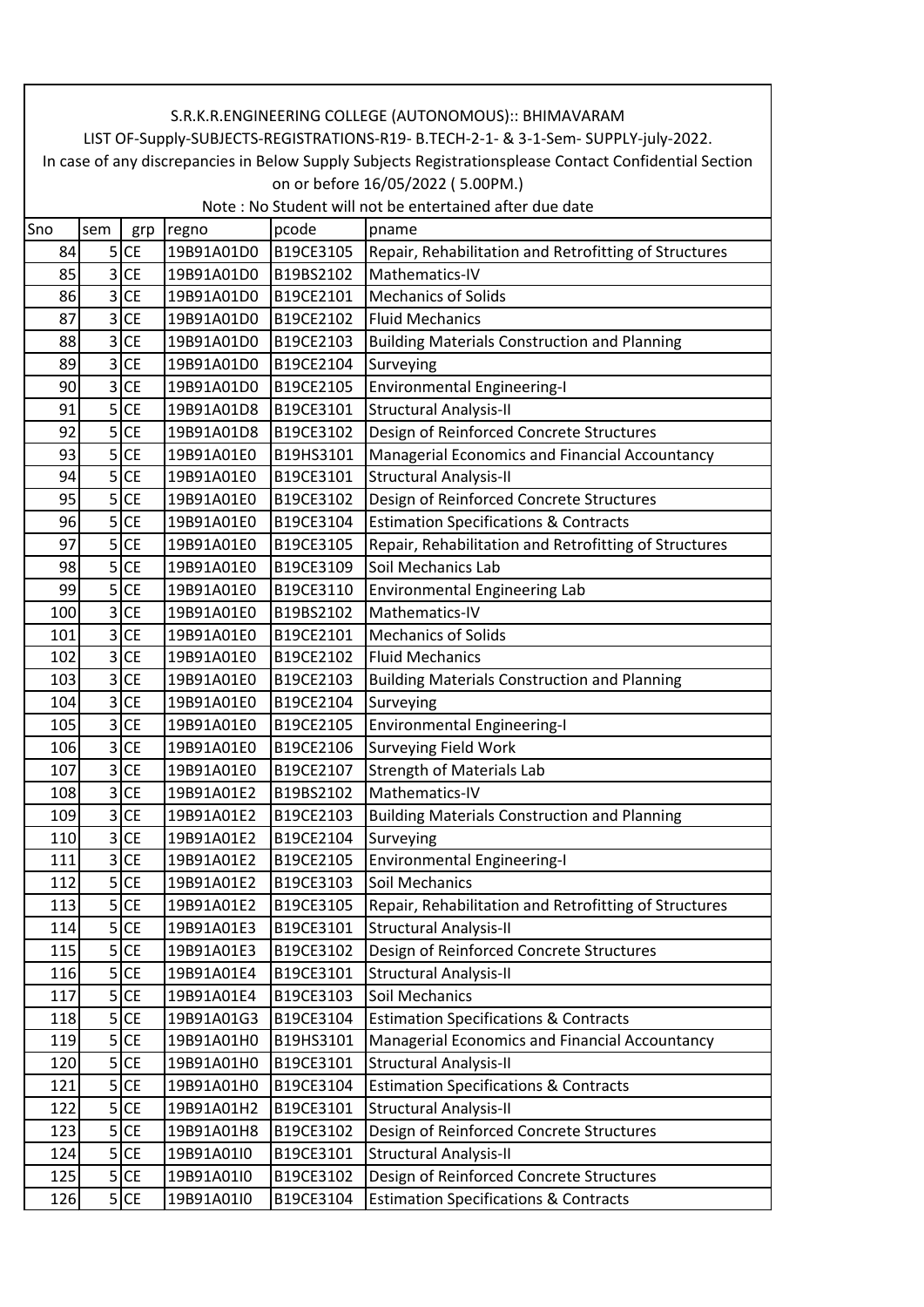|     | S.R.K.R.ENGINEERING COLLEGE (AUTONOMOUS):: BHIMAVARAM                                                  |            |            |           |                                                          |  |  |  |  |
|-----|--------------------------------------------------------------------------------------------------------|------------|------------|-----------|----------------------------------------------------------|--|--|--|--|
|     | LIST OF-Supply-SUBJECTS-REGISTRATIONS-R19- B.TECH-2-1- & 3-1-Sem- SUPPLY-july-2022.                    |            |            |           |                                                          |  |  |  |  |
|     | In case of any discrepancies in Below Supply Subjects Registrationsplease Contact Confidential Section |            |            |           |                                                          |  |  |  |  |
|     | on or before 16/05/2022 (5.00PM.)                                                                      |            |            |           |                                                          |  |  |  |  |
|     |                                                                                                        |            |            |           | Note: No Student will not be entertained after due date  |  |  |  |  |
| Sno | sem                                                                                                    | grp        | regno      | pcode     | pname                                                    |  |  |  |  |
| 127 | 3                                                                                                      | <b>CE</b>  | 19B91A01I0 | B19CE2101 | <b>Mechanics of Solids</b>                               |  |  |  |  |
| 128 | 3                                                                                                      | <b>CE</b>  | 19B91A01I0 | B19CE2104 | Surveying                                                |  |  |  |  |
| 129 |                                                                                                        | $5$ EEE    | 19B91A0201 | B19EE3101 | <b>Electrical Machines-II</b>                            |  |  |  |  |
| 130 | 5 <sup>1</sup>                                                                                         | EEE        | 19B91A0201 | B19EE3103 | <b>Power Electronics</b>                                 |  |  |  |  |
| 131 |                                                                                                        | $5$ EEE    | 19B91A0201 | B19EE3106 | <b>Analog Electronics</b>                                |  |  |  |  |
| 132 |                                                                                                        | $5$ EEE    | 19B91A0202 | B19EE3106 | <b>Analog Electronics</b>                                |  |  |  |  |
| 133 |                                                                                                        | $5$ EEE    | 19B91A0207 | B19EE3102 | <b>Control Systems</b>                                   |  |  |  |  |
| 134 |                                                                                                        | $5$ EEE    | 19B91A0207 | B19EE3106 | <b>Analog Electronics</b>                                |  |  |  |  |
| 135 | 3                                                                                                      | EEE        | 19B91A0210 | B19EE2102 | Network Analysis and Synthesis                           |  |  |  |  |
| 136 |                                                                                                        | $5$ EEE    | 19B91A0213 | B19EE3102 | <b>Control Systems</b>                                   |  |  |  |  |
| 137 |                                                                                                        | $5$ EEE    | 19B91A0216 | B19EE3101 | <b>Electrical Machines-II</b>                            |  |  |  |  |
| 138 |                                                                                                        | $5$ EEE    | 19B91A0216 | B19EE3102 | <b>Control Systems</b>                                   |  |  |  |  |
| 139 |                                                                                                        | $5$ EEE    | 19B91A0216 | B19EE3104 | Electrical Power Generation, Transmission & Distribution |  |  |  |  |
| 140 | 5 <sup>1</sup>                                                                                         | EEE        | 19B91A0216 | B19EE3106 | <b>Analog Electronics</b>                                |  |  |  |  |
| 141 | 3                                                                                                      | EEE        | 19B91A0221 | B19EE2102 | Network Analysis and Synthesis                           |  |  |  |  |
| 142 | 3                                                                                                      | EEE        | 19B91A0221 | B19CS2108 | Data Structures                                          |  |  |  |  |
| 143 |                                                                                                        | 3 EEE      | 19B91A0224 | B19EC2101 | <b>Electronic Devices and Circuits</b>                   |  |  |  |  |
| 144 |                                                                                                        | 3 EEE      | 19B91A0224 | B19BS2102 | Mathematics-IV                                           |  |  |  |  |
| 145 | 3                                                                                                      | EEE        | 19B91A0224 | B19EE2101 | <b>Electrical Measurements and Instrumentation</b>       |  |  |  |  |
| 146 | $\overline{3}$                                                                                         | EEE        | 19B91A0224 | B19EE2102 | Network Analysis and Synthesis                           |  |  |  |  |
| 147 | $\overline{3}$                                                                                         | EEE        | 19B91A0224 | B19EE2103 | <b>Electro Magnetic Field Theory</b>                     |  |  |  |  |
| 148 | 5 <sup>1</sup>                                                                                         | <b>EEE</b> | 19B91A0228 | B19EE3102 | <b>Control Systems</b>                                   |  |  |  |  |
| 149 |                                                                                                        | $5$ EEE    | 19B91A0228 | B19EE3106 | <b>Analog Electronics</b>                                |  |  |  |  |
| 150 |                                                                                                        | $5$ EEE    | 19B91A0230 | B19EE3102 | <b>Control Systems</b>                                   |  |  |  |  |
| 151 |                                                                                                        | $5$ EEE    | 19B91A0230 | B19EE3106 | Analog Electronics                                       |  |  |  |  |
| 152 |                                                                                                        | $5$ EEE    | 19B91A0232 | B19EE3101 | <b>Electrical Machines-II</b>                            |  |  |  |  |
| 153 |                                                                                                        | $5$ EEE    | 19B91A0237 | B19EE3103 | <b>Power Electronics</b>                                 |  |  |  |  |
| 154 |                                                                                                        | $5$ EEE    | 19B91A0239 | B19EE3101 | <b>Electrical Machines-II</b>                            |  |  |  |  |
| 155 |                                                                                                        | $5$ EEE    | 19B91A0239 | B19EE3103 | <b>Power Electronics</b>                                 |  |  |  |  |
| 156 |                                                                                                        | 5 EEE      | 19B91A0239 | B19EE3105 | Micro Processors and Micro Controllers                   |  |  |  |  |
| 157 |                                                                                                        | $5$ $EEE$  | 19B91A0247 | B19EE3101 | <b>Electrical Machines-II</b>                            |  |  |  |  |
| 158 |                                                                                                        | $5$ EEE    | 19B91A0247 | B19EE3102 | <b>Control Systems</b>                                   |  |  |  |  |
| 159 |                                                                                                        | 5 EEE      | 19B91A0247 | B19EE3103 | <b>Power Electronics</b>                                 |  |  |  |  |
| 160 |                                                                                                        | $5$ EEE    | 19B91A0256 | B19EE3101 | <b>Electrical Machines-II</b>                            |  |  |  |  |
| 161 | $\overline{3}$                                                                                         | <b>EEE</b> | 19B91A0256 | B19EE2102 | Network Analysis and Synthesis                           |  |  |  |  |
| 162 |                                                                                                        | 3 EEE      | 19B91A0256 | B19EC2101 | <b>Electronic Devices and Circuits</b>                   |  |  |  |  |
| 163 |                                                                                                        | $5$ EEE    | 19B91A0260 | B19EE3102 | <b>Control Systems</b>                                   |  |  |  |  |
| 164 |                                                                                                        | $5$ EEE    | 19B91A0263 | B19EE3106 | <b>Analog Electronics</b>                                |  |  |  |  |
| 165 | $\overline{3}$                                                                                         | <b>EEE</b> | 19B91A0264 | B19EC2101 | <b>Electronic Devices and Circuits</b>                   |  |  |  |  |
| 166 | $\overline{3}$                                                                                         | <b>EEE</b> | 19B91A0264 | B19BS2102 | Mathematics-IV                                           |  |  |  |  |
| 167 |                                                                                                        | 3 EEE      | 19B91A0264 | B19EE2101 | Electrical Measurements and Instrumentation              |  |  |  |  |
| 168 |                                                                                                        | 3 EEE      | 19B91A0264 | B19EE2102 | Network Analysis and Synthesis                           |  |  |  |  |
| 169 |                                                                                                        | $3$ EEE    | 19B91A0264 | B19EE2103 | <b>Electro Magnetic Field Theory</b>                     |  |  |  |  |
|     |                                                                                                        |            |            |           |                                                          |  |  |  |  |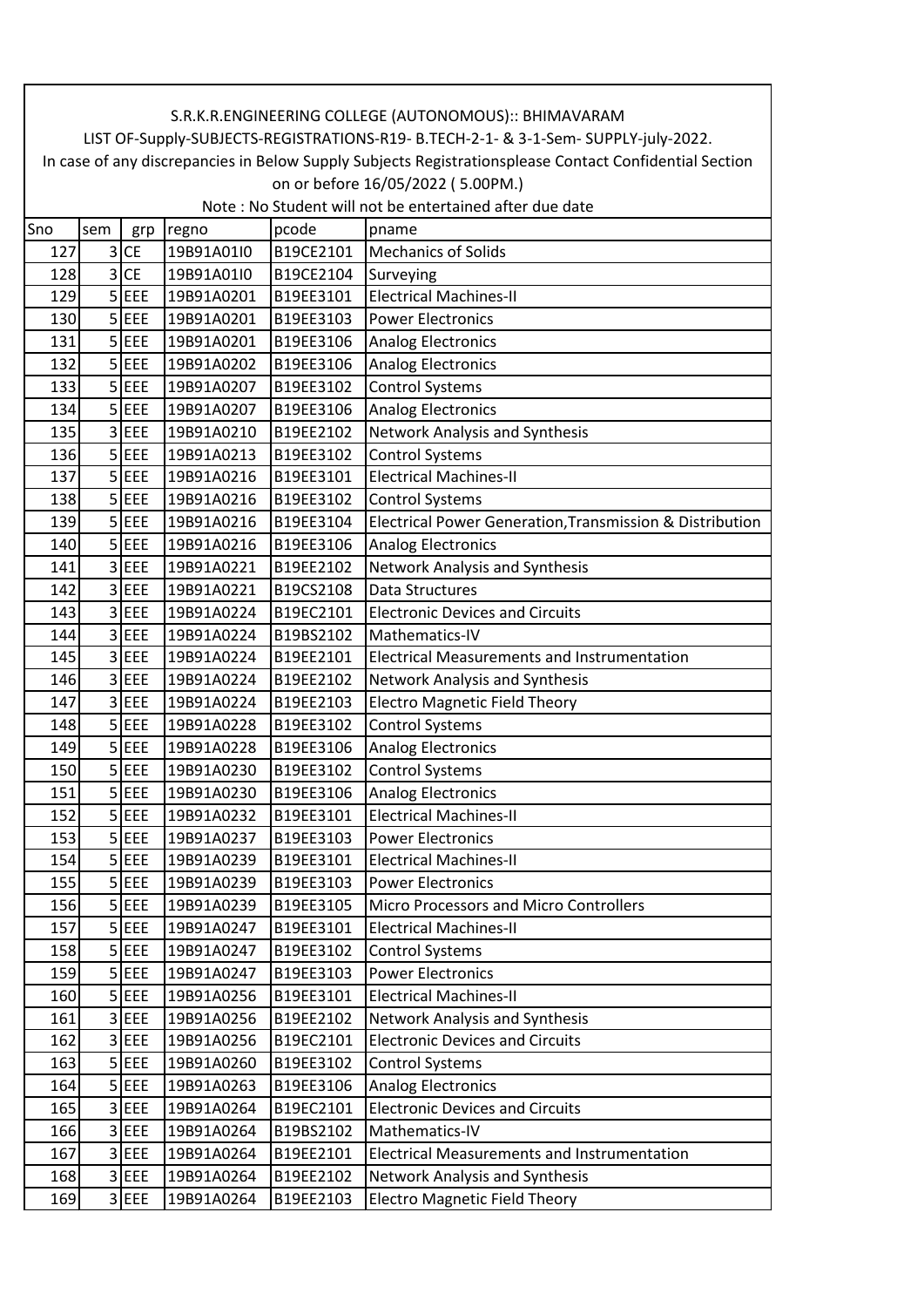|     | S.R.K.R.ENGINEERING COLLEGE (AUTONOMOUS):: BHIMAVARAM                                                  |                    |            |           |                                                          |  |  |  |  |
|-----|--------------------------------------------------------------------------------------------------------|--------------------|------------|-----------|----------------------------------------------------------|--|--|--|--|
|     | LIST OF-Supply-SUBJECTS-REGISTRATIONS-R19- B.TECH-2-1- & 3-1-Sem- SUPPLY-july-2022.                    |                    |            |           |                                                          |  |  |  |  |
|     | In case of any discrepancies in Below Supply Subjects Registrationsplease Contact Confidential Section |                    |            |           |                                                          |  |  |  |  |
|     | on or before 16/05/2022 (5.00PM.)<br>Note: No Student will not be entertained after due date           |                    |            |           |                                                          |  |  |  |  |
|     |                                                                                                        |                    |            |           |                                                          |  |  |  |  |
| Sno | sem                                                                                                    | grp                | regno      | pcode     | pname                                                    |  |  |  |  |
| 170 |                                                                                                        | 3 EEE              | 19B91A0264 | B19CS2108 | Data Structures                                          |  |  |  |  |
| 171 |                                                                                                        | $5$ EEE            | 19B91A0264 | B19EE3106 | <b>Analog Electronics</b>                                |  |  |  |  |
| 172 |                                                                                                        | $5$ EEE            | 19B91A0265 | B19EE3101 | <b>Electrical Machines-II</b>                            |  |  |  |  |
| 173 |                                                                                                        | $5$ EEE            | 19B91A0265 | B19EE3102 | <b>Control Systems</b>                                   |  |  |  |  |
| 174 |                                                                                                        | $5$ EEE            | 19B91A0265 | B19EE3103 | <b>Power Electronics</b>                                 |  |  |  |  |
| 175 |                                                                                                        | $5$ EEE            | 19B91A0265 | B19EE3104 | Electrical Power Generation, Transmission & Distribution |  |  |  |  |
| 176 |                                                                                                        | $5$ EEE            | 19B91A0265 | B19EE3105 | <b>Micro Processors and Micro Controllers</b>            |  |  |  |  |
| 177 |                                                                                                        | $5$ EEE            | 19B91A0265 | B19EE3106 | Analog Electronics                                       |  |  |  |  |
| 178 |                                                                                                        | $5$ EEE            | 19B91A0272 | B19EE3101 | <b>Electrical Machines-II</b>                            |  |  |  |  |
| 179 |                                                                                                        | 3 EEE              | 19B91A0273 | B19EC2101 | <b>Electronic Devices and Circuits</b>                   |  |  |  |  |
| 180 |                                                                                                        | 3 EEE              | 19B91A0273 | B19BS2102 | Mathematics-IV                                           |  |  |  |  |
| 181 |                                                                                                        | 3 EEE              | 19B91A0273 | B19EE2101 | <b>Electrical Measurements and Instrumentation</b>       |  |  |  |  |
| 182 |                                                                                                        | $3$ EEE            | 19B91A0273 | B19EE2102 | <b>Network Analysis and Synthesis</b>                    |  |  |  |  |
| 183 | 3                                                                                                      | EEE                | 19B91A0273 | B19CS2108 | Data Structures                                          |  |  |  |  |
| 184 |                                                                                                        | $5$ EEE            | 19B91A0273 | B19EE3101 | <b>Electrical Machines-II</b>                            |  |  |  |  |
| 185 |                                                                                                        | 5 EEE              | 19B91A0273 | B19EE3102 | <b>Control Systems</b>                                   |  |  |  |  |
| 186 |                                                                                                        | $5$ EEE            | 19B91A0273 | B19EE3103 | <b>Power Electronics</b>                                 |  |  |  |  |
| 187 |                                                                                                        | $5$ EEE            | 19B91A0273 | B19EE3105 | <b>Micro Processors and Micro Controllers</b>            |  |  |  |  |
| 188 |                                                                                                        | $5$ EEE            | 19B91A0273 | B19EE3106 | Analog Electronics                                       |  |  |  |  |
| 189 |                                                                                                        | $5$ EEE            | 19B91A0273 | B19EE3111 | Microprocessor & Microcontroller Lab                     |  |  |  |  |
| 190 |                                                                                                        | $5$ EEE            | 19B91A0274 | B19EE3105 | <b>Micro Processors and Micro Controllers</b>            |  |  |  |  |
| 191 |                                                                                                        | $3$ EEE            | 19B91A0283 | B19EE2103 | <b>Electro Magnetic Field Theory</b>                     |  |  |  |  |
| 192 |                                                                                                        | $5$ EEE            | 19B91A0283 | B19EE3103 | <b>Power Electronics</b>                                 |  |  |  |  |
| 193 |                                                                                                        | $5$ EEE            | 19B91A0287 | B19EE3106 | <b>Analog Electronics</b>                                |  |  |  |  |
| 194 |                                                                                                        | $\overline{5}$ EEE | 19B91A0287 | B19EE3102 | Control Systems                                          |  |  |  |  |
| 195 |                                                                                                        | $5$ EEE            | 19B91A0287 | B19EE3103 | <b>Power Electronics</b>                                 |  |  |  |  |
| 196 |                                                                                                        | $5$ EEE            | 19B91A0287 | B19EE3105 | Micro Processors and Micro Controllers                   |  |  |  |  |
| 197 |                                                                                                        | 5 EEE              | 19B91A0293 | B19EE3102 | <b>Control Systems</b>                                   |  |  |  |  |
| 198 |                                                                                                        | $5$ EEE            | 19B91A0294 | B19EE3101 | <b>Electrical Machines-II</b>                            |  |  |  |  |
| 199 |                                                                                                        | 5 EEE              | 19B91A0295 | B19EE3101 | <b>Electrical Machines-II</b>                            |  |  |  |  |
| 200 |                                                                                                        | $5$ EEE            | 19B91A0295 | B19EE3102 | <b>Control Systems</b>                                   |  |  |  |  |
| 201 |                                                                                                        | $5$ EEE            | 19B91A0295 | B19EE3103 | <b>Power Electronics</b>                                 |  |  |  |  |
| 202 |                                                                                                        | $5$ EEE            | 19B91A0295 | B19EE3104 | Electrical Power Generation, Transmission & Distribution |  |  |  |  |
| 203 |                                                                                                        | $5$ EEE            | 19B91A0295 | B19EE3106 | <b>Analog Electronics</b>                                |  |  |  |  |
| 204 |                                                                                                        | 5 EEE              | 19B91A0295 | B19EE3111 | Microprocessor & Microcontroller Lab                     |  |  |  |  |
| 205 |                                                                                                        | 3 EEE              | 19B91A0295 | B19EC2101 | <b>Electronic Devices and Circuits</b>                   |  |  |  |  |
| 206 |                                                                                                        | 3 EEE              | 19B91A0295 | B19BS2102 | Mathematics-IV                                           |  |  |  |  |
| 207 |                                                                                                        | 3 EEE              | 19B91A0295 | B19EE2101 | <b>Electrical Measurements and Instrumentation</b>       |  |  |  |  |
| 208 |                                                                                                        | 3 EEE              | 19B91A0295 | B19EE2102 | <b>Network Analysis and Synthesis</b>                    |  |  |  |  |
| 209 | 3                                                                                                      | EEE                | 19B91A0295 | B19EE2103 | <b>Electro Magnetic Field Theory</b>                     |  |  |  |  |
| 210 |                                                                                                        | 3 EEE              | 19B91A0295 | B19CS2108 | Data Structures                                          |  |  |  |  |
| 211 | $\overline{\mathbf{3}}$                                                                                | EEE                | 19B91A0297 | B19EC2101 | <b>Electronic Devices and Circuits</b>                   |  |  |  |  |
| 212 |                                                                                                        | $3$ EEE            | 19B91A0297 | B19EE2101 | <b>Electrical Measurements and Instrumentation</b>       |  |  |  |  |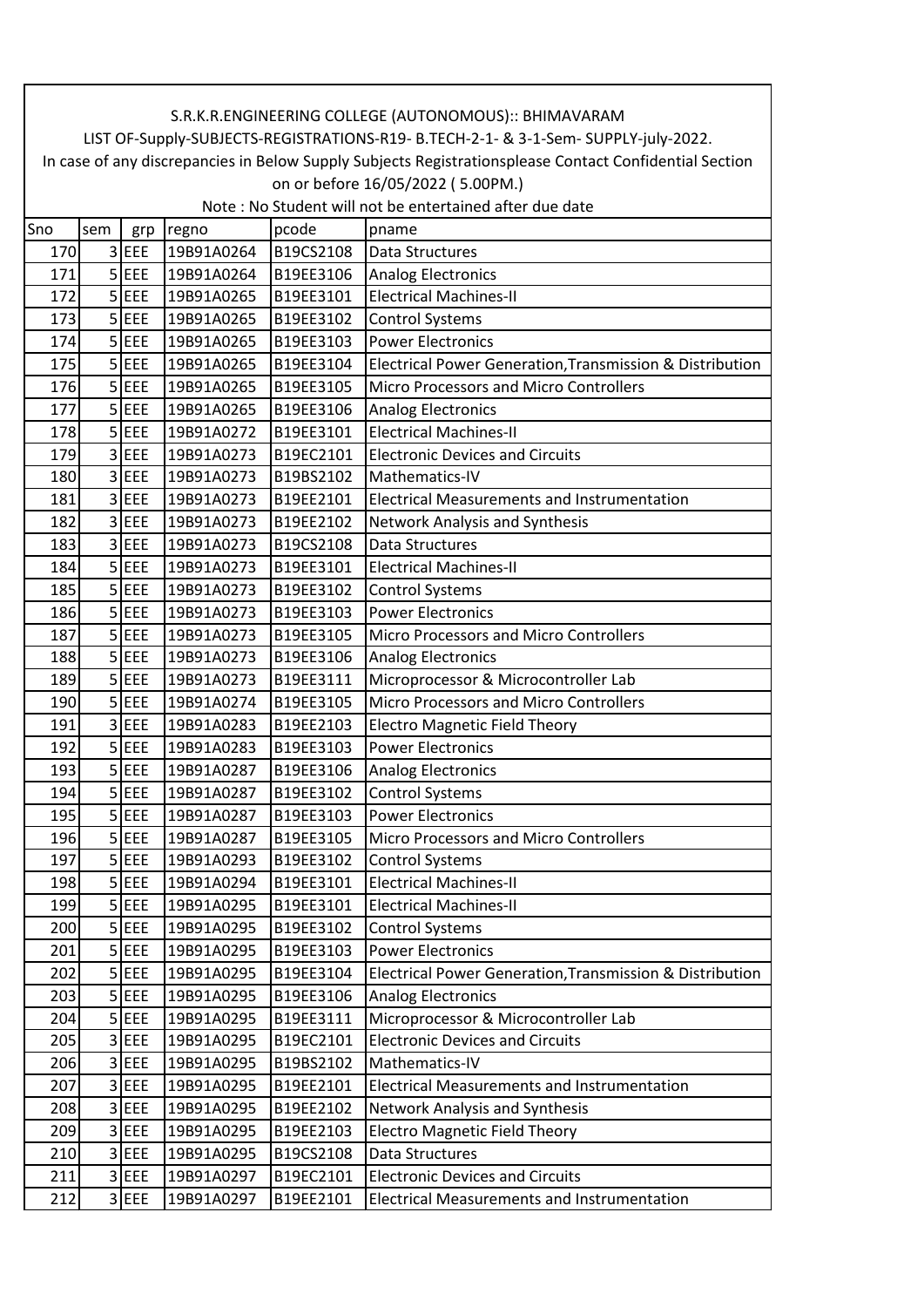| S.R.K.R.ENGINEERING COLLEGE (AUTONOMOUS):: BHIMAVARAM                               |                                                                                                        |           |            |           |                                                          |  |  |  |
|-------------------------------------------------------------------------------------|--------------------------------------------------------------------------------------------------------|-----------|------------|-----------|----------------------------------------------------------|--|--|--|
| LIST OF-Supply-SUBJECTS-REGISTRATIONS-R19- B.TECH-2-1- & 3-1-Sem- SUPPLY-july-2022. |                                                                                                        |           |            |           |                                                          |  |  |  |
|                                                                                     | In case of any discrepancies in Below Supply Subjects Registrationsplease Contact Confidential Section |           |            |           |                                                          |  |  |  |
|                                                                                     | on or before 16/05/2022 (5.00PM.)                                                                      |           |            |           |                                                          |  |  |  |
| Note: No Student will not be entertained after due date                             |                                                                                                        |           |            |           |                                                          |  |  |  |
| Sno                                                                                 | sem                                                                                                    | grp       | regno      | pcode     | pname                                                    |  |  |  |
| 213                                                                                 |                                                                                                        | 3 EEE     | 19B91A0297 | B19EE2102 | Network Analysis and Synthesis                           |  |  |  |
| 214                                                                                 |                                                                                                        | $3$ EEE   | 19B91A0297 | B19EE2103 | <b>Electro Magnetic Field Theory</b>                     |  |  |  |
| 215                                                                                 |                                                                                                        | 3 EEE     | 19B91A0297 | B19CS2108 | Data Structures                                          |  |  |  |
| 216                                                                                 |                                                                                                        | $5$ EEE   | 19B91A0297 | B19EE3101 | <b>Electrical Machines-II</b>                            |  |  |  |
| 217                                                                                 |                                                                                                        | $5$ EEE   | 19B91A0297 | B19EE3102 | <b>Control Systems</b>                                   |  |  |  |
| 218                                                                                 |                                                                                                        | $5$ EEE   | 19B91A0297 | B19EE3103 | <b>Power Electronics</b>                                 |  |  |  |
| 219                                                                                 |                                                                                                        | $5$ EEE   | 19B91A0297 | B19EE3104 | Electrical Power Generation, Transmission & Distribution |  |  |  |
| 220                                                                                 |                                                                                                        | $5$ EEE   | 19B91A0297 | B19EE3105 | Micro Processors and Micro Controllers                   |  |  |  |
| 221                                                                                 |                                                                                                        | $5$ EEE   | 19B91A0297 | B19EE3106 | <b>Analog Electronics</b>                                |  |  |  |
| 222                                                                                 |                                                                                                        | $3$ EEE   | 19B91A0298 | B19EE2101 | <b>Electrical Measurements and Instrumentation</b>       |  |  |  |
| 223                                                                                 |                                                                                                        | 3 EEE     | 19B91A0298 | B19EE2102 | Network Analysis and Synthesis                           |  |  |  |
| 224                                                                                 |                                                                                                        | $5$ EEE   | 19B91A0298 | B19EE3101 | <b>Electrical Machines-II</b>                            |  |  |  |
| 225                                                                                 |                                                                                                        | $5$ EEE   | 19B91A0298 | B19EE3102 | <b>Control Systems</b>                                   |  |  |  |
| 226                                                                                 |                                                                                                        | $5$ EEE   | 19B91A0298 | B19EE3103 | <b>Power Electronics</b>                                 |  |  |  |
| 227                                                                                 |                                                                                                        | $5$ $EEE$ | 19B91A0298 | B19EE3104 | Electrical Power Generation, Transmission & Distribution |  |  |  |
| 228                                                                                 |                                                                                                        | $5$ EEE   | 19B91A0298 | B19EE3105 | <b>Micro Processors and Micro Controllers</b>            |  |  |  |
| 229                                                                                 |                                                                                                        | $5$ EEE   | 19B91A0298 | B19EE3111 | Microprocessor & Microcontroller Lab                     |  |  |  |
| 230                                                                                 |                                                                                                        | $5$ EEE   | 19B91A02A1 | B19EE3103 | <b>Power Electronics</b>                                 |  |  |  |
| 231                                                                                 |                                                                                                        | $5$ EEE   | 19B91A02A3 | B19EE3103 | <b>Power Electronics</b>                                 |  |  |  |
| 232                                                                                 |                                                                                                        | $5$ EEE   | 19B91A02A7 | B19EE3103 | <b>Power Electronics</b>                                 |  |  |  |
| 233                                                                                 |                                                                                                        | $5$ EEE   | 19B91A02A8 | B19EE3101 | <b>Electrical Machines-II</b>                            |  |  |  |
| 234                                                                                 |                                                                                                        | $5$ EEE   | 19B91A02A8 | B19EE3103 | <b>Power Electronics</b>                                 |  |  |  |
| 235                                                                                 |                                                                                                        | $5$ EEE   | 19B91A02A8 | B19EE3106 | <b>Analog Electronics</b>                                |  |  |  |
| 236                                                                                 |                                                                                                        | $5$ EEE   | 19B91A02A8 | B19EE3111 | Microprocessor & Microcontroller Lab                     |  |  |  |
| 237                                                                                 |                                                                                                        | 5 EEE     | 19B91A02A9 | B19EE3106 | <b>Analog Electronics</b>                                |  |  |  |
| 238                                                                                 |                                                                                                        | $5$ EEE   | 19B91A02B0 | B19EE3103 | <b>Power Electronics</b>                                 |  |  |  |
| 239                                                                                 |                                                                                                        | $5$ EEE   | 19B91A02B0 | B19EE3105 | Micro Processors and Micro Controllers                   |  |  |  |
| 240                                                                                 |                                                                                                        | $5$ EEE   | 19B91A02B0 | B19EE3106 | <b>Analog Electronics</b>                                |  |  |  |
| 241                                                                                 |                                                                                                        | $5$ EEE   | 19B91A02C0 | B19EE3102 | <b>Control Systems</b>                                   |  |  |  |
| 242                                                                                 |                                                                                                        | $5$ EEE   | 19B91A02C0 | B19EE3103 | <b>Power Electronics</b>                                 |  |  |  |
| 243                                                                                 |                                                                                                        | $5$ EEE   | 19B91A02C0 | B19EE3104 | Electrical Power Generation, Transmission & Distribution |  |  |  |
| 244                                                                                 |                                                                                                        | $5$ EEE   | 19B91A02C0 | B19EE3105 | <b>Micro Processors and Micro Controllers</b>            |  |  |  |
| 245                                                                                 |                                                                                                        | $5$ EEE   | 19B91A02C0 | B19EE3106 | <b>Analog Electronics</b>                                |  |  |  |
| 246                                                                                 |                                                                                                        | $5$ EEE   | 19B91A02C2 | B19EE3101 | <b>Electrical Machines-II</b>                            |  |  |  |
| 247                                                                                 |                                                                                                        | $5$ EEE   | 19B91A02C2 | B19EE3102 | <b>Control Systems</b>                                   |  |  |  |
| 248                                                                                 |                                                                                                        | $5$ EEE   | 19B91A02C2 | B19EE3103 | <b>Power Electronics</b>                                 |  |  |  |
| 249                                                                                 |                                                                                                        | $5$ EEE   | 19B91A02C2 | B19EE3104 | Electrical Power Generation, Transmission & Distribution |  |  |  |
| 250                                                                                 |                                                                                                        | $5$ EEE   | 19B91A02C2 | B19EE3106 | <b>Analog Electronics</b>                                |  |  |  |
| 251                                                                                 |                                                                                                        | $5$ EEE   | 19B91A02C5 | B19EE3101 | <b>Electrical Machines-II</b>                            |  |  |  |
| 252                                                                                 |                                                                                                        | $5$ EEE   | 19B91A02C5 | B19EE3102 | <b>Control Systems</b>                                   |  |  |  |
| 253                                                                                 |                                                                                                        | 5 EEE     | 19B91A02C5 | B19EE3103 | <b>Power Electronics</b>                                 |  |  |  |
| 254                                                                                 |                                                                                                        | $5$ EEE   | 19B91A02C5 | B19EE3104 | Electrical Power Generation, Transmission & Distribution |  |  |  |
| 255                                                                                 |                                                                                                        | $5$ EEE   | 19B91A02C5 | B19EE3105 | Micro Processors and Micro Controllers                   |  |  |  |

 $\mathsf{r}$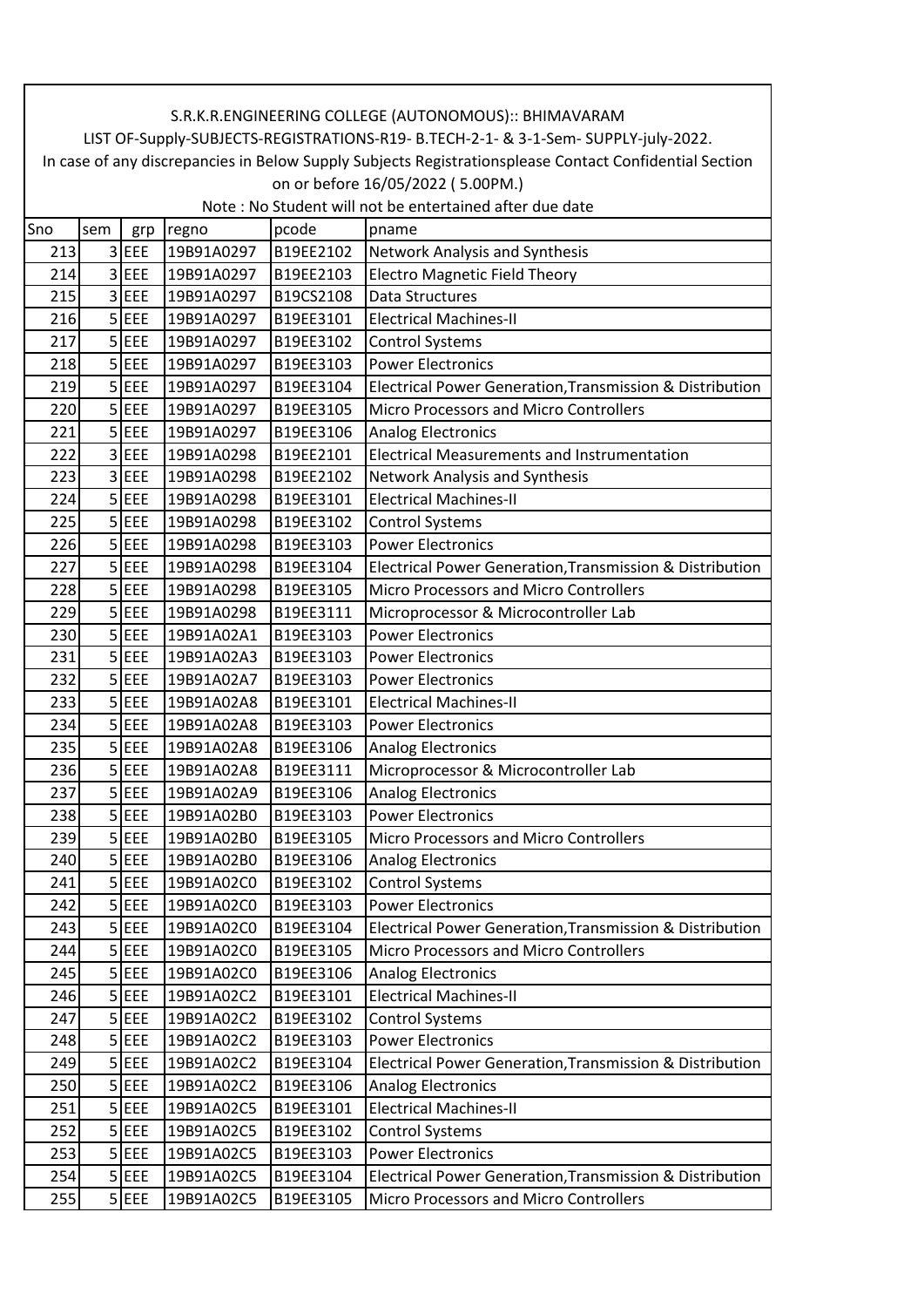|     | S.R.K.R.ENGINEERING COLLEGE (AUTONOMOUS):: BHIMAVARAM                                                  |            |            |           |                                                          |  |  |  |  |
|-----|--------------------------------------------------------------------------------------------------------|------------|------------|-----------|----------------------------------------------------------|--|--|--|--|
|     | LIST OF-Supply-SUBJECTS-REGISTRATIONS-R19- B.TECH-2-1- & 3-1-Sem- SUPPLY-july-2022.                    |            |            |           |                                                          |  |  |  |  |
|     | In case of any discrepancies in Below Supply Subjects Registrationsplease Contact Confidential Section |            |            |           |                                                          |  |  |  |  |
|     | on or before 16/05/2022 (5.00PM.)                                                                      |            |            |           |                                                          |  |  |  |  |
|     |                                                                                                        |            |            |           | Note: No Student will not be entertained after due date  |  |  |  |  |
| Sno | sem                                                                                                    | grp        | regno      | pcode     | pname                                                    |  |  |  |  |
| 256 |                                                                                                        | $5$ EEE    | 19B91A02C5 | B19EE3106 | <b>Analog Electronics</b>                                |  |  |  |  |
| 257 | 3                                                                                                      | EEE        | 19B91A02C9 | B19EE2101 | <b>Electrical Measurements and Instrumentation</b>       |  |  |  |  |
| 258 |                                                                                                        | $3$ EEE    | 19B91A02C9 | B19EE2102 | Network Analysis and Synthesis                           |  |  |  |  |
| 259 | $\overline{3}$                                                                                         | EEE        | 19B91A02C9 | B19EE2103 | <b>Electro Magnetic Field Theory</b>                     |  |  |  |  |
| 260 |                                                                                                        | $5$ EEE    | 19B91A02C9 | B19EE3101 | <b>Electrical Machines-II</b>                            |  |  |  |  |
| 261 |                                                                                                        | $5$ EEE    | 19B91A02C9 | B19EE3102 | <b>Control Systems</b>                                   |  |  |  |  |
| 262 |                                                                                                        | $5$ EEE    | 19B91A02C9 | B19EE3111 | Microprocessor & Microcontroller Lab                     |  |  |  |  |
| 263 |                                                                                                        | $5$ EEE    | 19B91A02D2 | B19EE3101 | <b>Electrical Machines-II</b>                            |  |  |  |  |
| 264 | 5 <sup>1</sup>                                                                                         | EEE        | 19B91A02D2 | B19EE3102 | <b>Control Systems</b>                                   |  |  |  |  |
| 265 |                                                                                                        | $5$ EEE    | 19B91A02D2 | B19EE3103 | <b>Power Electronics</b>                                 |  |  |  |  |
| 266 |                                                                                                        | $5$ EEE    | 19B91A02D2 | B19EE3104 | Electrical Power Generation, Transmission & Distribution |  |  |  |  |
| 267 |                                                                                                        | $5$ EEE    | 19B91A02D2 | B19EE3105 | <b>Micro Processors and Micro Controllers</b>            |  |  |  |  |
| 268 |                                                                                                        | $5$ EEE    | 19B91A02D2 | B19EE3106 | <b>Analog Electronics</b>                                |  |  |  |  |
| 269 | $\overline{3}$                                                                                         | EEE        | 19B91A02D2 | B19EE2101 | <b>Electrical Measurements and Instrumentation</b>       |  |  |  |  |
| 270 | 3                                                                                                      | EEE        | 19B91A02D5 | B19EC2101 | <b>Electronic Devices and Circuits</b>                   |  |  |  |  |
| 271 | 3                                                                                                      | EEE        | 19B91A02D5 | B19EE2103 | <b>Electro Magnetic Field Theory</b>                     |  |  |  |  |
| 272 |                                                                                                        | 3 EEE      | 19B91A02E2 | B19EE2101 | <b>Electrical Measurements and Instrumentation</b>       |  |  |  |  |
| 273 |                                                                                                        | $5$ EEE    | 19B91A02E2 | B19EE3102 | <b>Control Systems</b>                                   |  |  |  |  |
| 274 |                                                                                                        | $5$ EEE    | 19B91A02E2 | B19EE3103 | <b>Power Electronics</b>                                 |  |  |  |  |
| 275 |                                                                                                        | $5$ EEE    | 19B91A02E3 | B19EE3101 | <b>Electrical Machines-II</b>                            |  |  |  |  |
| 276 |                                                                                                        | $5$ EEE    | 19B91A02E3 | B19EE3102 | <b>Control Systems</b>                                   |  |  |  |  |
| 277 | 5 <sup>1</sup>                                                                                         | <b>EEE</b> | 19B91A02E3 | B19EE3103 | <b>Power Electronics</b>                                 |  |  |  |  |
| 278 | $\overline{3}$                                                                                         | EEE        | 19B91A02E3 | B19EC2101 | <b>Electronic Devices and Circuits</b>                   |  |  |  |  |
| 279 |                                                                                                        | 3 EEE      | 19B91A02E3 | B19EE2101 | <b>Electrical Measurements and Instrumentation</b>       |  |  |  |  |
| 280 |                                                                                                        | 3 EEE      | 19B91A02E3 | B19EE2102 | Network Analysis and Synthesis                           |  |  |  |  |
| 281 |                                                                                                        | $5$ EEE    | 19B91A02E5 | B19EE3101 | <b>Electrical Machines-II</b>                            |  |  |  |  |
| 282 |                                                                                                        | $5$ EEE    | 19B91A02E5 | B19EE3102 | <b>Control Systems</b>                                   |  |  |  |  |
| 283 |                                                                                                        | $5$ EEE    | 19B91A02E6 | B19EE3103 | <b>Power Electronics</b>                                 |  |  |  |  |
| 284 |                                                                                                        | 3 EEE      | 19B91A02F1 | B19EC2101 | <b>Electronic Devices and Circuits</b>                   |  |  |  |  |
| 285 |                                                                                                        | 3 EEE      | 19B91A02F1 | B19EE2101 | <b>Electrical Measurements and Instrumentation</b>       |  |  |  |  |
| 286 |                                                                                                        | $5$ $EEE$  | 19B91A02F1 | B19EE3101 | <b>Electrical Machines-II</b>                            |  |  |  |  |
| 287 |                                                                                                        | $5$ EEE    | 19B91A02F1 | B19EE3102 | <b>Control Systems</b>                                   |  |  |  |  |
| 288 |                                                                                                        | 5 EEE      | 19B91A02F1 | B19EE3103 | <b>Power Electronics</b>                                 |  |  |  |  |
| 289 |                                                                                                        | $5$ EEE    | 19B91A02F5 | B19EE3102 | <b>Control Systems</b>                                   |  |  |  |  |
| 290 | 5 <sup>1</sup>                                                                                         | <b>EEE</b> | 19B91A02F5 | B19EE3103 | <b>Power Electronics</b>                                 |  |  |  |  |
| 291 |                                                                                                        | $3$ EEE    | 19B91A02F7 | B19EC2101 | <b>Electronic Devices and Circuits</b>                   |  |  |  |  |
| 292 |                                                                                                        | $3$ EEE    | 19B91A02F7 | B19BS2102 | Mathematics-IV                                           |  |  |  |  |
| 293 |                                                                                                        | 3 EEE      | 19B91A02F7 | B19EE2101 | <b>Electrical Measurements and Instrumentation</b>       |  |  |  |  |
| 294 | $\overline{3}$                                                                                         | <b>EEE</b> | 19B91A02F7 | B19EE2102 | Network Analysis and Synthesis                           |  |  |  |  |
| 295 | $\overline{3}$                                                                                         | <b>EEE</b> | 19B91A02F7 | B19EE2103 | <b>Electro Magnetic Field Theory</b>                     |  |  |  |  |
| 296 |                                                                                                        | $3$ EEE    | 19B91A02F7 | B19CS2108 | Data Structures                                          |  |  |  |  |
| 297 |                                                                                                        | 3 EEE      | 19B91A02F7 | B19EC2105 | Electronic Devices and Circuits-Lab with Simulation      |  |  |  |  |
|     |                                                                                                        |            |            |           |                                                          |  |  |  |  |
| 298 |                                                                                                        | $5$ EEE    | 19B91A02F7 | B19EE3101 | <b>Electrical Machines-II</b>                            |  |  |  |  |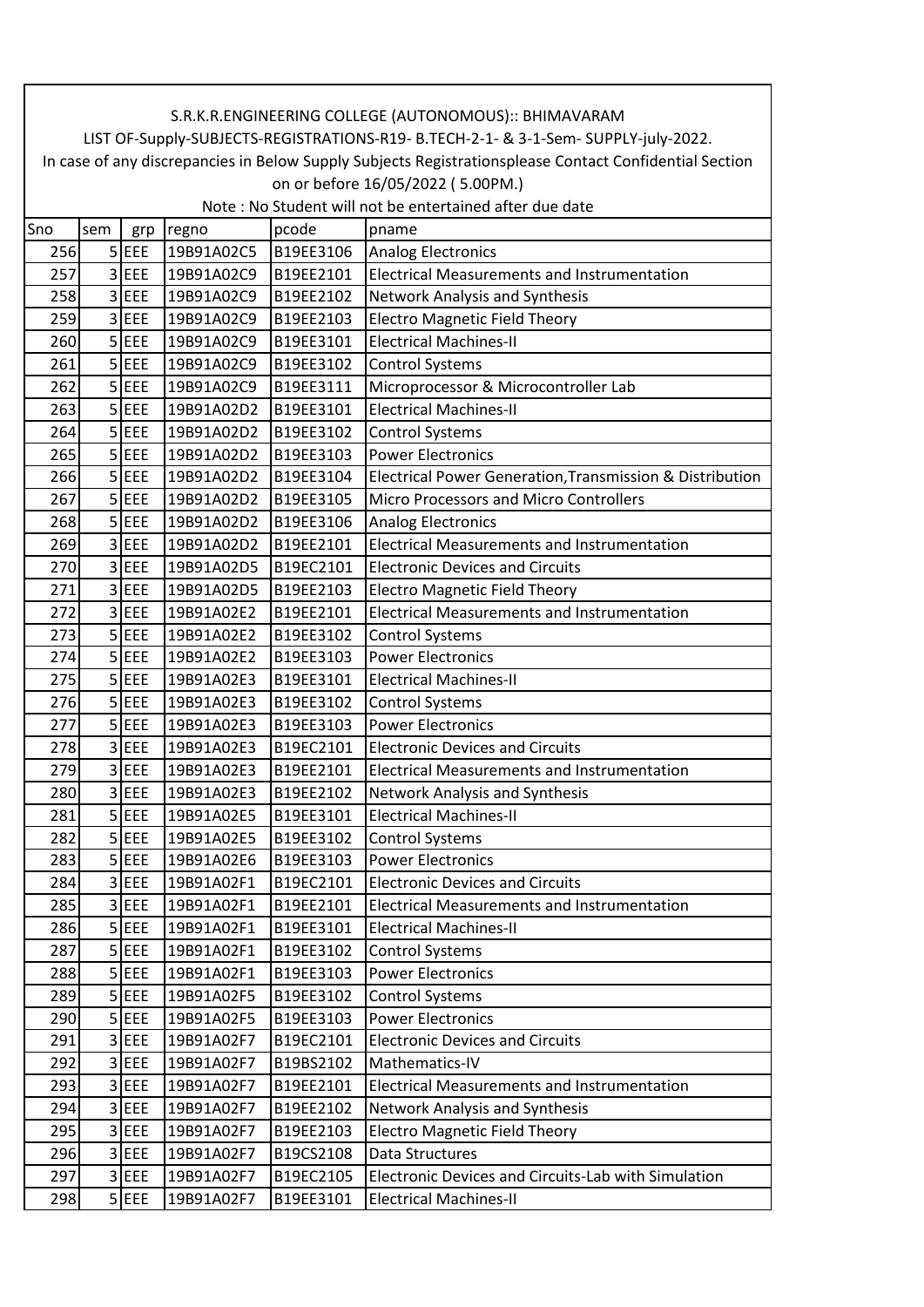| LIST OF-Supply-SUBJECTS-REGISTRATIONS-R19- B.TECH-2-1- & 3-1-Sem- SUPPLY-july-2022.<br>on or before 16/05/2022 (5.00PM.)<br>Note: No Student will not be entertained after due date |                                                                                                        |  |  |  |  |  |  |  |  |
|-------------------------------------------------------------------------------------------------------------------------------------------------------------------------------------|--------------------------------------------------------------------------------------------------------|--|--|--|--|--|--|--|--|
|                                                                                                                                                                                     |                                                                                                        |  |  |  |  |  |  |  |  |
|                                                                                                                                                                                     | In case of any discrepancies in Below Supply Subjects Registrationsplease Contact Confidential Section |  |  |  |  |  |  |  |  |
|                                                                                                                                                                                     |                                                                                                        |  |  |  |  |  |  |  |  |
|                                                                                                                                                                                     |                                                                                                        |  |  |  |  |  |  |  |  |
| Sno<br>pcode<br>sem<br>regno<br>pname<br>grp                                                                                                                                        |                                                                                                        |  |  |  |  |  |  |  |  |
| $5$ EEE<br>19B91A02F7<br>B19EE3102<br>299<br><b>Control Systems</b>                                                                                                                 |                                                                                                        |  |  |  |  |  |  |  |  |
| 300<br>$5$ EEE<br><b>Power Electronics</b><br>19B91A02F7<br>B19EE3103                                                                                                               |                                                                                                        |  |  |  |  |  |  |  |  |
| $5$ EEE<br>301<br>Electrical Power Generation, Transmission & Distribution<br>19B91A02F7<br>B19EE3104                                                                               |                                                                                                        |  |  |  |  |  |  |  |  |
| 302<br>$5$ EEE<br>19B91A02F7<br>B19EE3105<br><b>Micro Processors and Micro Controllers</b>                                                                                          |                                                                                                        |  |  |  |  |  |  |  |  |
| $5$ EEE<br>19B91A02F7<br>B19EE3106<br>303<br>Analog Electronics                                                                                                                     |                                                                                                        |  |  |  |  |  |  |  |  |
| $5$ EEE<br><b>Electrical Machines-II</b><br>304<br>19B91A02G1<br>B19EE3101                                                                                                          |                                                                                                        |  |  |  |  |  |  |  |  |
| $5$ EEE<br>305<br>19B91A02G1<br>B19EE3102<br><b>Control Systems</b>                                                                                                                 |                                                                                                        |  |  |  |  |  |  |  |  |
| $5$ EEE<br>306<br>19B91A02G1<br>B19EE3103<br><b>Power Electronics</b>                                                                                                               |                                                                                                        |  |  |  |  |  |  |  |  |
| $5$ EEE<br>307<br>19B91A02G1<br>B19EE3104<br>Electrical Power Generation, Transmission & Distribution                                                                               |                                                                                                        |  |  |  |  |  |  |  |  |
| $5$ EEE<br>19B91A02G1<br>B19EE3105<br>308<br>Micro Processors and Micro Controllers                                                                                                 |                                                                                                        |  |  |  |  |  |  |  |  |
| $5$ EEE<br>19B91A02G1<br>B19EE3106<br>309<br><b>Analog Electronics</b>                                                                                                              |                                                                                                        |  |  |  |  |  |  |  |  |
| $5$ EEE<br>19B91A02G2<br><b>Electrical Machines-II</b><br>310<br>B19EE3101                                                                                                          |                                                                                                        |  |  |  |  |  |  |  |  |
| $5$ EEE<br>311<br>19B91A02G3<br><b>Electrical Machines-II</b><br>B19EE3101                                                                                                          |                                                                                                        |  |  |  |  |  |  |  |  |
| $5$ EEE<br>312<br>19B91A02G3<br>B19EE3102<br><b>Control Systems</b>                                                                                                                 |                                                                                                        |  |  |  |  |  |  |  |  |
| $5$ EEE<br><b>Electrical Machines-II</b><br>313<br>19B91A02G4<br>B19EE3101                                                                                                          |                                                                                                        |  |  |  |  |  |  |  |  |
| 314<br>$5$ EEE<br>19B91A02G4<br>B19EE3103<br><b>Power Electronics</b>                                                                                                               |                                                                                                        |  |  |  |  |  |  |  |  |
| 315<br>$5$ EEE<br>19B91A02G4<br>B19EE3104<br>Electrical Power Generation, Transmission & Distribution                                                                               |                                                                                                        |  |  |  |  |  |  |  |  |
| $5$ EEE<br><b>Electrical Machines-II</b><br>316<br>19B91A02G5<br>B19EE3101                                                                                                          |                                                                                                        |  |  |  |  |  |  |  |  |
| 3 EEE<br>317<br>19B91A02G5<br>B19EE2102<br>Network Analysis and Synthesis                                                                                                           |                                                                                                        |  |  |  |  |  |  |  |  |
| $3$ EEE<br><b>Electro Magnetic Field Theory</b><br>318<br>19B91A02G5<br>B19EE2103                                                                                                   |                                                                                                        |  |  |  |  |  |  |  |  |
| 3 EEE<br>319<br>Mathematics-IV<br>19B91A02G8<br>B19BS2102                                                                                                                           |                                                                                                        |  |  |  |  |  |  |  |  |
| $3$ EEE<br>320<br>19B91A02G8<br>B19EE2102<br>Network Analysis and Synthesis                                                                                                         |                                                                                                        |  |  |  |  |  |  |  |  |
| 321<br>3 EEE<br><b>Electro Magnetic Field Theory</b><br>19B91A02G8<br>B19EE2103                                                                                                     |                                                                                                        |  |  |  |  |  |  |  |  |
| $5$ EEE<br>19B91A02G8<br><b>Electrical Machines-II</b><br>322<br>B19EE3101                                                                                                          |                                                                                                        |  |  |  |  |  |  |  |  |
| $5$ EEE<br>19B91A02G8<br>B19EE3102<br>Control Systems<br>323                                                                                                                        |                                                                                                        |  |  |  |  |  |  |  |  |
| $5$ EEE<br>324<br>19B91A02G8<br>B19EE3103<br><b>Power Electronics</b>                                                                                                               |                                                                                                        |  |  |  |  |  |  |  |  |
| $5$ EEE<br>19B91A02H6<br>325<br>B19EE3102<br><b>Control Systems</b>                                                                                                                 |                                                                                                        |  |  |  |  |  |  |  |  |
| <b>Electrical Machines-II</b><br>326<br>$5$ EEE<br>B19EE3101<br>19B91A02H9                                                                                                          |                                                                                                        |  |  |  |  |  |  |  |  |
| $5$ EEE<br>327<br>19B91A02H9<br>B19EE3102<br><b>Control Systems</b>                                                                                                                 |                                                                                                        |  |  |  |  |  |  |  |  |
| 328<br>5 EEE<br>19B91A02H9<br>B19EE3103<br><b>Power Electronics</b>                                                                                                                 |                                                                                                        |  |  |  |  |  |  |  |  |
| $5$ EEE<br>19B91A02H9<br>329<br>B19EE3105<br>Micro Processors and Micro Controllers                                                                                                 |                                                                                                        |  |  |  |  |  |  |  |  |
| $5$ EEE<br>330<br>19B91A02H9<br>B19EE3106<br><b>Analog Electronics</b>                                                                                                              |                                                                                                        |  |  |  |  |  |  |  |  |
| 331<br>3 EEE<br>19B91A02H9<br>B19EE2103<br><b>Electro Magnetic Field Theory</b>                                                                                                     |                                                                                                        |  |  |  |  |  |  |  |  |
| $5$ EEE<br><b>Electrical Machines-II</b><br>19B91A02I0<br>332<br>B19EE3101                                                                                                          |                                                                                                        |  |  |  |  |  |  |  |  |
| 333<br>$5$ EEE<br><b>Electrical Machines-II</b><br>19B91A02I1<br>B19EE3101                                                                                                          |                                                                                                        |  |  |  |  |  |  |  |  |
| $5$ EEE<br>334<br>19B91A02I2<br>B19EE3101<br><b>Electrical Machines-II</b>                                                                                                          |                                                                                                        |  |  |  |  |  |  |  |  |
| 5 EEE<br>19B91A02I2<br>B19EE3102<br>335<br><b>Control Systems</b>                                                                                                                   |                                                                                                        |  |  |  |  |  |  |  |  |
| $5$ EEE<br><b>Power Electronics</b><br>336<br>19B91A02I2<br>B19EE3103                                                                                                               |                                                                                                        |  |  |  |  |  |  |  |  |
| $5$ EEE<br>337<br>19B91A02I2<br>B19EE3104<br>Electrical Power Generation, Transmission & Distribution                                                                               |                                                                                                        |  |  |  |  |  |  |  |  |
| $5$ EEE<br>B19EE3105<br>338<br>19B91A02I2<br>Micro Processors and Micro Controllers                                                                                                 |                                                                                                        |  |  |  |  |  |  |  |  |
| $5$ EEE<br>339<br>19B91A02I2<br>B19EE3106<br><b>Analog Electronics</b>                                                                                                              |                                                                                                        |  |  |  |  |  |  |  |  |
| 340<br>3<br>EEE<br>B19EC2101<br><b>Electronic Devices and Circuits</b><br>19B91A02I2                                                                                                |                                                                                                        |  |  |  |  |  |  |  |  |
| $3$ EEE<br>341<br><b>Electrical Measurements and Instrumentation</b><br>19B91A02I2<br>B19EE2101                                                                                     |                                                                                                        |  |  |  |  |  |  |  |  |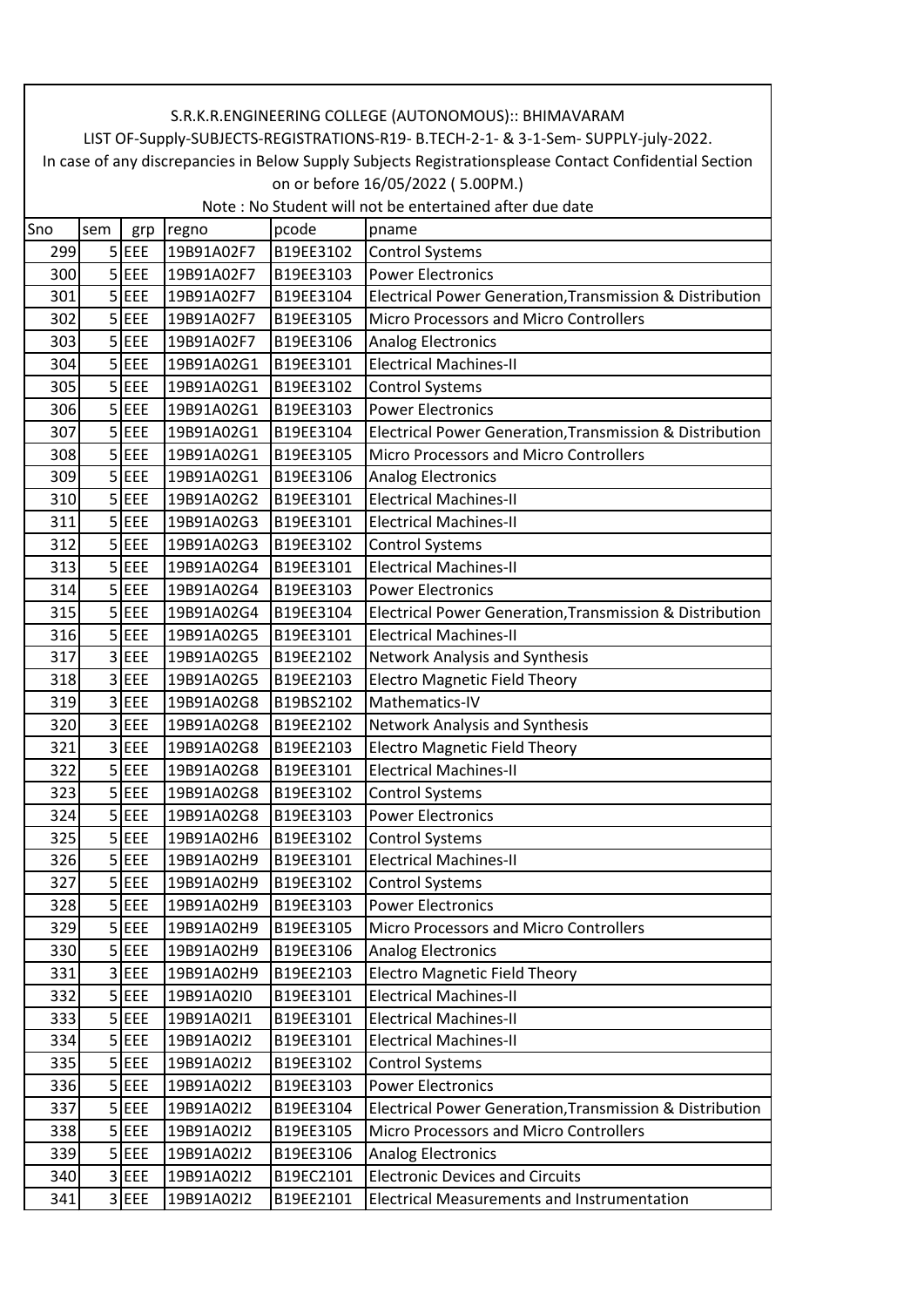|     | S.R.K.R.ENGINEERING COLLEGE (AUTONOMOUS):: BHIMAVARAM                                                  |            |            |           |                                                         |  |  |  |  |
|-----|--------------------------------------------------------------------------------------------------------|------------|------------|-----------|---------------------------------------------------------|--|--|--|--|
|     | LIST OF-Supply-SUBJECTS-REGISTRATIONS-R19- B.TECH-2-1- & 3-1-Sem- SUPPLY-july-2022.                    |            |            |           |                                                         |  |  |  |  |
|     | In case of any discrepancies in Below Supply Subjects Registrationsplease Contact Confidential Section |            |            |           |                                                         |  |  |  |  |
|     | on or before 16/05/2022 (5.00PM.)                                                                      |            |            |           |                                                         |  |  |  |  |
|     |                                                                                                        |            |            |           | Note: No Student will not be entertained after due date |  |  |  |  |
| Sno | sem                                                                                                    | grp        | regno      | pcode     | pname                                                   |  |  |  |  |
| 342 |                                                                                                        | $3$ EEE    | 19B91A02I2 | B19EE2102 | Network Analysis and Synthesis                          |  |  |  |  |
| 343 |                                                                                                        | 3 EEE      | 19B91A02I2 | B19EE2103 | <b>Electro Magnetic Field Theory</b>                    |  |  |  |  |
| 344 |                                                                                                        | $5$ EEE    | 19B91A02I4 | B19EE3101 | <b>Electrical Machines-II</b>                           |  |  |  |  |
| 345 |                                                                                                        | $5$ EEE    | 19B91A02I4 | B19EE3106 | <b>Analog Electronics</b>                               |  |  |  |  |
| 346 |                                                                                                        | $5$ EEE    | 19B91A02I4 | B19EE3111 | Microprocessor & Microcontroller Lab                    |  |  |  |  |
| 347 |                                                                                                        | $5$ EEE    | 19B91A02I6 | B19EE3101 | <b>Electrical Machines-II</b>                           |  |  |  |  |
| 348 |                                                                                                        | $5$ EEE    | 19B91A02I8 | B19EE3101 | <b>Electrical Machines-II</b>                           |  |  |  |  |
| 349 |                                                                                                        | $5$ EEE    | 19B91A02I8 | B19EE3103 | <b>Power Electronics</b>                                |  |  |  |  |
| 350 |                                                                                                        | $5$ EEE    | 19B91A02I8 | B19EE3106 | <b>Analog Electronics</b>                               |  |  |  |  |
| 351 |                                                                                                        | $5$ EEE    | 19B91A02J3 | B19EE3106 | <b>Analog Electronics</b>                               |  |  |  |  |
| 352 |                                                                                                        | 3 EEE      | 19B91A02J4 | B19EE2101 | <b>Electrical Measurements and Instrumentation</b>      |  |  |  |  |
| 353 |                                                                                                        | 3 EEE      | 19B91A02J4 | B19CS2108 | Data Structures                                         |  |  |  |  |
| 354 |                                                                                                        | $5$ EEE    | 19B91A02J4 | B19EE3101 | <b>Electrical Machines-II</b>                           |  |  |  |  |
| 355 | 5                                                                                                      | EEE        | 19B91A02J4 | B19EE3102 | <b>Control Systems</b>                                  |  |  |  |  |
| 356 |                                                                                                        | $5$ EEE    | 19B91A02J4 | B19EE3103 | <b>Power Electronics</b>                                |  |  |  |  |
|     |                                                                                                        |            |            |           | <b>Electrical Power Generation, Transmission</b>        |  |  |  |  |
| 357 |                                                                                                        | $5$ EEE    | 19B91A02J4 | B19EE3104 | & Distribution                                          |  |  |  |  |
| 358 |                                                                                                        | $5$ EEE    | 19B91A02J4 | B19EE3106 | <b>Analog Electronics</b>                               |  |  |  |  |
| 359 |                                                                                                        | $5$ EEE    | 19B91A02J6 | B19EE3101 | <b>Electrical Machines-II</b>                           |  |  |  |  |
| 360 |                                                                                                        | $3$ EEE    | 19B91A02J8 | B19EE2102 | Network Analysis and Synthesis                          |  |  |  |  |
| 361 |                                                                                                        | $3$ EEE    | 19B91A02J8 | B19EE2103 | <b>Electro Magnetic Field Theory</b>                    |  |  |  |  |
| 362 |                                                                                                        | $5$ EEE    | 19B91A02J8 | B19EE3102 | <b>Control Systems</b>                                  |  |  |  |  |
| 363 |                                                                                                        | $5$ EEE    | 19B91A02J8 | B19EE3103 | <b>Power Electronics</b>                                |  |  |  |  |
| 364 |                                                                                                        | $5$ EEE    | 19B91A02K0 | B19EE3101 | <b>Electrical Machines-II</b>                           |  |  |  |  |
| 365 |                                                                                                        | $5$ EEE    | 19B91A02K0 | B19EE3106 | <b>Analog Electronics</b>                               |  |  |  |  |
| 366 |                                                                                                        | 5 EEE      | 19B91A02K1 | B19EE3101 | <b>Electrical Machines-II</b>                           |  |  |  |  |
| 367 |                                                                                                        | $3$ EEE    | 19B91A02K7 | B19EE2102 | Network Analysis and Synthesis                          |  |  |  |  |
| 368 |                                                                                                        | 5 EEE      | 19B91A02K7 | B19EE3101 | <b>Electrical Machines-II</b>                           |  |  |  |  |
| 369 |                                                                                                        | $5$ EEE    | 19B91A02K7 | B19EE3102 | <b>Control Systems</b>                                  |  |  |  |  |
| 370 |                                                                                                        | $5$ EEE    | 19B91A02K7 | B19EE3106 | <b>Analog Electronics</b>                               |  |  |  |  |
| 371 |                                                                                                        | $5$ EEE    | 19B91A02K8 | B19EE3101 | <b>Electrical Machines-II</b>                           |  |  |  |  |
| 372 |                                                                                                        | $3$ EEE    | 19B91A02L4 | B19EE2101 | <b>Electrical Measurements and Instrumentation</b>      |  |  |  |  |
| 373 | 5                                                                                                      | <b>EEE</b> | 19B91A02L4 | B19EE3101 | <b>Electrical Machines-II</b>                           |  |  |  |  |
| 374 |                                                                                                        | $5$ EEE    | 19B91A02L4 | B19EE3102 | <b>Control Systems</b>                                  |  |  |  |  |
| 375 |                                                                                                        | $5$ EEE    | 19B91A02L4 | B19EE3103 | <b>Power Electronics</b>                                |  |  |  |  |
| 376 |                                                                                                        | 3 EEE      | 19B91A02L5 | B19EC2101 | <b>Electronic Devices and Circuits</b>                  |  |  |  |  |
| 377 |                                                                                                        | 3 EEE      | 19B91A02L5 | B19BS2102 | Mathematics-IV                                          |  |  |  |  |
| 378 |                                                                                                        | 3 EEE      | 19B91A02L5 | B19EE2101 | <b>Electrical Measurements and Instrumentation</b>      |  |  |  |  |
| 379 |                                                                                                        | 3 EEE      | 19B91A02L5 | B19EE2102 | Network Analysis and Synthesis                          |  |  |  |  |
| 380 |                                                                                                        | 3 EEE      | 19B91A02L5 | B19EE2103 | <b>Electro Magnetic Field Theory</b>                    |  |  |  |  |
| 381 |                                                                                                        | 3 EEE      | 19B91A02L5 | B19CS2108 | Data Structures                                         |  |  |  |  |
| 382 |                                                                                                        | $5$ EEE    | 19B91A02L5 | B19EE3101 | <b>Electrical Machines-II</b>                           |  |  |  |  |
| 383 |                                                                                                        | $5$ EEE    | 19B91A02L5 | B19EE3102 | <b>Control Systems</b>                                  |  |  |  |  |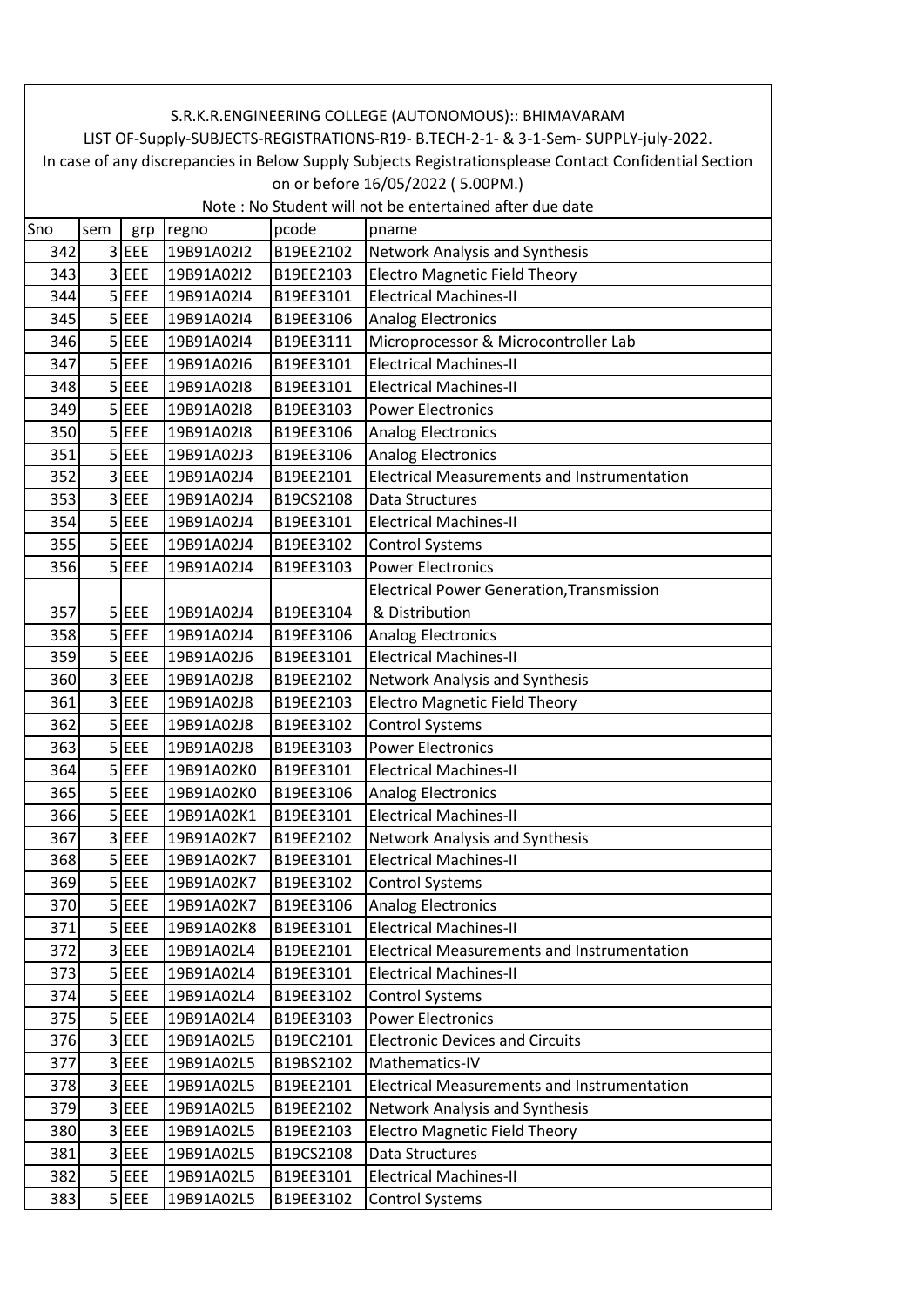| S.R.K.R.ENGINEERING COLLEGE (AUTONOMOUS):: BHIMAVARAM                               |                                                                                                        |         |                                        |           |                                                                                      |  |  |  |  |
|-------------------------------------------------------------------------------------|--------------------------------------------------------------------------------------------------------|---------|----------------------------------------|-----------|--------------------------------------------------------------------------------------|--|--|--|--|
| LIST OF-Supply-SUBJECTS-REGISTRATIONS-R19- B.TECH-2-1- & 3-1-Sem- SUPPLY-july-2022. |                                                                                                        |         |                                        |           |                                                                                      |  |  |  |  |
|                                                                                     | In case of any discrepancies in Below Supply Subjects Registrationsplease Contact Confidential Section |         |                                        |           |                                                                                      |  |  |  |  |
|                                                                                     | on or before 16/05/2022 (5.00PM.)                                                                      |         |                                        |           |                                                                                      |  |  |  |  |
| Note : No Student will not be entertained after due date                            |                                                                                                        |         |                                        |           |                                                                                      |  |  |  |  |
| Sno                                                                                 | sem                                                                                                    | grp     | regno                                  | pcode     | pname                                                                                |  |  |  |  |
| 384                                                                                 |                                                                                                        | $5$ EEE | 19B91A02L5                             | B19EE3103 | Power Electronics                                                                    |  |  |  |  |
|                                                                                     |                                                                                                        |         |                                        |           | <b>Electrical Power Generation, Transmission</b>                                     |  |  |  |  |
| 385                                                                                 |                                                                                                        | 5 EEE   | 19B91A02L5                             | B19EE3104 | & Distribution                                                                       |  |  |  |  |
| 386                                                                                 |                                                                                                        | $5$ EEE | 19B91A02L5                             | B19EE3105 | <b>Micro Processors and Micro Controllers</b>                                        |  |  |  |  |
| 387                                                                                 |                                                                                                        | $5$ EEE | 19B91A02L5                             | B19EE3106 | <b>Analog Electronics</b>                                                            |  |  |  |  |
| 388                                                                                 |                                                                                                        | $5$ EEE | 19B91A02L6                             | B19EE3101 | <b>Electrical Machines-II</b>                                                        |  |  |  |  |
| 389                                                                                 |                                                                                                        |         | 3 MECH 19B91A0304                      |           | B19ME2103   Manufacturing Processes                                                  |  |  |  |  |
| 390                                                                                 |                                                                                                        |         | 5 MECH 19B91A0304                      |           | B19ME3103   Design of Machine Elements                                               |  |  |  |  |
| 391                                                                                 |                                                                                                        |         | 5 MECH 19B91A0304                      |           | B19ME3105   Mechanical Measurements & Metrology                                      |  |  |  |  |
| 392                                                                                 |                                                                                                        |         | 3 MECH 19B91A0305                      |           | B19ME2105   Mechanical Engineering Drawing                                           |  |  |  |  |
| 393                                                                                 |                                                                                                        |         | 5 MECH 19B91A0305                      |           | B19ME3103   Design of Machine Elements                                               |  |  |  |  |
| 394                                                                                 |                                                                                                        |         | 5 MECH 19B91A0308                      |           | B19ME3105   Mechanical Measurements & Metrology                                      |  |  |  |  |
| 395                                                                                 |                                                                                                        |         | 5 MECH 19B91A0309                      |           | B19ME3103   Design of Machine Elements                                               |  |  |  |  |
| 396                                                                                 |                                                                                                        |         | 5 MECH 19B91A0309                      |           | B19ME3105   Mechanical Measurements & Metrology                                      |  |  |  |  |
| 397                                                                                 |                                                                                                        |         | 5 MECH 19B91A0310                      |           | B19ME3103   Design of Machine Elements                                               |  |  |  |  |
| 398                                                                                 |                                                                                                        |         | 5 MECH 19B91A0310                      |           | B19ME3105   Mechanical Measurements & Metrology                                      |  |  |  |  |
| 399                                                                                 |                                                                                                        |         | 3 MECH 19B91A0310                      | B19BS2101 | Mathematics - III                                                                    |  |  |  |  |
| 400                                                                                 |                                                                                                        |         | 3 MECH 19B91A0310                      |           | B19ME2101 Strength of Materials                                                      |  |  |  |  |
| 401                                                                                 |                                                                                                        |         | 3 MECH 19B91A0310                      |           | B19ME2102 Engineering Thermodynamics                                                 |  |  |  |  |
| 402                                                                                 |                                                                                                        |         | 3 MECH 19B91A0310                      |           | B19ME2104   Metallurgy and Materials Science                                         |  |  |  |  |
| 403                                                                                 |                                                                                                        |         | 3 MECH 19B91A0310                      |           | B19ME2105   Mechanical Engineering Drawing                                           |  |  |  |  |
| 404                                                                                 |                                                                                                        |         | 3 MECH 19B91A0328                      |           | B19ME2105   Mechanical Engineering Drawing                                           |  |  |  |  |
| 405                                                                                 |                                                                                                        |         | 5 MECH 19B91A0331                      |           | B19ME3103   Design of Machine Elements                                               |  |  |  |  |
| 406                                                                                 |                                                                                                        |         | 5 MECH 19B91A0335                      |           | B19ME3102 Kinematics of Machines                                                     |  |  |  |  |
| 407                                                                                 |                                                                                                        |         | 5MECH19B91A0336                        |           | B19ME3104 Fluid Machines & Systems                                                   |  |  |  |  |
| 408                                                                                 |                                                                                                        |         | 3 MECH 19B91A0337                      | B19BS2101 | Mathematics - III                                                                    |  |  |  |  |
| 409                                                                                 |                                                                                                        |         | 5 MECH 19B91A0337                      |           | B19ME3101  IC Engines & Gas Turbines                                                 |  |  |  |  |
| 410                                                                                 |                                                                                                        |         | 5 MECH 19B91A0337                      |           | B19ME3102 Kinematics of Machines                                                     |  |  |  |  |
| 411                                                                                 |                                                                                                        |         | 5 MECH 19B91A0337                      |           | B19ME3105   Mechanical Measurements & Metrology                                      |  |  |  |  |
| 412                                                                                 |                                                                                                        |         | 5 MECH 19B91A0339                      |           | B19ME3104   Fluid Machines & Systems                                                 |  |  |  |  |
| 413                                                                                 |                                                                                                        |         | 3 MECH 19B91A0344                      | B19BS2101 | Mathematics - III                                                                    |  |  |  |  |
|                                                                                     |                                                                                                        |         |                                        |           |                                                                                      |  |  |  |  |
| 414<br>415                                                                          |                                                                                                        |         | 3 MECH 19B91A0344<br>5 MECH 19B91A0345 |           | B19ME2105   Mechanical Engineering Drawing<br>B19ME3103   Design of Machine Elements |  |  |  |  |
|                                                                                     |                                                                                                        |         |                                        |           |                                                                                      |  |  |  |  |
| 416<br>417                                                                          |                                                                                                        |         | 5 MECH 19B91A0348                      |           | B19ME3102 Kinematics of Machines                                                     |  |  |  |  |
|                                                                                     |                                                                                                        |         | 5 MECH 19B91A0351                      |           | B19ME3103   Design of Machine Elements<br>B19ME3102 Kinematics of Machines           |  |  |  |  |
| 418                                                                                 |                                                                                                        |         | 5 MECH 19B91A0358                      |           |                                                                                      |  |  |  |  |
| 419                                                                                 |                                                                                                        |         | 5 MECH 19B91A0358                      | B19ME3103 | Design of Machine Elements                                                           |  |  |  |  |
| 420                                                                                 |                                                                                                        |         | 3 MECH 19B91A0358                      | B19BS2101 | Mathematics - III                                                                    |  |  |  |  |
| 421                                                                                 |                                                                                                        |         | 3 MECH 19B91A0358                      |           | B19ME2104   Metallurgy and Materials Science                                         |  |  |  |  |
| 422                                                                                 |                                                                                                        |         | 5 MECH 19B91A0361                      | B19ME3103 | Design of Machine Elements                                                           |  |  |  |  |
| 423                                                                                 |                                                                                                        |         | 5 MECH 19B91A0363                      | B19ME3103 | Design of Machine Elements                                                           |  |  |  |  |
| 424                                                                                 |                                                                                                        |         | 3 MECH 19B91A0364                      | B19BS2101 | Mathematics - III                                                                    |  |  |  |  |
| 425                                                                                 |                                                                                                        |         | 3 MECH 19B91A0364                      | B19ME2101 | <b>Strength of Materials</b>                                                         |  |  |  |  |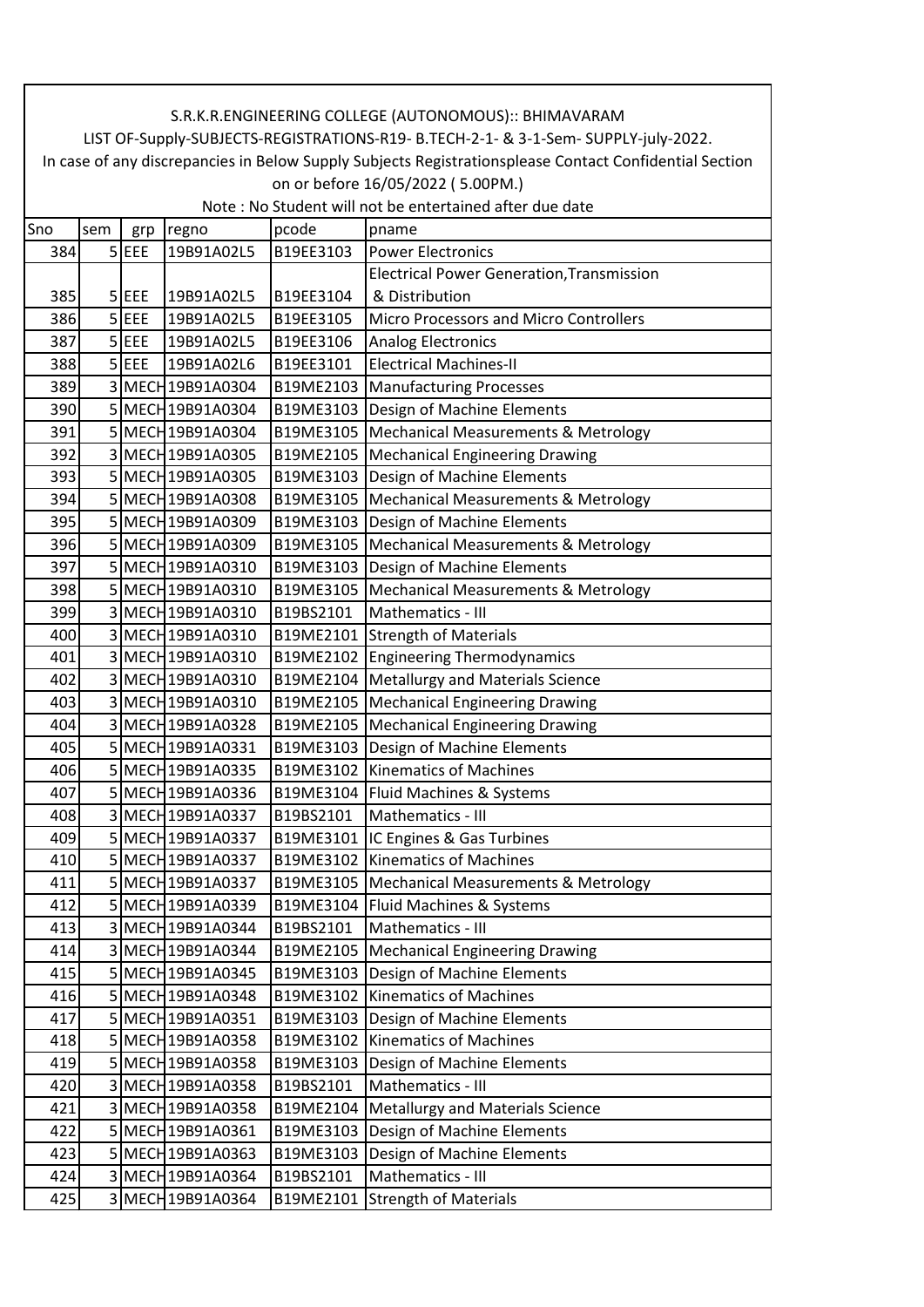|                                                                                              | S.R.K.R.ENGINEERING COLLEGE (AUTONOMOUS):: BHIMAVARAM                                                  |     |                   |           |                                                 |  |  |  |  |
|----------------------------------------------------------------------------------------------|--------------------------------------------------------------------------------------------------------|-----|-------------------|-----------|-------------------------------------------------|--|--|--|--|
|                                                                                              | LIST OF-Supply-SUBJECTS-REGISTRATIONS-R19- B.TECH-2-1- & 3-1-Sem- SUPPLY-july-2022.                    |     |                   |           |                                                 |  |  |  |  |
|                                                                                              | In case of any discrepancies in Below Supply Subjects Registrationsplease Contact Confidential Section |     |                   |           |                                                 |  |  |  |  |
| on or before 16/05/2022 (5.00PM.)<br>Note: No Student will not be entertained after due date |                                                                                                        |     |                   |           |                                                 |  |  |  |  |
| Sno                                                                                          | sem                                                                                                    | grp | regno             | pcode     | pname                                           |  |  |  |  |
| 426                                                                                          |                                                                                                        |     | 3 MECH 19B91A0364 |           | B19ME2105   Mechanical Engineering Drawing      |  |  |  |  |
| 427                                                                                          |                                                                                                        |     | 5 MECH 19B91A0364 |           | B19ME3101  IC Engines & Gas Turbines            |  |  |  |  |
| 428                                                                                          |                                                                                                        |     | 5 MECH 19B91A0364 |           | B19ME3102 Kinematics of Machines                |  |  |  |  |
| 429                                                                                          |                                                                                                        |     | 5 MECH 19B91A0364 |           | B19ME3103   Design of Machine Elements          |  |  |  |  |
| 430                                                                                          |                                                                                                        |     | 5 MECH 19B91A0364 |           | B19ME3104   Fluid Machines & Systems            |  |  |  |  |
| 431                                                                                          |                                                                                                        |     | 5 MECH 19B91A0364 |           | B19ME3105   Mechanical Measurements & Metrology |  |  |  |  |
| 432                                                                                          |                                                                                                        |     | 3 MECH 19B91A0385 |           | B19ME2104   Metallurgy and Materials Science    |  |  |  |  |
| 433                                                                                          |                                                                                                        |     | 5 MECH 19B91A0391 |           | B19ME3104   Fluid Machines & Systems            |  |  |  |  |
| 434                                                                                          |                                                                                                        |     | 5 MECH 19B91A0391 |           | B19ME3105   Mechanical Measurements & Metrology |  |  |  |  |
| 435                                                                                          |                                                                                                        |     | 5 MECH 19B91A0393 | B19ME3103 | Design of Machine Elements                      |  |  |  |  |
| 436                                                                                          |                                                                                                        |     | 5 MECH 19B91A0393 | B19ME3105 | Mechanical Measurements & Metrology             |  |  |  |  |
| 437                                                                                          |                                                                                                        |     | 5 MECH 19B91A0398 | B19ME3103 | Design of Machine Elements                      |  |  |  |  |
| 438                                                                                          |                                                                                                        |     | 5 MECH 19B91A0399 |           |                                                 |  |  |  |  |
|                                                                                              |                                                                                                        |     | 5 MECH 19B91A0399 |           | B19ME3103   Design of Machine Elements          |  |  |  |  |
| 439                                                                                          |                                                                                                        |     |                   |           | B19ME3104   Fluid Machines & Systems            |  |  |  |  |
| 440                                                                                          |                                                                                                        |     | 5 MECH 19B91A03A0 |           | B19ME3104   Fluid Machines & Systems            |  |  |  |  |
| 441                                                                                          |                                                                                                        |     | 3 MECH 19B91A03A0 |           | B19ME2101 Strength of Materials                 |  |  |  |  |
| 442                                                                                          |                                                                                                        |     | 3 MECH 19B91A03A0 |           | B19ME2103 Manufacturing Processes               |  |  |  |  |
| 443                                                                                          |                                                                                                        |     | 5 MECH 19B91A03A3 | B19ME3103 | Design of Machine Elements                      |  |  |  |  |
| 444                                                                                          |                                                                                                        |     | 5 MECH 19B91A03A6 | B19ME3103 | Design of Machine Elements                      |  |  |  |  |
| 445                                                                                          |                                                                                                        |     | 5 MECH 19B91A03B0 | B19ME3101 | IC Engines & Gas Turbines                       |  |  |  |  |
| 446                                                                                          |                                                                                                        |     | 5 MECH 19B91A03B0 | B19ME3107 | Metrology Lab                                   |  |  |  |  |
| 447                                                                                          |                                                                                                        |     | 5 MECH 19B91A03B2 | B19ME3101 | IC Engines & Gas Turbines                       |  |  |  |  |
| 448                                                                                          |                                                                                                        |     | 5 MECH 19B91A03B2 | B19ME3103 | Design of Machine Elements                      |  |  |  |  |
| 449                                                                                          |                                                                                                        |     | 3 MECH 19B91A03B3 | B19BS2101 | Mathematics - III                               |  |  |  |  |
| 450                                                                                          |                                                                                                        |     | 3 MECH 19B91A03B3 |           | B19ME2101 Strength of Materials                 |  |  |  |  |
| 451                                                                                          |                                                                                                        |     | 3 MECH 19B91A03B3 |           | B19ME2104   Metallurgy and Materials Science    |  |  |  |  |
| 452                                                                                          |                                                                                                        |     | 3 MECH 19B91A03B3 |           | B19ME2105   Mechanical Engineering Drawing      |  |  |  |  |
| 453                                                                                          |                                                                                                        |     | 5 MECH 19B91A03B3 |           | B19ME3103   Design of Machine Elements          |  |  |  |  |
| 454                                                                                          |                                                                                                        |     | 3 MECH 19B91A03B5 |           | B19ME2101 Strength of Materials                 |  |  |  |  |
| 455                                                                                          |                                                                                                        |     | 3 MECH 19B91A03B5 |           | B19ME2102 Engineering Thermodynamics            |  |  |  |  |
| 456                                                                                          |                                                                                                        |     | 3 MECH 19B91A03B5 | B19ME2104 | Metallurgy and Materials Science                |  |  |  |  |
| 457                                                                                          |                                                                                                        |     | 5 MECH 19B91A03B5 |           | B19ME3101  IC Engines & Gas Turbines            |  |  |  |  |
| 458                                                                                          |                                                                                                        |     | 5 MECH 19B91A03B5 | B19ME3102 | <b>Kinematics of Machines</b>                   |  |  |  |  |
| 459                                                                                          |                                                                                                        |     | 5 MECH 19B91A03B5 | B19ME3103 | Design of Machine Elements                      |  |  |  |  |
| 460                                                                                          |                                                                                                        |     | 5 MECH 19B91A03B5 | B19ME3105 | <b>Mechanical Measurements &amp; Metrology</b>  |  |  |  |  |
| 461                                                                                          |                                                                                                        |     | 5 MECH 19B91A03C1 | B19ME3103 | Design of Machine Elements                      |  |  |  |  |
| 462                                                                                          |                                                                                                        |     | 5 MECH 19B91A03C2 | B19ME3102 | <b>Kinematics of Machines</b>                   |  |  |  |  |
| 463                                                                                          |                                                                                                        |     | 5 MECH 19B91A03C5 | B19ME3103 | Design of Machine Elements                      |  |  |  |  |
| 464                                                                                          |                                                                                                        |     | 5 MECH 19B91A03C8 | B19ME3103 | Design of Machine Elements                      |  |  |  |  |
| 465                                                                                          |                                                                                                        |     | 5 MECH 19B91A03C9 | B19ME3105 | <b>Mechanical Measurements &amp; Metrology</b>  |  |  |  |  |
| 466                                                                                          |                                                                                                        |     | 3 MECH 19B91A03D1 | B19ME2105 | <b>Mechanical Engineering Drawing</b>           |  |  |  |  |
| 467                                                                                          |                                                                                                        |     | 5 MECH 19B91A03D1 | B19ME3101 | IC Engines & Gas Turbines                       |  |  |  |  |
| 468                                                                                          |                                                                                                        |     | 5 MECH 19B91A03D1 | B19ME3102 | <b>Kinematics of Machines</b>                   |  |  |  |  |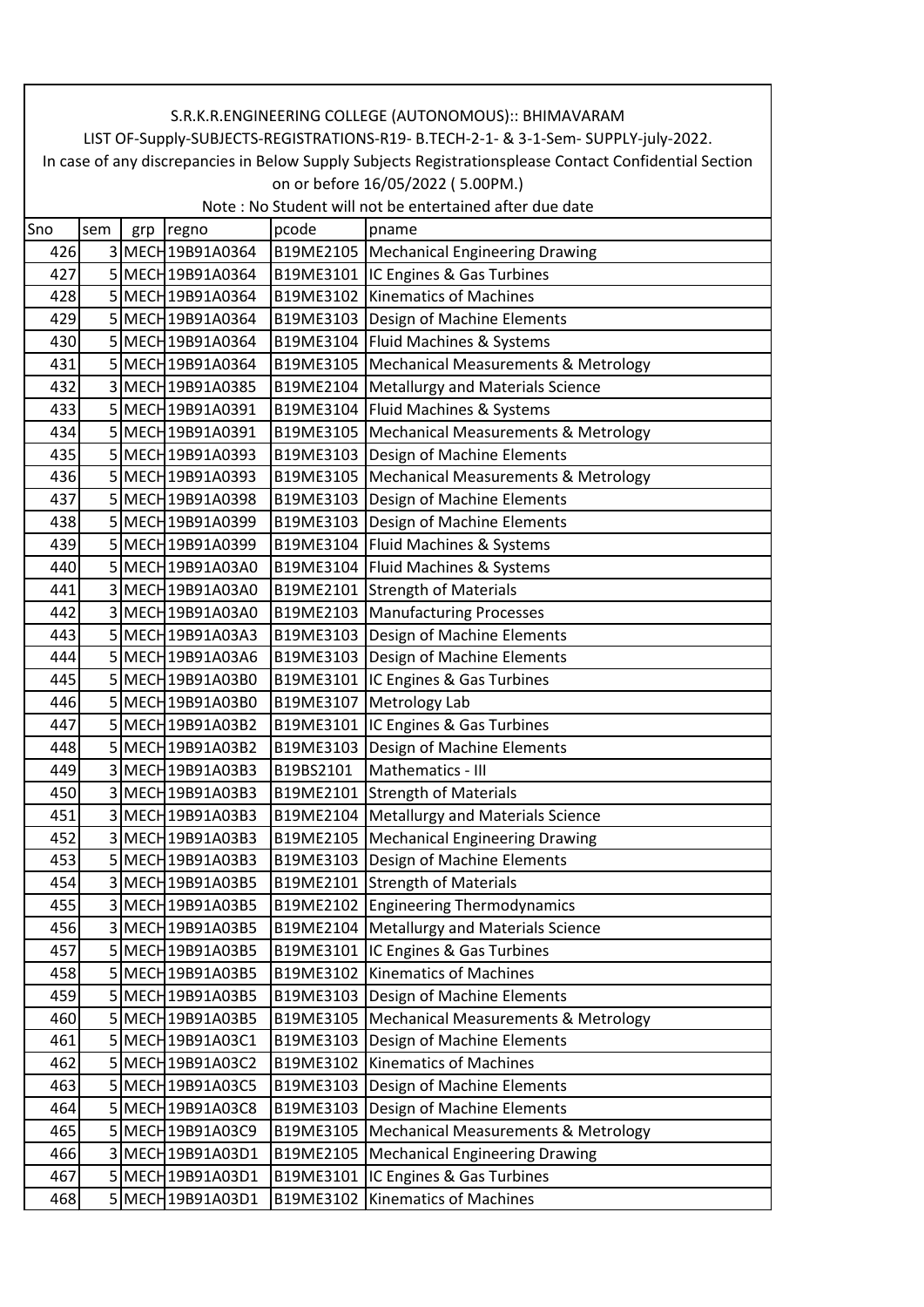|                                                                                              | S.R.K.R.ENGINEERING COLLEGE (AUTONOMOUS):: BHIMAVARAM                                                  |     |                   |           |                                                 |  |  |  |
|----------------------------------------------------------------------------------------------|--------------------------------------------------------------------------------------------------------|-----|-------------------|-----------|-------------------------------------------------|--|--|--|
|                                                                                              | LIST OF-Supply-SUBJECTS-REGISTRATIONS-R19- B.TECH-2-1- & 3-1-Sem- SUPPLY-july-2022.                    |     |                   |           |                                                 |  |  |  |
|                                                                                              | In case of any discrepancies in Below Supply Subjects Registrationsplease Contact Confidential Section |     |                   |           |                                                 |  |  |  |
| on or before 16/05/2022 (5.00PM.)<br>Note: No Student will not be entertained after due date |                                                                                                        |     |                   |           |                                                 |  |  |  |
| Sno                                                                                          | sem                                                                                                    | grp | regno             | pcode     | pname                                           |  |  |  |
| 469                                                                                          |                                                                                                        |     | 5 MECH 19B91A03D1 |           | B19ME3103   Design of Machine Elements          |  |  |  |
| 470                                                                                          |                                                                                                        |     | 5 MECH 19B91A03D2 |           | B19ME3103   Design of Machine Elements          |  |  |  |
| 471                                                                                          |                                                                                                        |     | 5 MECH 19B91A03D2 |           | B19ME3104 Fluid Machines & Systems              |  |  |  |
| 472                                                                                          |                                                                                                        |     | 5 MECH 19B91A03D3 |           | B19ME3105   Mechanical Measurements & Metrology |  |  |  |
| 473                                                                                          |                                                                                                        |     | 5 MECH 19B91A03D3 | B19ME3106 | IC Engines & Kinematics of Machines Lab         |  |  |  |
| 474                                                                                          |                                                                                                        |     | 5 MECH 19B91A03D3 |           | B19ME3107 Metrology Lab                         |  |  |  |
| 475                                                                                          |                                                                                                        |     | 5 MECH 19B91A03D3 | B19ME3101 | IC Engines & Gas Turbines                       |  |  |  |
| 476                                                                                          |                                                                                                        |     | 5 MECH 19B91A03D3 |           | B19ME3103   Design of Machine Elements          |  |  |  |
| 477                                                                                          |                                                                                                        |     | 5 MECH 19B91A03D3 | B19ME3104 | Fluid Machines & Systems                        |  |  |  |
| 478                                                                                          |                                                                                                        |     | 3 MECH 19B91A03D4 | B19BS2101 | Mathematics - III                               |  |  |  |
| 479                                                                                          |                                                                                                        |     | 3 MECH 19B91A03D4 |           | B19ME2101 Strength of Materials                 |  |  |  |
| 480                                                                                          |                                                                                                        |     | 3 MECH 19B91A03D4 | B19ME2102 | <b>Engineering Thermodynamics</b>               |  |  |  |
| 481                                                                                          |                                                                                                        |     | 3 MECH 19B91A03D4 |           | B19ME2103 Manufacturing Processes               |  |  |  |
| 482                                                                                          |                                                                                                        |     | 3 MECH 19B91A03D4 | B19ME2104 | <b>Metallurgy and Materials Science</b>         |  |  |  |
| 483                                                                                          |                                                                                                        |     | 3 MECH 19B91A03D4 | B19ME2105 | <b>Mechanical Engineering Drawing</b>           |  |  |  |
| 484                                                                                          |                                                                                                        |     | 3 MECH 19B91A03D4 |           | B19ME2106   Mechanical Engineering Lab          |  |  |  |
| 485                                                                                          |                                                                                                        |     | 3 MECH 19B91A03D4 |           | B19ME2107 Manufacturing Processes Lab           |  |  |  |
| 486                                                                                          |                                                                                                        |     | 5 MECH 19B91A03D5 | B19ME3105 | Mechanical Measurements & Metrology             |  |  |  |
| 487                                                                                          |                                                                                                        |     | 3 MECH 19B91A03D6 | B19BS2101 | Mathematics - III                               |  |  |  |
| 488                                                                                          |                                                                                                        |     | 3 MECH 19B91A03D6 |           | B19ME2101 Strength of Materials                 |  |  |  |
| 489                                                                                          |                                                                                                        |     | 3 MECH 19B91A03D6 | B19ME2103 | <b>Manufacturing Processes</b>                  |  |  |  |
| 490                                                                                          |                                                                                                        |     | 3 MECH 19B91A03D6 | B19ME2104 | <b>Metallurgy and Materials Science</b>         |  |  |  |
| 491                                                                                          |                                                                                                        |     | 3 MECH 19B91A03D6 |           | B19ME2105   Mechanical Engineering Drawing      |  |  |  |
| 492                                                                                          |                                                                                                        |     | 5 MECH 19B91A03D6 |           | B19ME3101  IC Engines & Gas Turbines            |  |  |  |
| 493                                                                                          |                                                                                                        |     | 5 MECH 19B91A03D6 |           | B19ME3102 Kinematics of Machines                |  |  |  |
| 494                                                                                          |                                                                                                        |     | 5 MECH 19B91A03D6 |           | B19ME3103   Design of Machine Elements          |  |  |  |
| 495                                                                                          |                                                                                                        |     | 5 MECH 19B91A03D6 |           | B19ME3104   Fluid Machines & Systems            |  |  |  |
| 496                                                                                          |                                                                                                        |     | 5 MECH 19B91A03D6 | B19ME3105 | Mechanical Measurements & Metrology             |  |  |  |
| 497                                                                                          |                                                                                                        |     | 3 MECH 19B91A03D7 | B19BS2101 | Mathematics - III                               |  |  |  |
| 498                                                                                          |                                                                                                        |     | 3 MECH 19B91A03D7 | B19ME2104 | <b>Metallurgy and Materials Science</b>         |  |  |  |
| 499                                                                                          |                                                                                                        |     | 5 MECH 19B91A03D7 | B19ME3103 | Design of Machine Elements                      |  |  |  |
| 500                                                                                          |                                                                                                        |     | 5 MECH 19B91A03D7 | B19ME3105 | <b>Mechanical Measurements &amp; Metrology</b>  |  |  |  |
| 501                                                                                          |                                                                                                        |     | 5 MECH 19B91A03E0 | B19ME3104 | Fluid Machines & Systems                        |  |  |  |
| 502                                                                                          |                                                                                                        |     | 5 MECH 19B91A03E0 | B19ME3105 | <b>Mechanical Measurements &amp; Metrology</b>  |  |  |  |
| 503                                                                                          |                                                                                                        |     | 5 MECH 19B91A03E7 | B19ME3105 | <b>Mechanical Measurements &amp; Metrology</b>  |  |  |  |
| 504                                                                                          |                                                                                                        |     | 5 MECH 19B91A03E9 | B19HS3102 | <b>Operations Research</b>                      |  |  |  |
| 505                                                                                          |                                                                                                        |     | 5 MECH 19B91A03E9 | B19ME3101 | IC Engines & Gas Turbines                       |  |  |  |
| 506                                                                                          |                                                                                                        |     | 3 MECH 19B91A03F2 | B19ME2102 | <b>Engineering Thermodynamics</b>               |  |  |  |
| 507                                                                                          |                                                                                                        |     | 5 MECH 19B91A03F2 | B19ME3103 | Design of Machine Elements                      |  |  |  |
| 508                                                                                          |                                                                                                        |     | 5 MECH 19B91A03F6 | B19ME3103 | Design of Machine Elements                      |  |  |  |
| 509                                                                                          |                                                                                                        |     | 5 MECH 19B91A03F8 | B19ME3102 | <b>Kinematics of Machines</b>                   |  |  |  |
| 510                                                                                          |                                                                                                        |     | 5 MECH 19B91A03F8 |           | B19ME3103   Design of Machine Elements          |  |  |  |
| 511                                                                                          |                                                                                                        |     | 5 MECH 19B91A03F8 | B19ME3104 | Fluid Machines & Systems                        |  |  |  |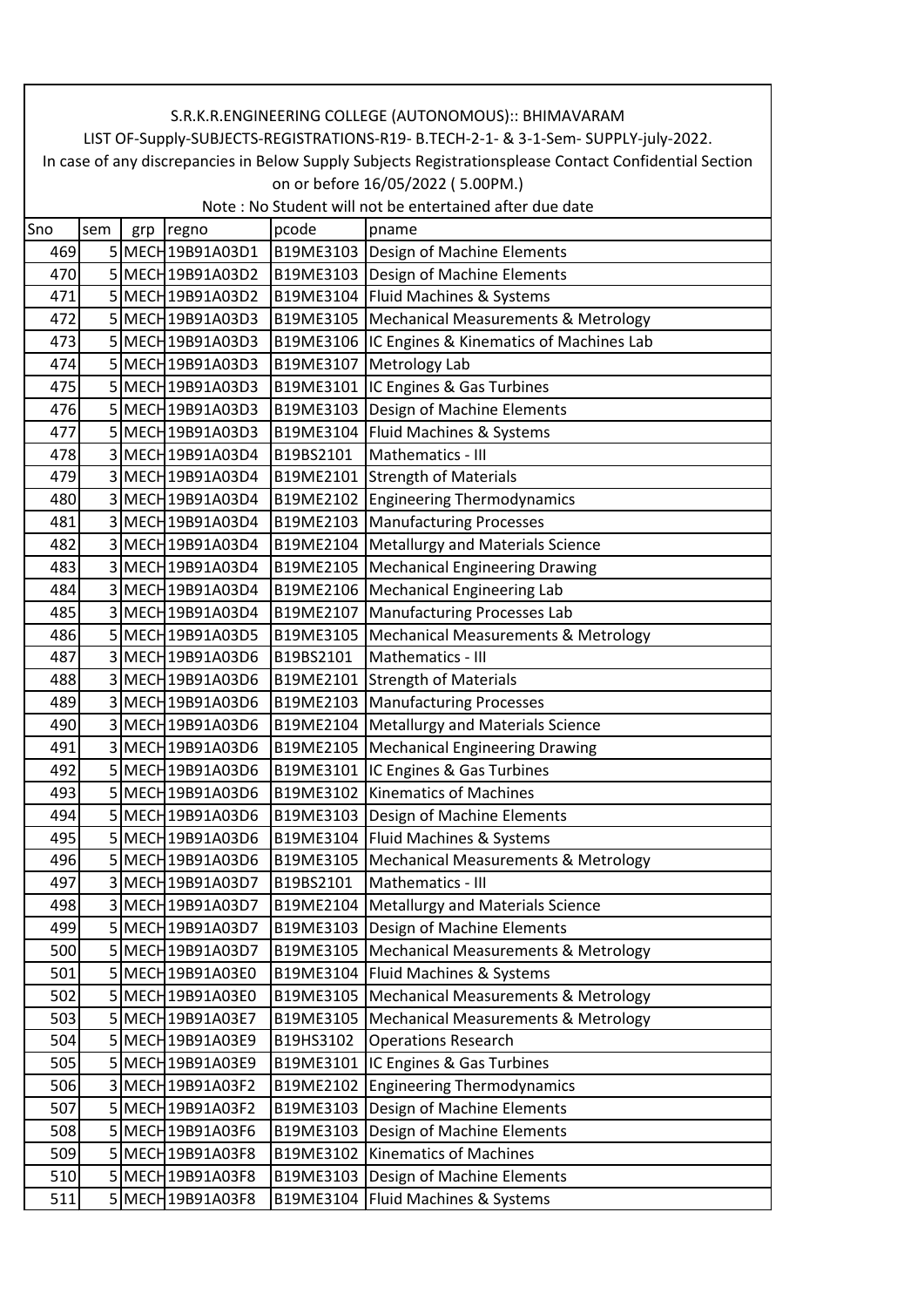|     | S.R.K.R.ENGINEERING COLLEGE (AUTONOMOUS):: BHIMAVARAM                                                  |     |                   |           |                                                 |  |  |  |  |
|-----|--------------------------------------------------------------------------------------------------------|-----|-------------------|-----------|-------------------------------------------------|--|--|--|--|
|     | LIST OF-Supply-SUBJECTS-REGISTRATIONS-R19- B.TECH-2-1- & 3-1-Sem- SUPPLY-july-2022.                    |     |                   |           |                                                 |  |  |  |  |
|     | In case of any discrepancies in Below Supply Subjects Registrationsplease Contact Confidential Section |     |                   |           |                                                 |  |  |  |  |
|     | on or before 16/05/2022 (5.00PM.)<br>Note: No Student will not be entertained after due date           |     |                   |           |                                                 |  |  |  |  |
| Sno | sem                                                                                                    | grp | regno             | pcode     | pname                                           |  |  |  |  |
| 512 |                                                                                                        |     | 5 MECH 19B91A03F8 |           | B19ME3105   Mechanical Measurements & Metrology |  |  |  |  |
| 513 |                                                                                                        |     | 5 MECH 19B91A03G1 |           | B19ME3104   Fluid Machines & Systems            |  |  |  |  |
| 514 |                                                                                                        |     | 5 MECH 19B91A03G1 |           | B19ME3105   Mechanical Measurements & Metrology |  |  |  |  |
| 515 |                                                                                                        |     | 5 MECH 19B91A03G3 |           | B19ME3105   Mechanical Measurements & Metrology |  |  |  |  |
| 516 |                                                                                                        |     | 5 MECH 19B91A03G6 |           | B19ME3101  IC Engines & Gas Turbines            |  |  |  |  |
| 517 |                                                                                                        |     | 3 MECH 19B91A03G6 |           | B19ME2101 Strength of Materials                 |  |  |  |  |
| 518 |                                                                                                        |     | 3 MECH 19B91A03G6 | B19ME2104 | <b>Metallurgy and Materials Science</b>         |  |  |  |  |
| 519 |                                                                                                        |     | 3 MECH 19B91A03G6 |           | B19ME2105 Mechanical Engineering Drawing        |  |  |  |  |
| 520 |                                                                                                        |     | 3 MECH 19B91A03G7 | B19ME2105 | <b>Mechanical Engineering Drawing</b>           |  |  |  |  |
| 521 |                                                                                                        |     | 5 MECH 19B91A03H2 |           | B19ME3102 Kinematics of Machines                |  |  |  |  |
| 522 |                                                                                                        |     | 5 MECH 19B91A03H2 |           | B19ME3103   Design of Machine Elements          |  |  |  |  |
| 523 |                                                                                                        |     | 5 MECH 19B91A03H2 |           | B19ME3104   Fluid Machines & Systems            |  |  |  |  |
| 524 |                                                                                                        |     | 5 MECH 19B91A03H2 |           | B19ME3105   Mechanical Measurements & Metrology |  |  |  |  |
| 525 |                                                                                                        |     | 5 MECH 19B91A03H6 | B19ME3103 | Design of Machine Elements                      |  |  |  |  |
| 526 |                                                                                                        |     | 5 MECH 19B91A03H9 |           | B19ME3102 Kinematics of Machines                |  |  |  |  |
| 527 |                                                                                                        |     | 5 MECH 19B91A03H9 |           | B19ME3103   Design of Machine Elements          |  |  |  |  |
| 528 |                                                                                                        |     | 5 MECH 19B91A03H9 |           | B19ME3104   Fluid Machines & Systems            |  |  |  |  |
| 529 |                                                                                                        |     | 5 MECH 19B91A03H9 | B19ME3105 | <b>Mechanical Measurements &amp; Metrology</b>  |  |  |  |  |
| 530 |                                                                                                        |     | 5 MECH 19B91A0315 |           | B19ME3103   Design of Machine Elements          |  |  |  |  |
| 531 |                                                                                                        |     | 5 MECH 19B91A0316 | B19ME3101 | IC Engines & Gas Turbines                       |  |  |  |  |
| 532 |                                                                                                        |     | 5 MECH 19B91A0318 | B19ME3101 | IC Engines & Gas Turbines                       |  |  |  |  |
| 533 |                                                                                                        |     | 5 MECH 19B91A0318 |           | B19ME3105   Mechanical Measurements & Metrology |  |  |  |  |
| 534 |                                                                                                        |     | 3 MECH 19B91A0318 |           | B19ME2101 Strength of Materials                 |  |  |  |  |
| 535 |                                                                                                        |     | 3 MECH 19B91A03J2 |           | B19ME2102 Engineering Thermodynamics            |  |  |  |  |
| 536 |                                                                                                        |     | 5 MECH 19B91A03J2 |           | B19ME3101  IC Engines & Gas Turbines            |  |  |  |  |
| 537 |                                                                                                        |     | 5 MECH 19B91A03J2 |           | B19ME3103   Design of Machine Elements          |  |  |  |  |
| 538 |                                                                                                        |     | 5 MECH 19B91A03J3 |           | B19ME3101  IC Engines & Gas Turbines            |  |  |  |  |
| 539 |                                                                                                        |     | 5 MECH 19B91A03J3 |           | B19ME3103   Design of Machine Elements          |  |  |  |  |
| 540 |                                                                                                        |     | 5 MECH 19B91A03J3 |           | B19ME3105   Mechanical Measurements & Metrology |  |  |  |  |
| 541 |                                                                                                        |     | 3 MECH 19B91A03J3 | B19BS2101 | Mathematics - III                               |  |  |  |  |
| 542 |                                                                                                        |     | 3 MECH 19B91A03J3 | B19ME2102 | <b>Engineering Thermodynamics</b>               |  |  |  |  |
| 543 |                                                                                                        |     | 3 MECH 19B91A03J3 |           | B19ME2104   Metallurgy and Materials Science    |  |  |  |  |
| 544 |                                                                                                        |     | 3 MECH 19B91A03J3 | B19ME2105 | <b>Mechanical Engineering Drawing</b>           |  |  |  |  |
| 545 |                                                                                                        |     | 3 MECH 19B91A03J4 |           | B19ME2101 Strength of Materials                 |  |  |  |  |
| 546 |                                                                                                        |     | 5 MECH 19B91A03J4 |           | B19ME3101  IC Engines & Gas Turbines            |  |  |  |  |
| 547 |                                                                                                        |     | 5 MECH 19B91A03J4 |           | B19ME3103 Design of Machine Elements            |  |  |  |  |
| 548 |                                                                                                        |     | 5 MECH 19B91A03J6 | B19ME3101 | IC Engines & Gas Turbines                       |  |  |  |  |
| 549 |                                                                                                        |     | 5 MECH 19B91A03J6 | B19ME3104 | Fluid Machines & Systems                        |  |  |  |  |
| 550 |                                                                                                        |     | 5 MECH 19B91A03K9 | B19ME3103 | Design of Machine Elements                      |  |  |  |  |
| 551 |                                                                                                        |     | 5 MECH 19B91A03L0 | B19ME3103 | Design of Machine Elements                      |  |  |  |  |
| 552 |                                                                                                        |     | 3 MECH 19B91A03L1 | B19BS2101 | Mathematics - III                               |  |  |  |  |
| 553 |                                                                                                        |     | 3 MECH 19B91A03L1 | B19ME2102 | <b>Engineering Thermodynamics</b>               |  |  |  |  |
| 554 |                                                                                                        |     | 5 MECH 19B91A03L1 | B19ME3103 | Design of Machine Elements                      |  |  |  |  |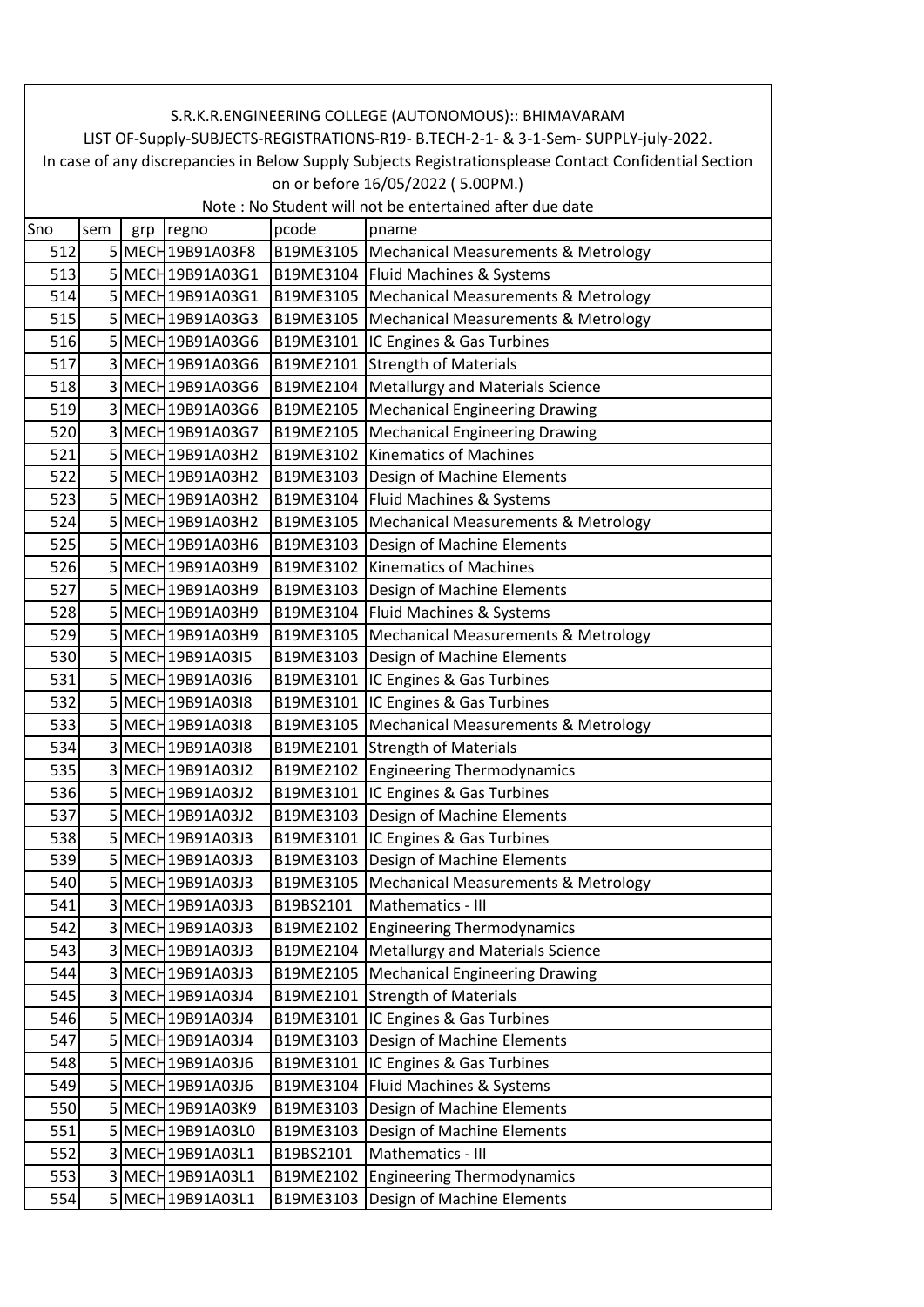| In case of any discrepancies in Below Supply Subjects Registrationsplease Contact Confidential Section<br>on or before 16/05/2022 (5.00PM.)<br>Note: No Student will not be entertained after due date<br>Sno<br>pcode<br>sem<br>regno<br>pname<br>grp<br>5 MECH 19B91A03L1<br>B19ME3105   Mechanical Measurements & Metrology<br>555<br>5 MECH 19B91A03L8<br>556<br>B19ME3103   Design of Machine Elements<br>557<br>3 MECH 19B91A03L9<br>B19ME2101 Strength of Materials<br>3 MECH 19B91A03L9<br>B19ME2103   Manufacturing Processes<br>558<br><b>Metallurgy and Materials Science</b><br>559<br>3 MECH 19B91A03L9<br>B19ME2104<br>560<br>3 MECH 19B91A03L9<br>B19ME2105   Mechanical Engineering Drawing<br>5 MECH 19B91A03M0<br>Design of Machine Elements<br>561<br>B19ME3103<br>5 MECH 19B91A03M0<br>B19ME3104   Fluid Machines & Systems<br>562<br>5 MECH 19B91A03M0<br>563<br>B19ME3105   Mechanical Measurements & Metrology<br>564<br>3 MECH 19B91A03M4<br>B19ME2101 Strength of Materials<br>5 MECH 19B91A03M4<br>B19ME3103   Design of Machine Elements<br>565<br>3 MECH 19B91A03N2<br>B19ME2101 Strength of Materials<br>566<br>567<br>3 MECH 19B91A03N2<br>B19ME2104   Metallurgy and Materials Science<br>3 MECH 19B91A03N4<br>Metallurgy and Materials Science<br>568<br>B19ME2104<br>Design of Machine Elements<br>5 MECH 19B91A03N4<br>569<br>B19ME3103<br>3 MECH 19B91A03N8<br>B19ME2101 Strength of Materials<br>570<br>571<br><b>Mechanical Engineering Drawing</b><br>3 MECH 19B91A03N8<br>B19ME2105<br>Design of Machine Elements<br>5 MECH 19B91A03N8<br>572<br>B19ME3103<br>B19ME3104   Fluid Machines & Systems<br>573<br>5 MECH 19B91A03N8<br>5 MECH 19B91A03P4<br>B19ME3101<br>IC Engines & Gas Turbines<br>574<br>3 MECH 19B91A03P4<br>B19ME2101 Strength of Materials<br>575<br>576<br>B19ME2102 Engineering Thermodynamics<br>3 MECH 19B91A03P4<br>3 MECH 19B91A03P4<br>B19ME2103   Manufacturing Processes<br>577<br>B19ME2104   Metallurgy and Materials Science<br>3 MECH 19B91A03P4<br>578<br>579<br>3 MECH 19B91A03P7<br>B19ME2101 Strength of Materials<br>580<br>3 MECH 19B91A03P7<br>B19ME2102 Engineering Thermodynamics<br>581<br>3 MECH 19B91A03P7<br>B19ME2103   Manufacturing Processes<br>B19ME2104   Metallurgy and Materials Science<br>582<br>3 MECH 19B91A03P7<br>583<br>3 MECH 19B91A03P7<br>Mechanical Engineering Drawing<br>B19ME2105<br>B19ME2101 Strength of Materials<br>584<br>3 MECH 19B91A03Q1<br>585<br>3 MECH 19B91A03Q1<br>B19ME2103   Manufacturing Processes<br>B19ME2104   Metallurgy and Materials Science<br>586<br>3 MECH 19B91A03Q1<br><b>Kinematics of Machines</b><br>587<br>5 MECH 19B91A03Q4<br>B19ME3102<br>588<br>5 MECH 19B91A03Q5<br>B19ME3103   Design of Machine Elements<br>589<br>5 MECH 19B91A03R0<br>B19ME3103   Design of Machine Elements<br>590<br>5 MECH 19B91A03R0<br>B19ME3104<br>Fluid Machines & Systems<br>B19ME2101 Strength of Materials<br>591<br>3 MECH 19B91A03R0<br>592<br>3 MECH 19B91A03R0<br>B19ME2103<br><b>Manufacturing Processes</b><br>5 MECH 19B91A03R3<br>B19ME3101  IC Engines & Gas Turbines<br>593<br>Design of Machine Elements<br>594<br>5 MECH 19B91A03R3<br>B19ME3103<br>Fluid Machines & Systems<br>595<br>5 MECH 19B91A03R3<br>B19ME3104<br>3 MECH 19B91A03R4<br>Mathematics - III<br>596<br>B19BS2101<br><b>Strength of Materials</b><br>597<br>3 MECH 19B91A03R4<br>B19ME2101 | S.R.K.R.ENGINEERING COLLEGE (AUTONOMOUS):: BHIMAVARAM                               |  |  |  |  |  |  |  |  |
|------------------------------------------------------------------------------------------------------------------------------------------------------------------------------------------------------------------------------------------------------------------------------------------------------------------------------------------------------------------------------------------------------------------------------------------------------------------------------------------------------------------------------------------------------------------------------------------------------------------------------------------------------------------------------------------------------------------------------------------------------------------------------------------------------------------------------------------------------------------------------------------------------------------------------------------------------------------------------------------------------------------------------------------------------------------------------------------------------------------------------------------------------------------------------------------------------------------------------------------------------------------------------------------------------------------------------------------------------------------------------------------------------------------------------------------------------------------------------------------------------------------------------------------------------------------------------------------------------------------------------------------------------------------------------------------------------------------------------------------------------------------------------------------------------------------------------------------------------------------------------------------------------------------------------------------------------------------------------------------------------------------------------------------------------------------------------------------------------------------------------------------------------------------------------------------------------------------------------------------------------------------------------------------------------------------------------------------------------------------------------------------------------------------------------------------------------------------------------------------------------------------------------------------------------------------------------------------------------------------------------------------------------------------------------------------------------------------------------------------------------------------------------------------------------------------------------------------------------------------------------------------------------------------------------------------------------------------------------------------------------------------------------------------------------------------------------------------------------------------------------------------------------------------------------------------------------------------------------------------------------------------------------------------------------------------------------------------------------------------------------------------------------|-------------------------------------------------------------------------------------|--|--|--|--|--|--|--|--|
|                                                                                                                                                                                                                                                                                                                                                                                                                                                                                                                                                                                                                                                                                                                                                                                                                                                                                                                                                                                                                                                                                                                                                                                                                                                                                                                                                                                                                                                                                                                                                                                                                                                                                                                                                                                                                                                                                                                                                                                                                                                                                                                                                                                                                                                                                                                                                                                                                                                                                                                                                                                                                                                                                                                                                                                                                                                                                                                                                                                                                                                                                                                                                                                                                                                                                                                                                                                                      | LIST OF-Supply-SUBJECTS-REGISTRATIONS-R19- B.TECH-2-1- & 3-1-Sem- SUPPLY-july-2022. |  |  |  |  |  |  |  |  |
|                                                                                                                                                                                                                                                                                                                                                                                                                                                                                                                                                                                                                                                                                                                                                                                                                                                                                                                                                                                                                                                                                                                                                                                                                                                                                                                                                                                                                                                                                                                                                                                                                                                                                                                                                                                                                                                                                                                                                                                                                                                                                                                                                                                                                                                                                                                                                                                                                                                                                                                                                                                                                                                                                                                                                                                                                                                                                                                                                                                                                                                                                                                                                                                                                                                                                                                                                                                                      |                                                                                     |  |  |  |  |  |  |  |  |
|                                                                                                                                                                                                                                                                                                                                                                                                                                                                                                                                                                                                                                                                                                                                                                                                                                                                                                                                                                                                                                                                                                                                                                                                                                                                                                                                                                                                                                                                                                                                                                                                                                                                                                                                                                                                                                                                                                                                                                                                                                                                                                                                                                                                                                                                                                                                                                                                                                                                                                                                                                                                                                                                                                                                                                                                                                                                                                                                                                                                                                                                                                                                                                                                                                                                                                                                                                                                      |                                                                                     |  |  |  |  |  |  |  |  |
|                                                                                                                                                                                                                                                                                                                                                                                                                                                                                                                                                                                                                                                                                                                                                                                                                                                                                                                                                                                                                                                                                                                                                                                                                                                                                                                                                                                                                                                                                                                                                                                                                                                                                                                                                                                                                                                                                                                                                                                                                                                                                                                                                                                                                                                                                                                                                                                                                                                                                                                                                                                                                                                                                                                                                                                                                                                                                                                                                                                                                                                                                                                                                                                                                                                                                                                                                                                                      |                                                                                     |  |  |  |  |  |  |  |  |
|                                                                                                                                                                                                                                                                                                                                                                                                                                                                                                                                                                                                                                                                                                                                                                                                                                                                                                                                                                                                                                                                                                                                                                                                                                                                                                                                                                                                                                                                                                                                                                                                                                                                                                                                                                                                                                                                                                                                                                                                                                                                                                                                                                                                                                                                                                                                                                                                                                                                                                                                                                                                                                                                                                                                                                                                                                                                                                                                                                                                                                                                                                                                                                                                                                                                                                                                                                                                      |                                                                                     |  |  |  |  |  |  |  |  |
|                                                                                                                                                                                                                                                                                                                                                                                                                                                                                                                                                                                                                                                                                                                                                                                                                                                                                                                                                                                                                                                                                                                                                                                                                                                                                                                                                                                                                                                                                                                                                                                                                                                                                                                                                                                                                                                                                                                                                                                                                                                                                                                                                                                                                                                                                                                                                                                                                                                                                                                                                                                                                                                                                                                                                                                                                                                                                                                                                                                                                                                                                                                                                                                                                                                                                                                                                                                                      |                                                                                     |  |  |  |  |  |  |  |  |
|                                                                                                                                                                                                                                                                                                                                                                                                                                                                                                                                                                                                                                                                                                                                                                                                                                                                                                                                                                                                                                                                                                                                                                                                                                                                                                                                                                                                                                                                                                                                                                                                                                                                                                                                                                                                                                                                                                                                                                                                                                                                                                                                                                                                                                                                                                                                                                                                                                                                                                                                                                                                                                                                                                                                                                                                                                                                                                                                                                                                                                                                                                                                                                                                                                                                                                                                                                                                      |                                                                                     |  |  |  |  |  |  |  |  |
|                                                                                                                                                                                                                                                                                                                                                                                                                                                                                                                                                                                                                                                                                                                                                                                                                                                                                                                                                                                                                                                                                                                                                                                                                                                                                                                                                                                                                                                                                                                                                                                                                                                                                                                                                                                                                                                                                                                                                                                                                                                                                                                                                                                                                                                                                                                                                                                                                                                                                                                                                                                                                                                                                                                                                                                                                                                                                                                                                                                                                                                                                                                                                                                                                                                                                                                                                                                                      |                                                                                     |  |  |  |  |  |  |  |  |
|                                                                                                                                                                                                                                                                                                                                                                                                                                                                                                                                                                                                                                                                                                                                                                                                                                                                                                                                                                                                                                                                                                                                                                                                                                                                                                                                                                                                                                                                                                                                                                                                                                                                                                                                                                                                                                                                                                                                                                                                                                                                                                                                                                                                                                                                                                                                                                                                                                                                                                                                                                                                                                                                                                                                                                                                                                                                                                                                                                                                                                                                                                                                                                                                                                                                                                                                                                                                      |                                                                                     |  |  |  |  |  |  |  |  |
|                                                                                                                                                                                                                                                                                                                                                                                                                                                                                                                                                                                                                                                                                                                                                                                                                                                                                                                                                                                                                                                                                                                                                                                                                                                                                                                                                                                                                                                                                                                                                                                                                                                                                                                                                                                                                                                                                                                                                                                                                                                                                                                                                                                                                                                                                                                                                                                                                                                                                                                                                                                                                                                                                                                                                                                                                                                                                                                                                                                                                                                                                                                                                                                                                                                                                                                                                                                                      |                                                                                     |  |  |  |  |  |  |  |  |
|                                                                                                                                                                                                                                                                                                                                                                                                                                                                                                                                                                                                                                                                                                                                                                                                                                                                                                                                                                                                                                                                                                                                                                                                                                                                                                                                                                                                                                                                                                                                                                                                                                                                                                                                                                                                                                                                                                                                                                                                                                                                                                                                                                                                                                                                                                                                                                                                                                                                                                                                                                                                                                                                                                                                                                                                                                                                                                                                                                                                                                                                                                                                                                                                                                                                                                                                                                                                      |                                                                                     |  |  |  |  |  |  |  |  |
|                                                                                                                                                                                                                                                                                                                                                                                                                                                                                                                                                                                                                                                                                                                                                                                                                                                                                                                                                                                                                                                                                                                                                                                                                                                                                                                                                                                                                                                                                                                                                                                                                                                                                                                                                                                                                                                                                                                                                                                                                                                                                                                                                                                                                                                                                                                                                                                                                                                                                                                                                                                                                                                                                                                                                                                                                                                                                                                                                                                                                                                                                                                                                                                                                                                                                                                                                                                                      |                                                                                     |  |  |  |  |  |  |  |  |
|                                                                                                                                                                                                                                                                                                                                                                                                                                                                                                                                                                                                                                                                                                                                                                                                                                                                                                                                                                                                                                                                                                                                                                                                                                                                                                                                                                                                                                                                                                                                                                                                                                                                                                                                                                                                                                                                                                                                                                                                                                                                                                                                                                                                                                                                                                                                                                                                                                                                                                                                                                                                                                                                                                                                                                                                                                                                                                                                                                                                                                                                                                                                                                                                                                                                                                                                                                                                      |                                                                                     |  |  |  |  |  |  |  |  |
|                                                                                                                                                                                                                                                                                                                                                                                                                                                                                                                                                                                                                                                                                                                                                                                                                                                                                                                                                                                                                                                                                                                                                                                                                                                                                                                                                                                                                                                                                                                                                                                                                                                                                                                                                                                                                                                                                                                                                                                                                                                                                                                                                                                                                                                                                                                                                                                                                                                                                                                                                                                                                                                                                                                                                                                                                                                                                                                                                                                                                                                                                                                                                                                                                                                                                                                                                                                                      |                                                                                     |  |  |  |  |  |  |  |  |
|                                                                                                                                                                                                                                                                                                                                                                                                                                                                                                                                                                                                                                                                                                                                                                                                                                                                                                                                                                                                                                                                                                                                                                                                                                                                                                                                                                                                                                                                                                                                                                                                                                                                                                                                                                                                                                                                                                                                                                                                                                                                                                                                                                                                                                                                                                                                                                                                                                                                                                                                                                                                                                                                                                                                                                                                                                                                                                                                                                                                                                                                                                                                                                                                                                                                                                                                                                                                      |                                                                                     |  |  |  |  |  |  |  |  |
|                                                                                                                                                                                                                                                                                                                                                                                                                                                                                                                                                                                                                                                                                                                                                                                                                                                                                                                                                                                                                                                                                                                                                                                                                                                                                                                                                                                                                                                                                                                                                                                                                                                                                                                                                                                                                                                                                                                                                                                                                                                                                                                                                                                                                                                                                                                                                                                                                                                                                                                                                                                                                                                                                                                                                                                                                                                                                                                                                                                                                                                                                                                                                                                                                                                                                                                                                                                                      |                                                                                     |  |  |  |  |  |  |  |  |
|                                                                                                                                                                                                                                                                                                                                                                                                                                                                                                                                                                                                                                                                                                                                                                                                                                                                                                                                                                                                                                                                                                                                                                                                                                                                                                                                                                                                                                                                                                                                                                                                                                                                                                                                                                                                                                                                                                                                                                                                                                                                                                                                                                                                                                                                                                                                                                                                                                                                                                                                                                                                                                                                                                                                                                                                                                                                                                                                                                                                                                                                                                                                                                                                                                                                                                                                                                                                      |                                                                                     |  |  |  |  |  |  |  |  |
|                                                                                                                                                                                                                                                                                                                                                                                                                                                                                                                                                                                                                                                                                                                                                                                                                                                                                                                                                                                                                                                                                                                                                                                                                                                                                                                                                                                                                                                                                                                                                                                                                                                                                                                                                                                                                                                                                                                                                                                                                                                                                                                                                                                                                                                                                                                                                                                                                                                                                                                                                                                                                                                                                                                                                                                                                                                                                                                                                                                                                                                                                                                                                                                                                                                                                                                                                                                                      |                                                                                     |  |  |  |  |  |  |  |  |
|                                                                                                                                                                                                                                                                                                                                                                                                                                                                                                                                                                                                                                                                                                                                                                                                                                                                                                                                                                                                                                                                                                                                                                                                                                                                                                                                                                                                                                                                                                                                                                                                                                                                                                                                                                                                                                                                                                                                                                                                                                                                                                                                                                                                                                                                                                                                                                                                                                                                                                                                                                                                                                                                                                                                                                                                                                                                                                                                                                                                                                                                                                                                                                                                                                                                                                                                                                                                      |                                                                                     |  |  |  |  |  |  |  |  |
|                                                                                                                                                                                                                                                                                                                                                                                                                                                                                                                                                                                                                                                                                                                                                                                                                                                                                                                                                                                                                                                                                                                                                                                                                                                                                                                                                                                                                                                                                                                                                                                                                                                                                                                                                                                                                                                                                                                                                                                                                                                                                                                                                                                                                                                                                                                                                                                                                                                                                                                                                                                                                                                                                                                                                                                                                                                                                                                                                                                                                                                                                                                                                                                                                                                                                                                                                                                                      |                                                                                     |  |  |  |  |  |  |  |  |
|                                                                                                                                                                                                                                                                                                                                                                                                                                                                                                                                                                                                                                                                                                                                                                                                                                                                                                                                                                                                                                                                                                                                                                                                                                                                                                                                                                                                                                                                                                                                                                                                                                                                                                                                                                                                                                                                                                                                                                                                                                                                                                                                                                                                                                                                                                                                                                                                                                                                                                                                                                                                                                                                                                                                                                                                                                                                                                                                                                                                                                                                                                                                                                                                                                                                                                                                                                                                      |                                                                                     |  |  |  |  |  |  |  |  |
|                                                                                                                                                                                                                                                                                                                                                                                                                                                                                                                                                                                                                                                                                                                                                                                                                                                                                                                                                                                                                                                                                                                                                                                                                                                                                                                                                                                                                                                                                                                                                                                                                                                                                                                                                                                                                                                                                                                                                                                                                                                                                                                                                                                                                                                                                                                                                                                                                                                                                                                                                                                                                                                                                                                                                                                                                                                                                                                                                                                                                                                                                                                                                                                                                                                                                                                                                                                                      |                                                                                     |  |  |  |  |  |  |  |  |
|                                                                                                                                                                                                                                                                                                                                                                                                                                                                                                                                                                                                                                                                                                                                                                                                                                                                                                                                                                                                                                                                                                                                                                                                                                                                                                                                                                                                                                                                                                                                                                                                                                                                                                                                                                                                                                                                                                                                                                                                                                                                                                                                                                                                                                                                                                                                                                                                                                                                                                                                                                                                                                                                                                                                                                                                                                                                                                                                                                                                                                                                                                                                                                                                                                                                                                                                                                                                      |                                                                                     |  |  |  |  |  |  |  |  |
|                                                                                                                                                                                                                                                                                                                                                                                                                                                                                                                                                                                                                                                                                                                                                                                                                                                                                                                                                                                                                                                                                                                                                                                                                                                                                                                                                                                                                                                                                                                                                                                                                                                                                                                                                                                                                                                                                                                                                                                                                                                                                                                                                                                                                                                                                                                                                                                                                                                                                                                                                                                                                                                                                                                                                                                                                                                                                                                                                                                                                                                                                                                                                                                                                                                                                                                                                                                                      |                                                                                     |  |  |  |  |  |  |  |  |
|                                                                                                                                                                                                                                                                                                                                                                                                                                                                                                                                                                                                                                                                                                                                                                                                                                                                                                                                                                                                                                                                                                                                                                                                                                                                                                                                                                                                                                                                                                                                                                                                                                                                                                                                                                                                                                                                                                                                                                                                                                                                                                                                                                                                                                                                                                                                                                                                                                                                                                                                                                                                                                                                                                                                                                                                                                                                                                                                                                                                                                                                                                                                                                                                                                                                                                                                                                                                      |                                                                                     |  |  |  |  |  |  |  |  |
|                                                                                                                                                                                                                                                                                                                                                                                                                                                                                                                                                                                                                                                                                                                                                                                                                                                                                                                                                                                                                                                                                                                                                                                                                                                                                                                                                                                                                                                                                                                                                                                                                                                                                                                                                                                                                                                                                                                                                                                                                                                                                                                                                                                                                                                                                                                                                                                                                                                                                                                                                                                                                                                                                                                                                                                                                                                                                                                                                                                                                                                                                                                                                                                                                                                                                                                                                                                                      |                                                                                     |  |  |  |  |  |  |  |  |
|                                                                                                                                                                                                                                                                                                                                                                                                                                                                                                                                                                                                                                                                                                                                                                                                                                                                                                                                                                                                                                                                                                                                                                                                                                                                                                                                                                                                                                                                                                                                                                                                                                                                                                                                                                                                                                                                                                                                                                                                                                                                                                                                                                                                                                                                                                                                                                                                                                                                                                                                                                                                                                                                                                                                                                                                                                                                                                                                                                                                                                                                                                                                                                                                                                                                                                                                                                                                      |                                                                                     |  |  |  |  |  |  |  |  |
|                                                                                                                                                                                                                                                                                                                                                                                                                                                                                                                                                                                                                                                                                                                                                                                                                                                                                                                                                                                                                                                                                                                                                                                                                                                                                                                                                                                                                                                                                                                                                                                                                                                                                                                                                                                                                                                                                                                                                                                                                                                                                                                                                                                                                                                                                                                                                                                                                                                                                                                                                                                                                                                                                                                                                                                                                                                                                                                                                                                                                                                                                                                                                                                                                                                                                                                                                                                                      |                                                                                     |  |  |  |  |  |  |  |  |
|                                                                                                                                                                                                                                                                                                                                                                                                                                                                                                                                                                                                                                                                                                                                                                                                                                                                                                                                                                                                                                                                                                                                                                                                                                                                                                                                                                                                                                                                                                                                                                                                                                                                                                                                                                                                                                                                                                                                                                                                                                                                                                                                                                                                                                                                                                                                                                                                                                                                                                                                                                                                                                                                                                                                                                                                                                                                                                                                                                                                                                                                                                                                                                                                                                                                                                                                                                                                      |                                                                                     |  |  |  |  |  |  |  |  |
|                                                                                                                                                                                                                                                                                                                                                                                                                                                                                                                                                                                                                                                                                                                                                                                                                                                                                                                                                                                                                                                                                                                                                                                                                                                                                                                                                                                                                                                                                                                                                                                                                                                                                                                                                                                                                                                                                                                                                                                                                                                                                                                                                                                                                                                                                                                                                                                                                                                                                                                                                                                                                                                                                                                                                                                                                                                                                                                                                                                                                                                                                                                                                                                                                                                                                                                                                                                                      |                                                                                     |  |  |  |  |  |  |  |  |
|                                                                                                                                                                                                                                                                                                                                                                                                                                                                                                                                                                                                                                                                                                                                                                                                                                                                                                                                                                                                                                                                                                                                                                                                                                                                                                                                                                                                                                                                                                                                                                                                                                                                                                                                                                                                                                                                                                                                                                                                                                                                                                                                                                                                                                                                                                                                                                                                                                                                                                                                                                                                                                                                                                                                                                                                                                                                                                                                                                                                                                                                                                                                                                                                                                                                                                                                                                                                      |                                                                                     |  |  |  |  |  |  |  |  |
|                                                                                                                                                                                                                                                                                                                                                                                                                                                                                                                                                                                                                                                                                                                                                                                                                                                                                                                                                                                                                                                                                                                                                                                                                                                                                                                                                                                                                                                                                                                                                                                                                                                                                                                                                                                                                                                                                                                                                                                                                                                                                                                                                                                                                                                                                                                                                                                                                                                                                                                                                                                                                                                                                                                                                                                                                                                                                                                                                                                                                                                                                                                                                                                                                                                                                                                                                                                                      |                                                                                     |  |  |  |  |  |  |  |  |
|                                                                                                                                                                                                                                                                                                                                                                                                                                                                                                                                                                                                                                                                                                                                                                                                                                                                                                                                                                                                                                                                                                                                                                                                                                                                                                                                                                                                                                                                                                                                                                                                                                                                                                                                                                                                                                                                                                                                                                                                                                                                                                                                                                                                                                                                                                                                                                                                                                                                                                                                                                                                                                                                                                                                                                                                                                                                                                                                                                                                                                                                                                                                                                                                                                                                                                                                                                                                      |                                                                                     |  |  |  |  |  |  |  |  |
|                                                                                                                                                                                                                                                                                                                                                                                                                                                                                                                                                                                                                                                                                                                                                                                                                                                                                                                                                                                                                                                                                                                                                                                                                                                                                                                                                                                                                                                                                                                                                                                                                                                                                                                                                                                                                                                                                                                                                                                                                                                                                                                                                                                                                                                                                                                                                                                                                                                                                                                                                                                                                                                                                                                                                                                                                                                                                                                                                                                                                                                                                                                                                                                                                                                                                                                                                                                                      |                                                                                     |  |  |  |  |  |  |  |  |
|                                                                                                                                                                                                                                                                                                                                                                                                                                                                                                                                                                                                                                                                                                                                                                                                                                                                                                                                                                                                                                                                                                                                                                                                                                                                                                                                                                                                                                                                                                                                                                                                                                                                                                                                                                                                                                                                                                                                                                                                                                                                                                                                                                                                                                                                                                                                                                                                                                                                                                                                                                                                                                                                                                                                                                                                                                                                                                                                                                                                                                                                                                                                                                                                                                                                                                                                                                                                      |                                                                                     |  |  |  |  |  |  |  |  |
|                                                                                                                                                                                                                                                                                                                                                                                                                                                                                                                                                                                                                                                                                                                                                                                                                                                                                                                                                                                                                                                                                                                                                                                                                                                                                                                                                                                                                                                                                                                                                                                                                                                                                                                                                                                                                                                                                                                                                                                                                                                                                                                                                                                                                                                                                                                                                                                                                                                                                                                                                                                                                                                                                                                                                                                                                                                                                                                                                                                                                                                                                                                                                                                                                                                                                                                                                                                                      |                                                                                     |  |  |  |  |  |  |  |  |
|                                                                                                                                                                                                                                                                                                                                                                                                                                                                                                                                                                                                                                                                                                                                                                                                                                                                                                                                                                                                                                                                                                                                                                                                                                                                                                                                                                                                                                                                                                                                                                                                                                                                                                                                                                                                                                                                                                                                                                                                                                                                                                                                                                                                                                                                                                                                                                                                                                                                                                                                                                                                                                                                                                                                                                                                                                                                                                                                                                                                                                                                                                                                                                                                                                                                                                                                                                                                      |                                                                                     |  |  |  |  |  |  |  |  |
|                                                                                                                                                                                                                                                                                                                                                                                                                                                                                                                                                                                                                                                                                                                                                                                                                                                                                                                                                                                                                                                                                                                                                                                                                                                                                                                                                                                                                                                                                                                                                                                                                                                                                                                                                                                                                                                                                                                                                                                                                                                                                                                                                                                                                                                                                                                                                                                                                                                                                                                                                                                                                                                                                                                                                                                                                                                                                                                                                                                                                                                                                                                                                                                                                                                                                                                                                                                                      |                                                                                     |  |  |  |  |  |  |  |  |
|                                                                                                                                                                                                                                                                                                                                                                                                                                                                                                                                                                                                                                                                                                                                                                                                                                                                                                                                                                                                                                                                                                                                                                                                                                                                                                                                                                                                                                                                                                                                                                                                                                                                                                                                                                                                                                                                                                                                                                                                                                                                                                                                                                                                                                                                                                                                                                                                                                                                                                                                                                                                                                                                                                                                                                                                                                                                                                                                                                                                                                                                                                                                                                                                                                                                                                                                                                                                      |                                                                                     |  |  |  |  |  |  |  |  |
|                                                                                                                                                                                                                                                                                                                                                                                                                                                                                                                                                                                                                                                                                                                                                                                                                                                                                                                                                                                                                                                                                                                                                                                                                                                                                                                                                                                                                                                                                                                                                                                                                                                                                                                                                                                                                                                                                                                                                                                                                                                                                                                                                                                                                                                                                                                                                                                                                                                                                                                                                                                                                                                                                                                                                                                                                                                                                                                                                                                                                                                                                                                                                                                                                                                                                                                                                                                                      |                                                                                     |  |  |  |  |  |  |  |  |
|                                                                                                                                                                                                                                                                                                                                                                                                                                                                                                                                                                                                                                                                                                                                                                                                                                                                                                                                                                                                                                                                                                                                                                                                                                                                                                                                                                                                                                                                                                                                                                                                                                                                                                                                                                                                                                                                                                                                                                                                                                                                                                                                                                                                                                                                                                                                                                                                                                                                                                                                                                                                                                                                                                                                                                                                                                                                                                                                                                                                                                                                                                                                                                                                                                                                                                                                                                                                      |                                                                                     |  |  |  |  |  |  |  |  |
|                                                                                                                                                                                                                                                                                                                                                                                                                                                                                                                                                                                                                                                                                                                                                                                                                                                                                                                                                                                                                                                                                                                                                                                                                                                                                                                                                                                                                                                                                                                                                                                                                                                                                                                                                                                                                                                                                                                                                                                                                                                                                                                                                                                                                                                                                                                                                                                                                                                                                                                                                                                                                                                                                                                                                                                                                                                                                                                                                                                                                                                                                                                                                                                                                                                                                                                                                                                                      |                                                                                     |  |  |  |  |  |  |  |  |
|                                                                                                                                                                                                                                                                                                                                                                                                                                                                                                                                                                                                                                                                                                                                                                                                                                                                                                                                                                                                                                                                                                                                                                                                                                                                                                                                                                                                                                                                                                                                                                                                                                                                                                                                                                                                                                                                                                                                                                                                                                                                                                                                                                                                                                                                                                                                                                                                                                                                                                                                                                                                                                                                                                                                                                                                                                                                                                                                                                                                                                                                                                                                                                                                                                                                                                                                                                                                      |                                                                                     |  |  |  |  |  |  |  |  |
|                                                                                                                                                                                                                                                                                                                                                                                                                                                                                                                                                                                                                                                                                                                                                                                                                                                                                                                                                                                                                                                                                                                                                                                                                                                                                                                                                                                                                                                                                                                                                                                                                                                                                                                                                                                                                                                                                                                                                                                                                                                                                                                                                                                                                                                                                                                                                                                                                                                                                                                                                                                                                                                                                                                                                                                                                                                                                                                                                                                                                                                                                                                                                                                                                                                                                                                                                                                                      |                                                                                     |  |  |  |  |  |  |  |  |
|                                                                                                                                                                                                                                                                                                                                                                                                                                                                                                                                                                                                                                                                                                                                                                                                                                                                                                                                                                                                                                                                                                                                                                                                                                                                                                                                                                                                                                                                                                                                                                                                                                                                                                                                                                                                                                                                                                                                                                                                                                                                                                                                                                                                                                                                                                                                                                                                                                                                                                                                                                                                                                                                                                                                                                                                                                                                                                                                                                                                                                                                                                                                                                                                                                                                                                                                                                                                      |                                                                                     |  |  |  |  |  |  |  |  |
|                                                                                                                                                                                                                                                                                                                                                                                                                                                                                                                                                                                                                                                                                                                                                                                                                                                                                                                                                                                                                                                                                                                                                                                                                                                                                                                                                                                                                                                                                                                                                                                                                                                                                                                                                                                                                                                                                                                                                                                                                                                                                                                                                                                                                                                                                                                                                                                                                                                                                                                                                                                                                                                                                                                                                                                                                                                                                                                                                                                                                                                                                                                                                                                                                                                                                                                                                                                                      |                                                                                     |  |  |  |  |  |  |  |  |
|                                                                                                                                                                                                                                                                                                                                                                                                                                                                                                                                                                                                                                                                                                                                                                                                                                                                                                                                                                                                                                                                                                                                                                                                                                                                                                                                                                                                                                                                                                                                                                                                                                                                                                                                                                                                                                                                                                                                                                                                                                                                                                                                                                                                                                                                                                                                                                                                                                                                                                                                                                                                                                                                                                                                                                                                                                                                                                                                                                                                                                                                                                                                                                                                                                                                                                                                                                                                      |                                                                                     |  |  |  |  |  |  |  |  |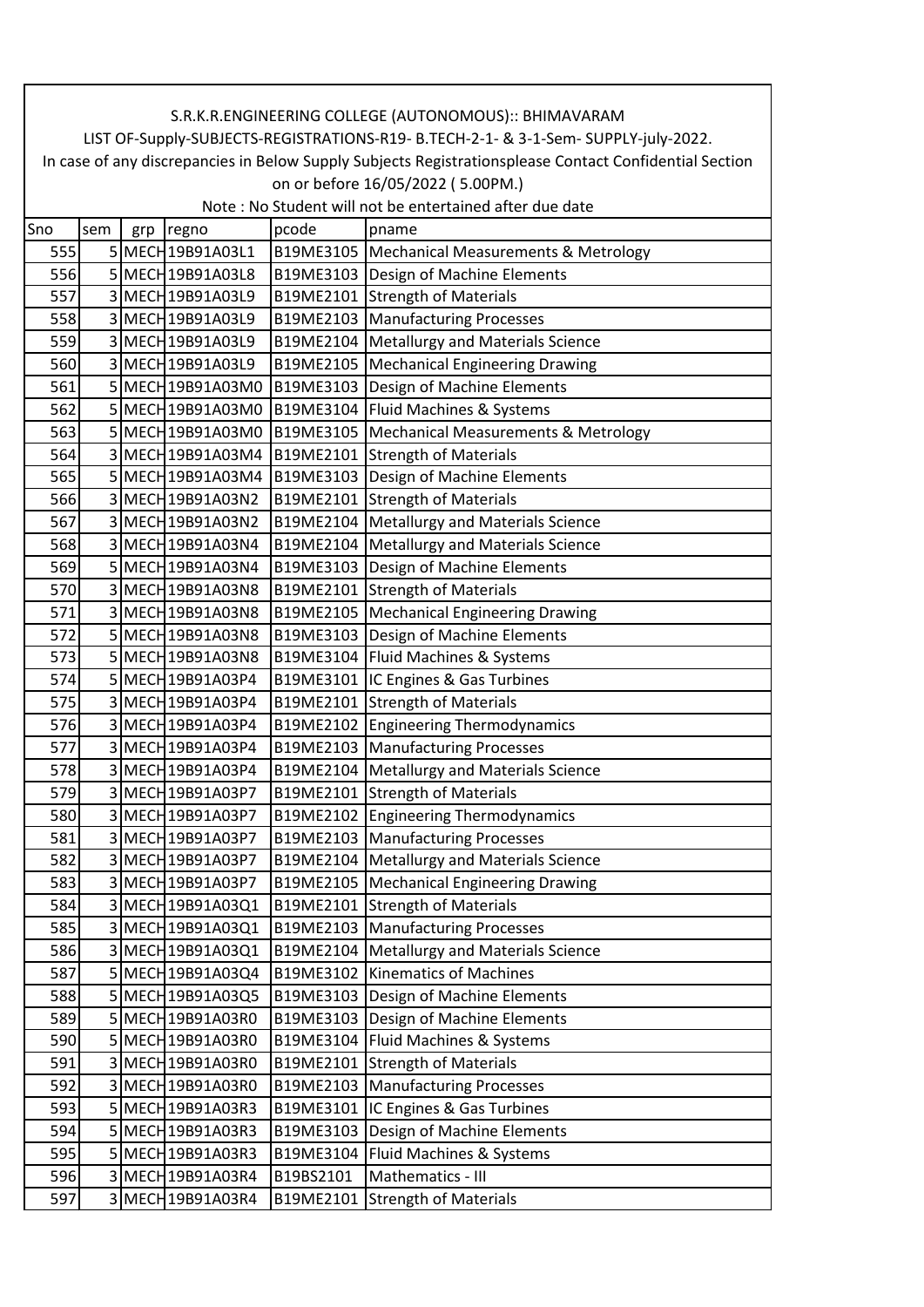|     | S.R.K.R.ENGINEERING COLLEGE (AUTONOMOUS):: BHIMAVARAM                                                                                       |            |                   |           |                                                 |  |  |  |  |
|-----|---------------------------------------------------------------------------------------------------------------------------------------------|------------|-------------------|-----------|-------------------------------------------------|--|--|--|--|
|     | LIST OF-Supply-SUBJECTS-REGISTRATIONS-R19- B.TECH-2-1- & 3-1-Sem- SUPPLY-july-2022.                                                         |            |                   |           |                                                 |  |  |  |  |
|     | In case of any discrepancies in Below Supply Subjects Registrationsplease Contact Confidential Section<br>on or before 16/05/2022 (5.00PM.) |            |                   |           |                                                 |  |  |  |  |
|     | Note: No Student will not be entertained after due date                                                                                     |            |                   |           |                                                 |  |  |  |  |
| Sno | sem                                                                                                                                         | grp        | regno             | pcode     | pname                                           |  |  |  |  |
| 598 |                                                                                                                                             |            | 3 MECH 19B91A03R4 |           | B19ME2102   Engineering Thermodynamics          |  |  |  |  |
| 599 |                                                                                                                                             |            | 3 MECH 19B91A03R4 | B19ME2103 | <b>Manufacturing Processes</b>                  |  |  |  |  |
| 600 |                                                                                                                                             |            | 3 MECH 19B91A03R4 | B19ME2104 | <b>Metallurgy and Materials Science</b>         |  |  |  |  |
| 601 |                                                                                                                                             |            | 3 MECH 19B91A03R4 | B19ME2105 | <b>Mechanical Engineering Drawing</b>           |  |  |  |  |
| 602 |                                                                                                                                             |            | 5 MECH 19B91A03R4 | B19HS3102 | <b>Operations Research</b>                      |  |  |  |  |
| 603 |                                                                                                                                             |            | 5 MECH 19B91A03R4 | B19ME3101 | IC Engines & Gas Turbines                       |  |  |  |  |
| 604 |                                                                                                                                             |            | 5 MECH 19B91A03R4 | B19ME3102 | <b>Kinematics of Machines</b>                   |  |  |  |  |
| 605 |                                                                                                                                             |            | 5 MECH 19B91A03R4 |           | B19ME3103   Design of Machine Elements          |  |  |  |  |
| 606 |                                                                                                                                             |            | 5 MECH 19B91A03R4 | B19ME3104 | Fluid Machines & Systems                        |  |  |  |  |
| 607 |                                                                                                                                             |            | 5 MECH 19B91A03R4 | B19ME3105 | <b>Mechanical Measurements &amp; Metrology</b>  |  |  |  |  |
| 608 |                                                                                                                                             |            | 5 MECH 19B91A03R5 | B19ME3101 | IC Engines & Gas Turbines                       |  |  |  |  |
| 609 |                                                                                                                                             |            | 5 MECH 19B91A03R5 | B19ME3102 | <b>Kinematics of Machines</b>                   |  |  |  |  |
| 610 |                                                                                                                                             |            | 5 MECH 19B91A03R5 |           | B19ME3103   Design of Machine Elements          |  |  |  |  |
| 611 |                                                                                                                                             |            | 5 MECH 19B91A03R5 |           | B19ME3104 Fluid Machines & Systems              |  |  |  |  |
| 612 |                                                                                                                                             |            | 5 MECH 19B91A03R5 |           | B19ME3105   Mechanical Measurements & Metrology |  |  |  |  |
| 613 |                                                                                                                                             |            | 3 MECH 19B91A03R5 |           | B19ME2101 Strength of Materials                 |  |  |  |  |
| 614 |                                                                                                                                             |            | 3 MECH 19B91A03R5 | B19ME2104 | <b>Metallurgy and Materials Science</b>         |  |  |  |  |
| 615 |                                                                                                                                             |            | 3 MECH 19B91A03R6 |           | B19ME2101 Strength of Materials                 |  |  |  |  |
| 616 |                                                                                                                                             |            | 3 MECH 19B91A03R6 | B19ME2102 | <b>Engineering Thermodynamics</b>               |  |  |  |  |
| 617 |                                                                                                                                             |            | 3 MECH 19B91A03R7 | B19ME2104 | <b>Metallurgy and Materials Science</b>         |  |  |  |  |
| 618 |                                                                                                                                             |            | 3 MECH 19B91A03R7 | B19ME2105 | <b>Mechanical Engineering Drawing</b>           |  |  |  |  |
| 619 |                                                                                                                                             |            | 5 MECH 19B91A03R7 | B19ME3102 | <b>Kinematics of Machines</b>                   |  |  |  |  |
| 620 |                                                                                                                                             |            | 5 MECH 19B91A03R7 | B19ME3103 | Design of Machine Elements                      |  |  |  |  |
| 621 |                                                                                                                                             | 3 ECE      | 19B91A0401        | B19EC2101 | <b>Electronic Devices and Circuits</b>          |  |  |  |  |
| 622 |                                                                                                                                             | $3$ ECE    | 19B91A0401        | B19EC2103 | Signals and Systems                             |  |  |  |  |
| 623 |                                                                                                                                             | 3 ECE      | 19B91A0401        | B19EE2105 | Network Analysis                                |  |  |  |  |
| 624 |                                                                                                                                             | $5$ ECE    | 19B91A0401        | B19EC3101 | Linear ICs & Pulse Circuits                     |  |  |  |  |
| 625 |                                                                                                                                             | 5 ECE      | 19B91A0401        | B19EC3102 | <b>Digital Communication</b>                    |  |  |  |  |
| 626 |                                                                                                                                             | $5$ ECE    | 19B91A0401        | B19EC3103 | Antennas & Propagation                          |  |  |  |  |
| 627 |                                                                                                                                             | $5$ ECE    | 19B91A0407        | B19EC3103 | Antennas & Propagation                          |  |  |  |  |
| 628 | 3                                                                                                                                           | <b>ECE</b> | 19B91A0424        | B19EC2104 | Probability Theory and Random Process           |  |  |  |  |
| 629 |                                                                                                                                             | $5$ ECE    | 19B91A0431        | B19EC3102 | <b>Digital Communication</b>                    |  |  |  |  |
| 630 |                                                                                                                                             | $5$ ECE    | 19B91A0436        | B19EC3103 | Antennas & Propagation                          |  |  |  |  |
| 631 |                                                                                                                                             | 3 ECE      | 19B91A0436        | B19EC2103 | <b>Signals and Systems</b>                      |  |  |  |  |
| 632 |                                                                                                                                             | 3 ECE      | 19B91A0442        | B19EC2102 | Switching Theory and Logic Design               |  |  |  |  |
| 633 |                                                                                                                                             | 3 ECE      | 19B91A0442        | B19EC2104 | Probability Theory and Random Process           |  |  |  |  |
| 634 |                                                                                                                                             | 5 ECE      | 19B91A0442        | B19EC3101 | Linear ICs & Pulse Circuits                     |  |  |  |  |
| 635 |                                                                                                                                             | $5$ ECE    | 19B91A0442        | B19EC3103 | Antennas & Propagation                          |  |  |  |  |
| 636 |                                                                                                                                             | 5 ECE      | 19B91A0442        | B19EC3105 | Electronic Measurements & Instrumentation       |  |  |  |  |
| 637 |                                                                                                                                             | 5 ECE      | 19B91A0443        | B19EC3102 | Digital Communication                           |  |  |  |  |
| 638 |                                                                                                                                             | $5$ ECE    | 19B91A0443        | B19EC3103 | Antennas & Propagation                          |  |  |  |  |
| 639 |                                                                                                                                             | $5$ ECE    | 19B91A0443        | B19EC3104 | <b>Control Systems</b>                          |  |  |  |  |
| 640 |                                                                                                                                             | 3 ECE      | 19B91A0443        | B19EC2103 | Signals and Systems                             |  |  |  |  |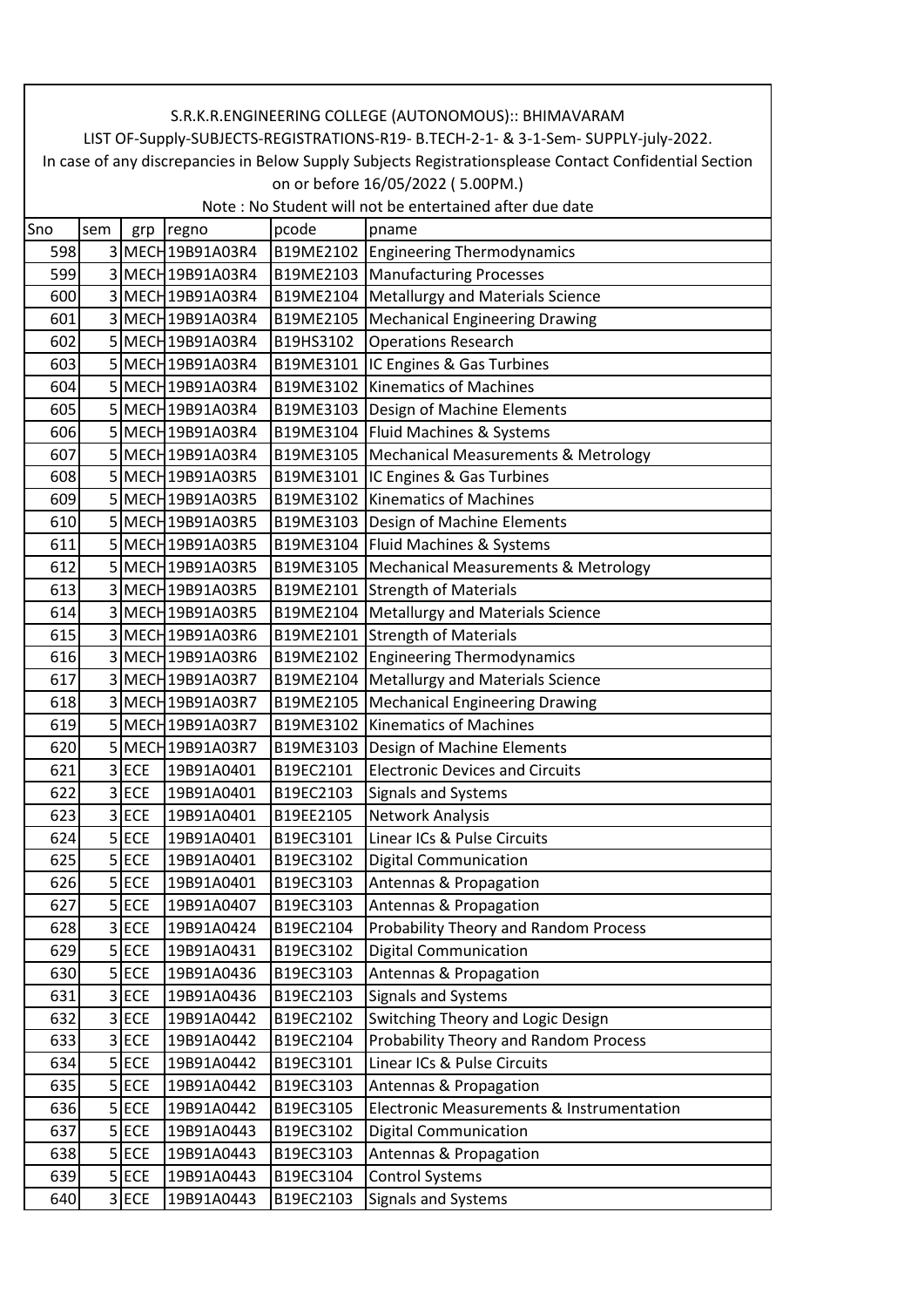|     | S.R.K.R.ENGINEERING COLLEGE (AUTONOMOUS):: BHIMAVARAM                                                  |            |            |           |                                                                     |  |  |  |  |
|-----|--------------------------------------------------------------------------------------------------------|------------|------------|-----------|---------------------------------------------------------------------|--|--|--|--|
|     | LIST OF-Supply-SUBJECTS-REGISTRATIONS-R19- B.TECH-2-1- & 3-1-Sem- SUPPLY-july-2022.                    |            |            |           |                                                                     |  |  |  |  |
|     | In case of any discrepancies in Below Supply Subjects Registrationsplease Contact Confidential Section |            |            |           |                                                                     |  |  |  |  |
|     | on or before 16/05/2022 (5.00PM.)<br>Note: No Student will not be entertained after due date           |            |            |           |                                                                     |  |  |  |  |
| Sno | sem                                                                                                    | grp        | regno      | pcode     | pname                                                               |  |  |  |  |
| 641 |                                                                                                        | 3 ECE      | 19B91A0443 | B19EC2104 | Probability Theory and Random Process                               |  |  |  |  |
| 642 |                                                                                                        | 3 ECE      | 19B91A0443 | B19EE2105 | <b>Network Analysis</b>                                             |  |  |  |  |
| 643 |                                                                                                        | 3 ECE      | 19B91A0443 | B19CS2108 | <b>Data Structures</b>                                              |  |  |  |  |
| 644 |                                                                                                        | $5$ ECE    | 19B91A0456 | B19EC3103 | Antennas & Propagation                                              |  |  |  |  |
| 645 |                                                                                                        | 5 ECE      | 19B91A0462 | B19EC3102 | <b>Digital Communication</b>                                        |  |  |  |  |
| 646 |                                                                                                        | 3 ECE      | 19B91A0468 | B19EC2103 | <b>Signals and Systems</b>                                          |  |  |  |  |
| 647 |                                                                                                        | 3 ECE      | 19B91A0470 | B19EC2103 | Signals and Systems                                                 |  |  |  |  |
| 648 |                                                                                                        | 3 ECE      | 19B91A0470 | B19EC2104 | Probability Theory and Random Process                               |  |  |  |  |
| 649 |                                                                                                        | $5$ ECE    | 19B91A0470 | B19EC3102 | <b>Digital Communication</b>                                        |  |  |  |  |
| 650 |                                                                                                        | $5$ ECE    | 19B91A0484 | B19EC3102 | <b>Digital Communication</b>                                        |  |  |  |  |
| 651 |                                                                                                        | $5$ ECE    | 19B91A0484 | B19EC3103 | Antennas & Propagation                                              |  |  |  |  |
| 652 |                                                                                                        | 5 ECE      | 19B91A0484 | B19EC3104 |                                                                     |  |  |  |  |
| 653 |                                                                                                        | $5$ ECE    | 19B91A0484 | B19EC3105 | <b>Control Systems</b><br>Electronic Measurements & Instrumentation |  |  |  |  |
| 654 |                                                                                                        | 5 ECE      | 19B91A0484 | B19EC3106 |                                                                     |  |  |  |  |
|     |                                                                                                        | 3 ECE      |            |           | Data Communications & Computer Networks                             |  |  |  |  |
| 655 |                                                                                                        |            | 19B91A0484 | B19EC2103 | <b>Signals and Systems</b>                                          |  |  |  |  |
| 656 |                                                                                                        | 3 ECE      | 19B91A0484 | B19EC2104 | Probability Theory and Random Process                               |  |  |  |  |
| 657 |                                                                                                        | 3 ECE      | 19B91A0485 | B19EC2101 | <b>Electronic Devices and Circuits</b>                              |  |  |  |  |
| 658 |                                                                                                        | 3 ECE      | 19B91A0485 | B19EC2104 | Probability Theory and Random Process                               |  |  |  |  |
| 659 |                                                                                                        | 5 ECE      | 19B91A0485 | B19EC3102 | <b>Digital Communication</b>                                        |  |  |  |  |
| 660 |                                                                                                        | $5$ ECE    | 19B91A0485 | B19EC3103 | Antennas & Propagation                                              |  |  |  |  |
| 661 |                                                                                                        | 5 ECE      | 19B91A0486 | B19EC3103 | Antennas & Propagation                                              |  |  |  |  |
| 662 |                                                                                                        | 3 ECE      | 19B91A0487 | B19EC2103 | <b>Signals and Systems</b>                                          |  |  |  |  |
| 663 |                                                                                                        | 3 ECE      | 19B91A0487 | B19EC2104 | <b>Probability Theory and Random Process</b>                        |  |  |  |  |
| 664 |                                                                                                        | $5$ ECE    | 19B91A0493 | B19EC3102 | <b>Digital Communication</b>                                        |  |  |  |  |
| 665 |                                                                                                        | 5 ECE      | 19B91A0494 | B19EC3102 | <b>Digital Communication</b>                                        |  |  |  |  |
| 666 |                                                                                                        | 5 ECE      | 19B91A0494 | B19EC3103 | Antennas & Propagation                                              |  |  |  |  |
| 667 |                                                                                                        | 3 ECE      | 19B91A0494 | B19EC2102 | Switching Theory and Logic Design                                   |  |  |  |  |
| 668 |                                                                                                        | 3 ECE      | 19B91A0494 | B19EE2105 | Network Analysis                                                    |  |  |  |  |
| 669 |                                                                                                        | $3$ ECE    | 19B91A04A5 | B19CS2108 | Data Structures                                                     |  |  |  |  |
| 670 |                                                                                                        | $5$ ECE    | 19B91A04A8 | B19EC3102 | <b>Digital Communication</b>                                        |  |  |  |  |
| 671 |                                                                                                        | 5 ECE      | 19B91A04B4 | B19EC3103 | Antennas & Propagation                                              |  |  |  |  |
| 672 |                                                                                                        | $5$ ECE    | 19B91A04B4 | B19EC3104 | <b>Control Systems</b>                                              |  |  |  |  |
| 673 |                                                                                                        | $5$ ECE    | 19B91A04B6 | B19EC3103 | Antennas & Propagation                                              |  |  |  |  |
| 674 |                                                                                                        | $5$ ECE    | 19B91A04B7 | B19EC3103 | Antennas & Propagation                                              |  |  |  |  |
| 675 |                                                                                                        | 3 ECE      | 19B91A04C1 | B19EC2103 | <b>Signals and Systems</b>                                          |  |  |  |  |
| 676 |                                                                                                        | $5$ ECE    | 19B91A04D3 | B19EC3102 | <b>Digital Communication</b>                                        |  |  |  |  |
| 677 |                                                                                                        | $5$ ECE    | 19B91A04D5 | B19EC3102 | <b>Digital Communication</b>                                        |  |  |  |  |
| 678 |                                                                                                        | $5$ ECE    | 19B91A04D5 | B19EC3103 | Antennas & Propagation                                              |  |  |  |  |
| 679 | $\overline{3}$                                                                                         | <b>ECE</b> | 19B91A04D5 | B19EC2101 | <b>Electronic Devices and Circuits</b>                              |  |  |  |  |
| 680 |                                                                                                        | 3 ECE      | 19B91A04D6 | B19EC2101 | <b>Electronic Devices and Circuits</b>                              |  |  |  |  |
| 681 |                                                                                                        | 3 ECE      | 19B91A04D6 | B19EC2103 | <b>Signals and Systems</b>                                          |  |  |  |  |
| 682 |                                                                                                        | 3 ECE      | 19B91A04D6 | B19EC2104 | Probability Theory and Random Process                               |  |  |  |  |
| 683 |                                                                                                        | $5$ ECE    | 19B91A04D6 | B19EC3103 | Antennas & Propagation                                              |  |  |  |  |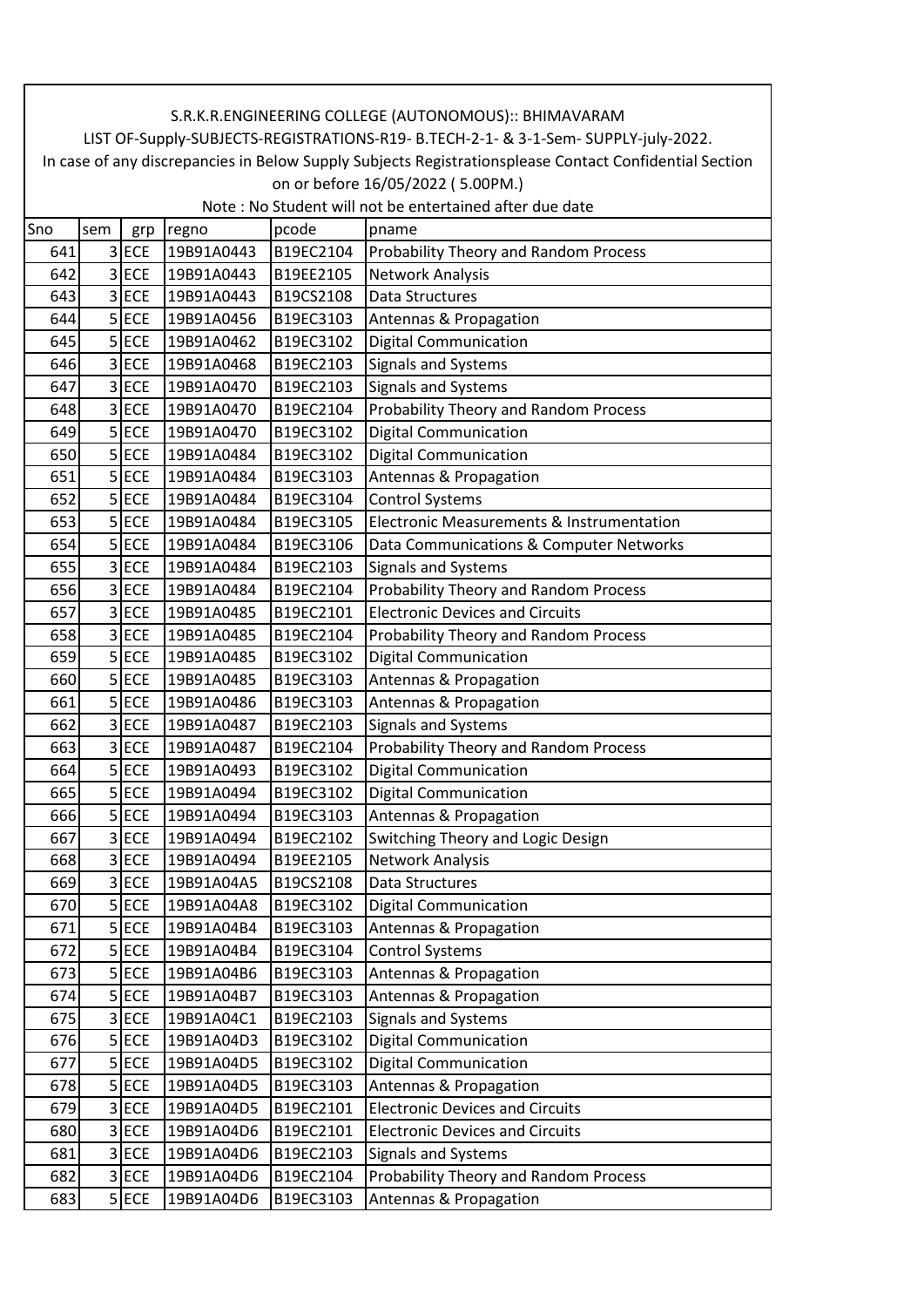|     | S.R.K.R.ENGINEERING COLLEGE (AUTONOMOUS):: BHIMAVARAM                                                  |         |            |           |                                                                                     |  |  |  |
|-----|--------------------------------------------------------------------------------------------------------|---------|------------|-----------|-------------------------------------------------------------------------------------|--|--|--|
|     |                                                                                                        |         |            |           | LIST OF-Supply-SUBJECTS-REGISTRATIONS-R19- B.TECH-2-1- & 3-1-Sem- SUPPLY-july-2022. |  |  |  |
|     | In case of any discrepancies in Below Supply Subjects Registrationsplease Contact Confidential Section |         |            |           |                                                                                     |  |  |  |
|     | on or before 16/05/2022 (5.00PM.)                                                                      |         |            |           |                                                                                     |  |  |  |
|     |                                                                                                        |         |            |           | Note: No Student will not be entertained after due date                             |  |  |  |
| Sno | sem                                                                                                    | grp     | regno      | pcode     | pname                                                                               |  |  |  |
| 684 |                                                                                                        | $5$ ECE | 19B91A04D6 | B19EC3104 | <b>Control Systems</b>                                                              |  |  |  |
| 685 |                                                                                                        | 3 ECE   | 19B91A04E6 | B19EE2105 | Network Analysis                                                                    |  |  |  |
| 686 |                                                                                                        | 5 ECE   | 19B91A04F1 | B19EC3102 | <b>Digital Communication</b>                                                        |  |  |  |
| 687 |                                                                                                        | $5$ ECE | 19B91A04F2 | B19EC3103 | Antennas & Propagation                                                              |  |  |  |
| 688 |                                                                                                        | $5$ ECE | 19B91A04F3 | B19EC3101 | Linear ICs & Pulse Circuits                                                         |  |  |  |
| 689 |                                                                                                        | $5$ ECE | 19B91A04F3 | B19EC3102 | <b>Digital Communication</b>                                                        |  |  |  |
| 690 |                                                                                                        | $5$ ECE | 19B91A04F3 | B19EC3103 | Antennas & Propagation                                                              |  |  |  |
| 691 |                                                                                                        | $5$ ECE | 19B91A04F3 | B19EC3104 | <b>Control Systems</b>                                                              |  |  |  |
| 692 |                                                                                                        | $5$ ECE | 19B91A04F3 | B19EC3106 | Data Communications & Computer Networks                                             |  |  |  |
| 693 |                                                                                                        | 3 ECE   | 19B91A04F3 | B19EC2101 | <b>Electronic Devices and Circuits</b>                                              |  |  |  |
| 694 |                                                                                                        | $3$ ECE | 19B91A04F3 | B19EC2102 | Switching Theory and Logic Design                                                   |  |  |  |
| 695 |                                                                                                        | 3 ECE   | 19B91A04F3 | B19EC2103 | Signals and Systems                                                                 |  |  |  |
| 696 |                                                                                                        | $3$ ECE | 19B91A04F3 | B19EC2104 | Probability Theory and Random Process                                               |  |  |  |
| 697 |                                                                                                        | 3 ECE   | 19B91A04F3 | B19EE2105 | Network Analysis                                                                    |  |  |  |
| 698 |                                                                                                        | 3 ECE   | 19B91A04F3 | B19CS2108 | <b>Data Structures</b>                                                              |  |  |  |
| 699 |                                                                                                        | 3 ECE   | 19B91A04F3 | B19EC2105 | <b>Electronic Devices and Circuits-Lab with Simulation</b>                          |  |  |  |
| 700 |                                                                                                        | 3 ECE   | 19B91A04F3 | B19EC2106 | Switching Theory and Logic Design-Lab with Simulation                               |  |  |  |
| 701 |                                                                                                        | $5$ ECE | 19B91A04G0 | B19EC3101 | Linear ICs & Pulse Circuits                                                         |  |  |  |
| 702 |                                                                                                        | $5$ ECE | 19B91A04G0 | B19EC3102 | <b>Digital Communication</b>                                                        |  |  |  |
| 703 |                                                                                                        | $5$ ECE | 19B91A04G0 | B19EC3103 | Antennas & Propagation                                                              |  |  |  |
| 704 |                                                                                                        | $5$ ECE | 19B91A04G0 | B19EC3105 | Electronic Measurements & Instrumentation                                           |  |  |  |
| 705 |                                                                                                        | $5$ ECE | 19B91A04G0 | B19EC3106 | Data Communications & Computer Networks                                             |  |  |  |
| 706 |                                                                                                        | $5$ ECE | 19B91A04G1 | B19EC3103 | Antennas & Propagation                                                              |  |  |  |
| 707 |                                                                                                        | 3 ECE   | 19B91A04G1 | B19EE2105 | Network Analysis                                                                    |  |  |  |
| 708 |                                                                                                        | $5$ ECE | 19B91A04I1 | B19EC3105 | Electronic Measurements & Instrumentation                                           |  |  |  |
| 709 |                                                                                                        | 3 ECE   | 19B91A04I8 | B19EC2103 | Signals and Systems                                                                 |  |  |  |
| 710 |                                                                                                        | $3$ ECE | 19B91A04I8 | B19EC2104 | Probability Theory and Random Process                                               |  |  |  |
| 711 |                                                                                                        | $5$ ECE | 19B91A04I8 | B19EC3102 | <b>Digital Communication</b>                                                        |  |  |  |
| 712 |                                                                                                        | $5$ ECE | 19B91A04I8 | B19EC3104 | <b>Control Systems</b>                                                              |  |  |  |
| 713 |                                                                                                        | 5 ECE   | 19B91A04L9 | B19EC3103 | Antennas & Propagation                                                              |  |  |  |
| 714 |                                                                                                        | 3 ECE   | 19B91A04M0 | B19EC2101 | <b>Electronic Devices and Circuits</b>                                              |  |  |  |
| 715 |                                                                                                        | 3 ECE   | 19B91A04M0 | B19EC2102 | Switching Theory and Logic Design                                                   |  |  |  |
| 716 |                                                                                                        | 3 ECE   | 19B91A04M0 | B19EC2104 | Probability Theory and Random Process                                               |  |  |  |
| 717 |                                                                                                        | $3$ ECE | 19B91A04M0 | B19EE2105 | <b>Network Analysis</b>                                                             |  |  |  |
| 718 |                                                                                                        | 3 ECE   | 19B91A04M0 | B19EC2105 | Electronic Devices and Circuits-Lab with Simulation                                 |  |  |  |
| 719 |                                                                                                        | $5$ ECE | 19B91A04M0 | B19EC3102 | <b>Digital Communication</b>                                                        |  |  |  |
| 720 |                                                                                                        | 3 ECE   | 19B91A04M4 | B19EC2104 | Probability Theory and Random Process                                               |  |  |  |
| 721 |                                                                                                        | 3 ECE   | 19B91A04M4 | B19EE2105 | Network Analysis                                                                    |  |  |  |
| 722 |                                                                                                        | 3 ECE   | 19B91A04M9 | B19EC2104 | Probability Theory and Random Process                                               |  |  |  |
| 723 |                                                                                                        | $5$ ECE | 19B91A04P7 | B19EC3103 |                                                                                     |  |  |  |
|     |                                                                                                        |         |            |           | Antennas & Propagation                                                              |  |  |  |
| 724 |                                                                                                        | $5$ ECE | 19B91A04Q6 | B19EC3102 | <b>Digital Communication</b>                                                        |  |  |  |
| 725 |                                                                                                        | $5$ ECE | 19B91A04Q6 | B19EC3103 | Antennas & Propagation                                                              |  |  |  |
| 726 |                                                                                                        | 5 CSE   | 19B91A0511 | B19CS3103 | Formal Languages and Automata Theory                                                |  |  |  |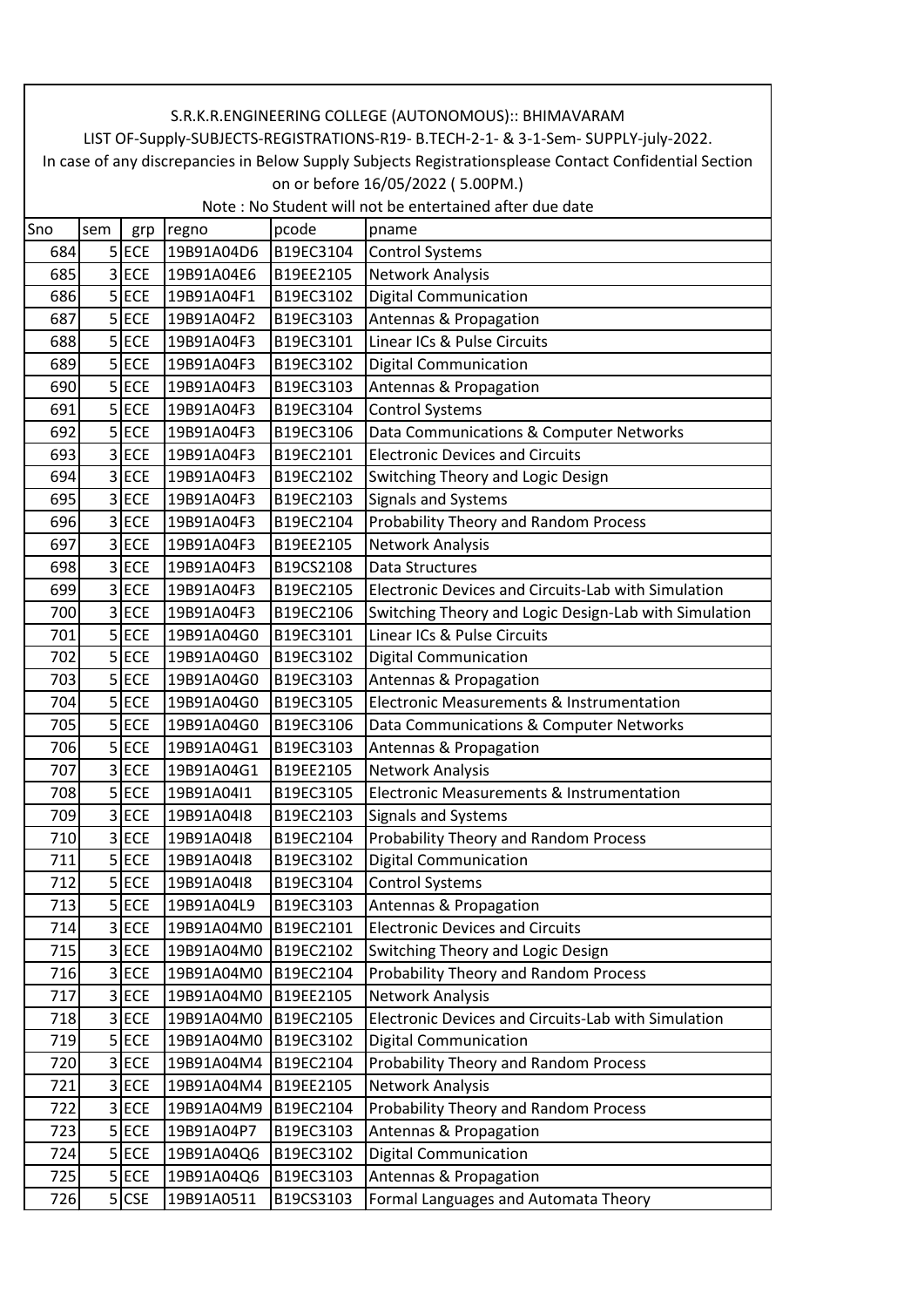|                                                         | S.R.K.R.ENGINEERING COLLEGE (AUTONOMOUS):: BHIMAVARAM                                                  |            |            |           |                                              |  |  |  |
|---------------------------------------------------------|--------------------------------------------------------------------------------------------------------|------------|------------|-----------|----------------------------------------------|--|--|--|
|                                                         | LIST OF-Supply-SUBJECTS-REGISTRATIONS-R19- B.TECH-2-1- & 3-1-Sem- SUPPLY-july-2022.                    |            |            |           |                                              |  |  |  |
|                                                         | In case of any discrepancies in Below Supply Subjects Registrationsplease Contact Confidential Section |            |            |           |                                              |  |  |  |
|                                                         | on or before 16/05/2022 (5.00PM.)                                                                      |            |            |           |                                              |  |  |  |
| Note: No Student will not be entertained after due date |                                                                                                        |            |            |           |                                              |  |  |  |
| Sno                                                     | sem                                                                                                    | grp        | regno      | pcode     | pname                                        |  |  |  |
| 727                                                     |                                                                                                        | $5$ CSE    | 19B91A0517 | B19CS3101 | Data Warehousing and Data Mining             |  |  |  |
| 728                                                     | 3                                                                                                      | <b>CSE</b> | 19B91A0541 | B19CS2103 | <b>Object Oriented Programming</b>           |  |  |  |
| 729                                                     | 3                                                                                                      | <b>CSE</b> | 19B91A0541 | B19CS2104 | <b>Advanced Data Structures</b>              |  |  |  |
| 730                                                     | $\overline{3}$                                                                                         | <b>CSE</b> | 19B91A0541 | B19CS2105 | <b>Computer Organization</b>                 |  |  |  |
| 731                                                     |                                                                                                        | 5 CSE      | 19B91A0549 | B19CS3102 | <b>Computer Networks</b>                     |  |  |  |
| 732                                                     | 5                                                                                                      | <b>CSE</b> | 19B91A0549 | B19CS3103 | Formal Languages and Automata Theory         |  |  |  |
| 733                                                     | 5                                                                                                      | <b>CSE</b> | 19B91A0563 | B19CS3101 | Data Warehousing and Data Mining             |  |  |  |
| 734                                                     | 5                                                                                                      | <b>CSE</b> | 19B91A0563 | B19CS3102 | <b>Computer Networks</b>                     |  |  |  |
| 735                                                     | 5                                                                                                      | <b>CSE</b> | 19B91A0563 | B19CS3103 | Formal Languages and Automata Theory         |  |  |  |
| 736                                                     |                                                                                                        | 5 CSE      | 19B91A0569 | B19CS3103 | Formal Languages and Automata Theory         |  |  |  |
| 737                                                     |                                                                                                        | 5 CSE      | 19B91A0585 | B19CS3102 | <b>Computer Networks</b>                     |  |  |  |
| 738                                                     | 5                                                                                                      | <b>CSE</b> | 19B91A05A1 | B19CS3101 | Data Warehousing and Data Mining             |  |  |  |
| 739                                                     | 5                                                                                                      | <b>CSE</b> | 19B91A05A1 | B19CS3102 | <b>Computer Networks</b>                     |  |  |  |
| 740                                                     | 5                                                                                                      | <b>CSE</b> | 19B91A05A1 | B19CS3103 | Formal Languages and Automata Theory         |  |  |  |
| 741                                                     | 5                                                                                                      | <b>CSE</b> | 19B91A05A1 | B19CS3104 | Web Technologies                             |  |  |  |
| 742                                                     | 5                                                                                                      | <b>CSE</b> | 19B91A05A1 | B19CS3105 | <b>Computer Graphics</b>                     |  |  |  |
| 743                                                     | 3                                                                                                      | <b>CSE</b> | 19B91A05A1 | B19CS2103 | <b>Object Oriented Programming</b>           |  |  |  |
| 744                                                     | 3                                                                                                      | <b>CSE</b> | 19B91A05A1 | B19CS2104 | <b>Advanced Data Structures</b>              |  |  |  |
| 745                                                     | 3                                                                                                      | <b>CSE</b> | 19B91A05A1 | B19CS2105 | <b>Computer Organization</b>                 |  |  |  |
| 746                                                     | 3                                                                                                      | <b>CSE</b> | 19B91A05A4 | B19CS2101 | Mathematical Foundations of Computer Science |  |  |  |
| 747                                                     | 3                                                                                                      | <b>CSE</b> | 19B91A05A4 | B19CS2103 | <b>Object Oriented Programming</b>           |  |  |  |
| 748                                                     | 3                                                                                                      | <b>CSE</b> | 19B91A05A4 | B19CS2104 | <b>Advanced Data Structures</b>              |  |  |  |
| 749                                                     | 3                                                                                                      | <b>CSE</b> | 19B91A05A4 | B19CS2105 | <b>Computer Organization</b>                 |  |  |  |
| 750                                                     | 5                                                                                                      | <b>CSE</b> | 19B91A05B0 | B19CS3101 | Data Warehousing and Data Mining             |  |  |  |
| 751                                                     |                                                                                                        | 5 CSE      | 19B91A05B0 | B19CS3102 | Computer Networks                            |  |  |  |
| 752                                                     | 3                                                                                                      | <b>CSE</b> | 19B91A05C7 | B19CS2103 | <b>Object Oriented Programming</b>           |  |  |  |
| 753                                                     | 5                                                                                                      | <b>CSE</b> | 19B91A05C9 | B19CS3102 | <b>Computer Networks</b>                     |  |  |  |
| 754                                                     | 5                                                                                                      | <b>CSE</b> | 19B91A05D5 | B19CS3101 | Data Warehousing and Data Mining             |  |  |  |
| 755                                                     | 5                                                                                                      | <b>CSE</b> | 19B91A05D5 | B19CS3103 | Formal Languages and Automata Theory         |  |  |  |
| 756                                                     | 3                                                                                                      | <b>CSE</b> | 19B91A05D5 | B19CS2105 | <b>Computer Organization</b>                 |  |  |  |
| 757                                                     | 5                                                                                                      | <b>CSE</b> | 19B91A05D9 | B19CS3103 | Formal Languages and Automata Theory         |  |  |  |
| 758                                                     | 5                                                                                                      | <b>CSE</b> | 19B91A05H4 | B19CS3101 | Data Warehousing and Data Mining             |  |  |  |
| 759                                                     | 5                                                                                                      | <b>CSE</b> | 19B91A05H4 | B19CS3104 | Web Technologies                             |  |  |  |
| 760                                                     | 3                                                                                                      | <b>CSE</b> | 19B91A05H4 | B19CS2105 | <b>Computer Organization</b>                 |  |  |  |
| 761                                                     | 5                                                                                                      | <b>CSE</b> | 19B91A05K1 | B19CS3104 | Web Technologies                             |  |  |  |
| 762                                                     |                                                                                                        | 5 CSE      | 19B91A05M2 | B19CS3101 | Data Warehousing and Data Mining             |  |  |  |
| 763                                                     | 5                                                                                                      | <b>CSE</b> | 19B91A05M2 | B19CS3104 | Web Technologies                             |  |  |  |
| 764                                                     | 3                                                                                                      | <b>CSE</b> | 19B91A05M4 | B19CS2103 | <b>Object Oriented Programming</b>           |  |  |  |
| 765                                                     | 3                                                                                                      | <b>CSE</b> | 19B91A05M4 | B19CS2105 | <b>Computer Organization</b>                 |  |  |  |
| 766                                                     | 5                                                                                                      | <b>CSE</b> | 19B91A05M4 | B19CS3105 | <b>Computer Graphics</b>                     |  |  |  |
| 767                                                     | 5                                                                                                      | <b>CSE</b> | 19B91A05N9 | B19CS3103 | Formal Languages and Automata Theory         |  |  |  |
| 768                                                     | 3                                                                                                      | <b>CSE</b> | 19B91A05P0 | B19CS2103 | <b>Object Oriented Programming</b>           |  |  |  |
| 769                                                     |                                                                                                        | 5 CSE      | 19B91A05Q6 | B19CS3104 | Web Technologies                             |  |  |  |
|                                                         |                                                                                                        |            |            |           |                                              |  |  |  |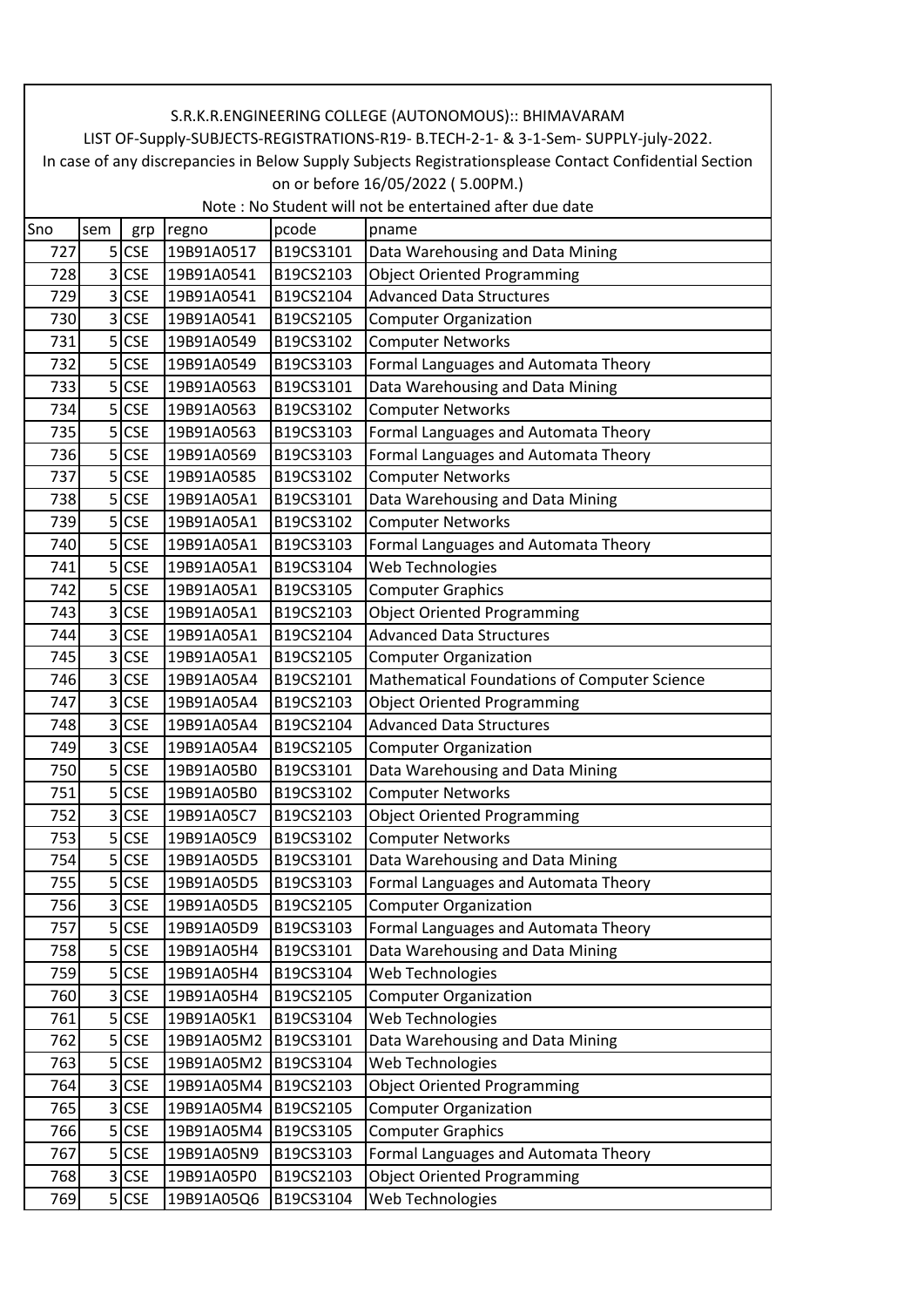|                                   | S.R.K.R.ENGINEERING COLLEGE (AUTONOMOUS):: BHIMAVARAM                                                  |           |            |           |                                                                                     |  |  |  |
|-----------------------------------|--------------------------------------------------------------------------------------------------------|-----------|------------|-----------|-------------------------------------------------------------------------------------|--|--|--|
|                                   |                                                                                                        |           |            |           | LIST OF-Supply-SUBJECTS-REGISTRATIONS-R19- B.TECH-2-1- & 3-1-Sem- SUPPLY-july-2022. |  |  |  |
|                                   | In case of any discrepancies in Below Supply Subjects Registrationsplease Contact Confidential Section |           |            |           |                                                                                     |  |  |  |
| on or before 16/05/2022 (5.00PM.) |                                                                                                        |           |            |           |                                                                                     |  |  |  |
|                                   |                                                                                                        |           |            |           | Note : No Student will not be entertained after due date                            |  |  |  |
| Sno                               | sem                                                                                                    | grp       | regno      | pcode     | pname                                                                               |  |  |  |
| 770                               |                                                                                                        | $5$ CSE   | 19B91A05Q6 | B19CS3105 | <b>Computer Graphics</b>                                                            |  |  |  |
| 771                               | 3                                                                                                      | lıt       | 19B91A1237 | B19IT2104 | <b>Advanced Data Strucutures</b>                                                    |  |  |  |
| 772                               |                                                                                                        | $3$ IT    | 19B91A1237 | B19IT2106 | Object Oriented Programming Through C++                                             |  |  |  |
| 773                               | 5                                                                                                      | IT        | 19B91A1237 | B19IT3103 | Artificial Intelligence                                                             |  |  |  |
| 774                               |                                                                                                        | $5$ IT    | 19B91A1237 | B19IT3108 | <b>Computer Graphics</b>                                                            |  |  |  |
| 775                               |                                                                                                        | $5$ IT    | 19B91A1253 | B19IT3110 | Computer Networks & Compiler Design Lab                                             |  |  |  |
| 776                               |                                                                                                        | $5$ IT    | 19B91A1253 | B19IT3111 | Al Tools & Techniques Lab                                                           |  |  |  |
| 777                               |                                                                                                        | $3$ IT    | 19B91A1258 | B19IT2105 | <b>Computer Organization</b>                                                        |  |  |  |
| 778                               | 3                                                                                                      | IT        | 19B91A1280 | B19IT2101 | <b>Discrete Mathematical Structures</b>                                             |  |  |  |
| 779                               |                                                                                                        | $3$ IT    | 19B91A1280 | B19IT2105 | <b>Computer Organization</b>                                                        |  |  |  |
| 780                               |                                                                                                        | $5$ IT    | 19B91A1280 | B19IT3103 | Artificial Intelligence                                                             |  |  |  |
| 781                               |                                                                                                        | $5$  IT   | 19B91A1280 | B19IT3108 | <b>Computer Graphics</b>                                                            |  |  |  |
| 782                               |                                                                                                        | $5$ IT    | 19B91A1294 | B19IT3102 | <b>Compiler Design</b>                                                              |  |  |  |
| 783                               |                                                                                                        | $5$ IT    | 19B91A1294 | B19IT3104 | Design and Analysis of Algorithms                                                   |  |  |  |
| 784                               |                                                                                                        | $3$ IT    | 19B91A1294 | B19IT2102 | Principles of Software Engineering                                                  |  |  |  |
| 785                               | 5                                                                                                      | İІТ       | 19B91A1295 | B19IT3101 | <b>Computer Networks</b>                                                            |  |  |  |
| 786                               |                                                                                                        | $5$ IT    | 19B91A1295 | B19IT3102 | <b>Compiler Design</b>                                                              |  |  |  |
| 787                               |                                                                                                        | $5$  IT   | 19B91A1295 | B19IT3103 | Artificial Intelligence                                                             |  |  |  |
| 788                               |                                                                                                        | $5$ IT    | 19B91A1295 | B19IT3104 | Design and Analysis of Algorithms                                                   |  |  |  |
| 789                               |                                                                                                        | $5$ IT    | 19B91A1295 | B19IT3108 | <b>Computer Graphics</b>                                                            |  |  |  |
| 790                               | 5 <sup>1</sup>                                                                                         | lıt       | 19B91A12A8 | B19IT3101 | <b>Computer Networks</b>                                                            |  |  |  |
| 791                               |                                                                                                        | $5$ IT    | 19B91A12A8 | B19IT3111 | Al Tools & Techniques Lab                                                           |  |  |  |
| 792                               | 3                                                                                                      | IT        | 19B91A12B2 | B19IT2102 | Principles of Software Engineering                                                  |  |  |  |
| 793                               |                                                                                                        | $5$ IT    | 19B91A12B2 | B19IT3104 | Design and Analysis of Algorithms                                                   |  |  |  |
| 794                               |                                                                                                        | $5$ IT    | 19B91A12B4 | B19IT3103 | Artificial Intelligence                                                             |  |  |  |
| 795                               |                                                                                                        | $5$ IT    | 19B91A12D8 | B19IT3104 | Design and Analysis of Algorithms                                                   |  |  |  |
| 796                               |                                                                                                        | $5$ IT    | 19B91A12E1 | B19IT3110 | Computer Networks & Compiler Design Lab                                             |  |  |  |
| 797                               | 3                                                                                                      | IT        | 19B91A12E1 | B19IT2105 | <b>Computer Organization</b>                                                        |  |  |  |
| 798                               |                                                                                                        | $3$ IT    | 19B91A12E1 | B19IT2106 | Object Oriented Programming Through C++                                             |  |  |  |
| 799                               | 3                                                                                                      | <b>CE</b> | 19B91B0102 | B19CE2102 | <b>Fluid Mechanics</b>                                                              |  |  |  |
| 800                               | 5                                                                                                      | <b>CE</b> | 19B91B0102 | B19CE3102 | Design of Reinforced Concrete Structures                                            |  |  |  |
| 801                               | 5                                                                                                      | <b>CE</b> | 19B91B0104 | B19CE3101 | <b>Structural Analysis-II</b>                                                       |  |  |  |
| 802                               | 5                                                                                                      | <b>CE</b> | 19B91B0104 | B19CE3102 | Design of Reinforced Concrete Structures                                            |  |  |  |
| 803                               | 5                                                                                                      | <b>CE</b> | 19B91B0105 | B19CE3101 | <b>Structural Analysis-II</b>                                                       |  |  |  |
| 804                               | 5                                                                                                      | <b>CE</b> | 19B91B0105 | B19CE3102 | Design of Reinforced Concrete Structures                                            |  |  |  |
| 805                               | 5                                                                                                      | <b>CE</b> | 19B91B0105 | B19CE3105 | Repair, Rehabilitation and Retrofitting of Structures                               |  |  |  |
| 806                               | 3                                                                                                      | <b>CE</b> | 19B91B0105 | B19CE2102 | <b>Fluid Mechanics</b>                                                              |  |  |  |
| 807                               | 3                                                                                                      | <b>CE</b> | 19B91B0106 | B19CE2101 | <b>Mechanics of Solids</b>                                                          |  |  |  |
| 808                               | 3                                                                                                      | <b>CE</b> | 19B91B0106 | B19CE2102 | <b>Fluid Mechanics</b>                                                              |  |  |  |
| 809                               | 5                                                                                                      | <b>CE</b> | 19B91B0106 | B19CE3101 | <b>Structural Analysis-II</b>                                                       |  |  |  |
|                                   | 5                                                                                                      | <b>CE</b> | 19B91B0106 | B19CE3102 |                                                                                     |  |  |  |
| 810                               |                                                                                                        |           |            |           | Design of Reinforced Concrete Structures                                            |  |  |  |
| 811                               | 3                                                                                                      | <b>CE</b> | 19B91B0107 | B19CE2101 | <b>Mechanics of Solids</b>                                                          |  |  |  |
| 812                               |                                                                                                        | $3$ CE    | 19B91B0107 | B19CE2102 | <b>Fluid Mechanics</b>                                                              |  |  |  |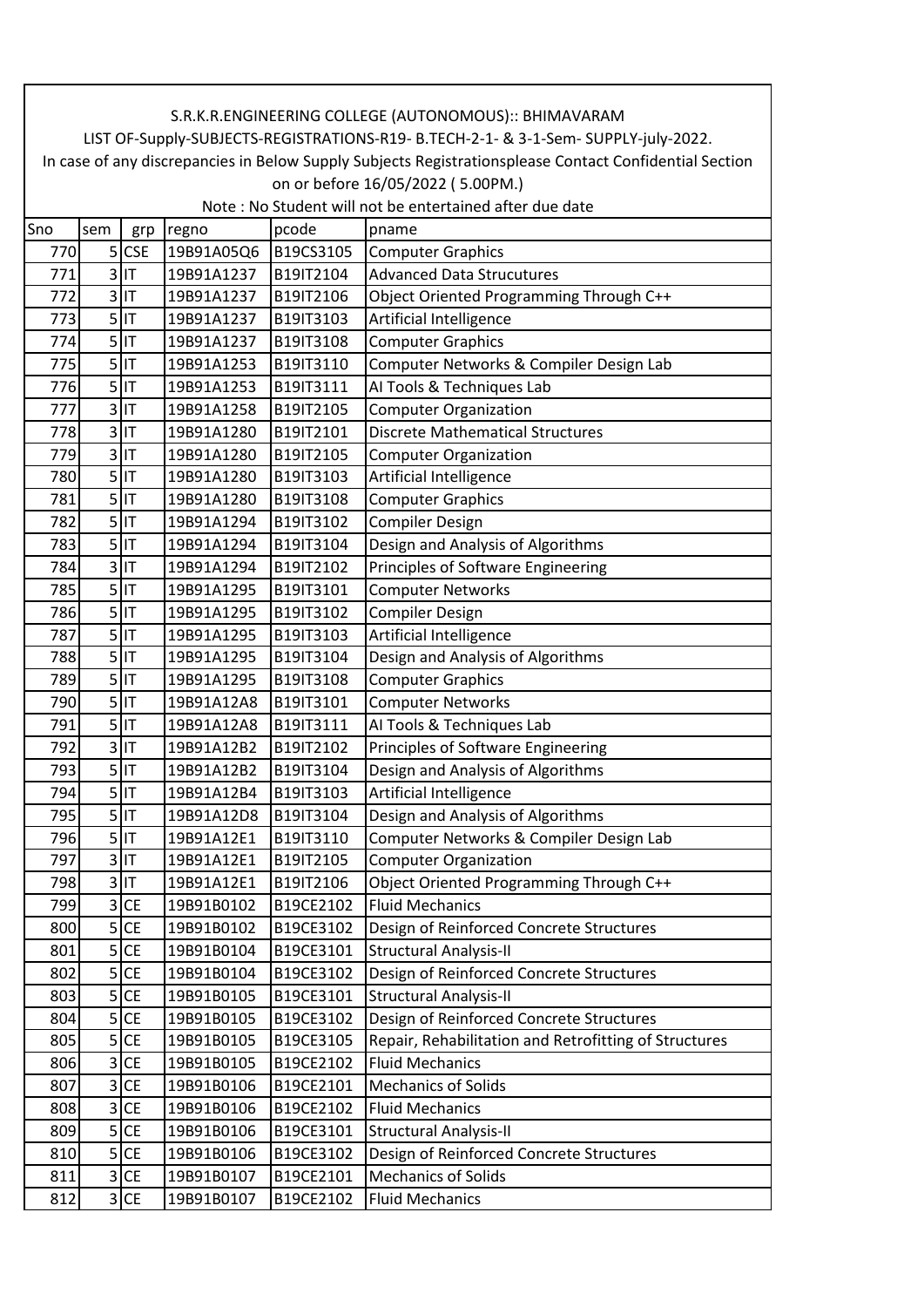|     | S.R.K.R.ENGINEERING COLLEGE (AUTONOMOUS):: BHIMAVARAM                                                  |            |            |           |                                                                                     |  |  |  |  |
|-----|--------------------------------------------------------------------------------------------------------|------------|------------|-----------|-------------------------------------------------------------------------------------|--|--|--|--|
|     |                                                                                                        |            |            |           | LIST OF-Supply-SUBJECTS-REGISTRATIONS-R19- B.TECH-2-1- & 3-1-Sem- SUPPLY-july-2022. |  |  |  |  |
|     | In case of any discrepancies in Below Supply Subjects Registrationsplease Contact Confidential Section |            |            |           |                                                                                     |  |  |  |  |
|     | on or before 16/05/2022 (5.00PM.)<br>Note: No Student will not be entertained after due date           |            |            |           |                                                                                     |  |  |  |  |
| Sno | sem                                                                                                    | grp        | regno      | pcode     | pname                                                                               |  |  |  |  |
| 813 |                                                                                                        | $5$ CE     | 19B91B0107 | B19CE3102 | Design of Reinforced Concrete Structures                                            |  |  |  |  |
| 814 |                                                                                                        | $5$ CE     | 19B91B0107 | B19CE3104 | <b>Estimation Specifications &amp; Contracts</b>                                    |  |  |  |  |
| 815 | 5                                                                                                      | <b>CE</b>  | 19B91B0110 | B19CE3101 | <b>Structural Analysis-II</b>                                                       |  |  |  |  |
| 816 | 5 <sup>1</sup>                                                                                         | <b>CE</b>  | 19B91B0110 | B19CE3102 | Design of Reinforced Concrete Structures                                            |  |  |  |  |
| 817 | 5                                                                                                      | <b>CE</b>  | 19B91B0114 | B19CE3102 | Design of Reinforced Concrete Structures                                            |  |  |  |  |
| 818 | 5                                                                                                      | <b>CE</b>  | 19B91B0115 | B19CE3101 | <b>Structural Analysis-II</b>                                                       |  |  |  |  |
| 819 | 5                                                                                                      | <b>CE</b>  | 19B91B0118 | B19CE3101 | <b>Structural Analysis-II</b>                                                       |  |  |  |  |
| 820 |                                                                                                        | $5$ CE     | 19B91B0118 | B19CE3102 | Design of Reinforced Concrete Structures                                            |  |  |  |  |
| 821 |                                                                                                        | $5$ CE     | 19B91B0120 | B19CE3101 | <b>Structural Analysis-II</b>                                                       |  |  |  |  |
| 822 | 5                                                                                                      | <b>CE</b>  | 19B91B0120 | B19CE3104 | <b>Estimation Specifications &amp; Contracts</b>                                    |  |  |  |  |
| 823 | 5                                                                                                      | <b>CE</b>  | 19B91B0122 | B19CE3101 | Structural Analysis-II                                                              |  |  |  |  |
| 824 | 5                                                                                                      | <b>CE</b>  | 19B91B0122 | B19CE3102 | Design of Reinforced Concrete Structures                                            |  |  |  |  |
| 825 | 3                                                                                                      | <b>CE</b>  | 19B91B0122 | B19CE2101 | <b>Mechanics of Solids</b>                                                          |  |  |  |  |
| 826 |                                                                                                        | $5$ CE     | 19B91B0124 | B19CE3102 |                                                                                     |  |  |  |  |
| 827 | 5                                                                                                      | <b>CE</b>  | 19B91B0125 | B19CE3101 | Design of Reinforced Concrete Structures                                            |  |  |  |  |
|     |                                                                                                        |            |            |           | <b>Structural Analysis-II</b>                                                       |  |  |  |  |
| 828 |                                                                                                        | $5$ CE     | 19B91B0125 | B19CE3102 | Design of Reinforced Concrete Structures                                            |  |  |  |  |
| 829 | 5                                                                                                      | <b>CE</b>  | 19B91B0128 | B19CE3101 | Structural Analysis-II                                                              |  |  |  |  |
| 830 | 5                                                                                                      | <b>CE</b>  | 19B91B0128 | B19CE3102 | Design of Reinforced Concrete Structures                                            |  |  |  |  |
| 831 | 5                                                                                                      | <b>CE</b>  | 19B91B0128 | B19CE3103 | Soil Mechanics                                                                      |  |  |  |  |
| 832 | 5                                                                                                      | <b>CE</b>  | 19B91B0128 | B19CE3105 | Repair, Rehabilitation and Retrofitting of Structures<br><b>Mechanics of Solids</b> |  |  |  |  |
| 833 |                                                                                                        | 3 CE       | 19B91B0128 | B19CE2101 |                                                                                     |  |  |  |  |
| 834 | 3                                                                                                      | <b>CE</b>  | 19B91B0128 | B19CE2102 | <b>Fluid Mechanics</b>                                                              |  |  |  |  |
| 835 | 3                                                                                                      | <b>CE</b>  | 19B91B0128 | B19CE2104 | Surveying                                                                           |  |  |  |  |
| 836 | 5                                                                                                      | <b>CE</b>  | 19B91B0134 | B19CE3101 | Structural Analysis-II                                                              |  |  |  |  |
| 837 |                                                                                                        | $5$ CE     | 19B91B0134 | B19CE3102 | Design of Reinforced Concrete Structures                                            |  |  |  |  |
| 838 | 5                                                                                                      | <b>CE</b>  | 19B91B0139 | B19CE3102 | Design of Reinforced Concrete Structures                                            |  |  |  |  |
| 839 |                                                                                                        | $5$ CE     | 19B91B0145 | B19CE3101 | <b>Structural Analysis-II</b>                                                       |  |  |  |  |
| 840 |                                                                                                        | $5$ CE     | 19B91B0145 | B19CE3102 | Design of Reinforced Concrete Structures                                            |  |  |  |  |
| 841 | 5                                                                                                      | <b>CE</b>  | 19B91B0145 | B19CE3103 | Soil Mechanics                                                                      |  |  |  |  |
| 842 | 3                                                                                                      | <b>CE</b>  | 19B91B0145 | B19CE2101 | <b>Mechanics of Solids</b>                                                          |  |  |  |  |
| 843 | 5                                                                                                      | <b>CE</b>  | 19B91B0146 | B19CE3102 | Design of Reinforced Concrete Structures                                            |  |  |  |  |
| 844 | 5                                                                                                      | <b>CSE</b> | 19B91B0505 | B19CS3102 | <b>Computer Networks</b>                                                            |  |  |  |  |
| 845 | $\overline{3}$                                                                                         | <b>CSE</b> | 19B91B0505 | B19CS2104 | <b>Advanced Data Structures</b>                                                     |  |  |  |  |
| 846 |                                                                                                        | $3$ CSE    | 19B91B0505 | B19CS2105 | <b>Computer Organization</b>                                                        |  |  |  |  |
| 847 |                                                                                                        | 3 CSE      | 19B91B0507 | B19CS2103 | <b>Object Oriented Programming</b>                                                  |  |  |  |  |
| 848 | 3                                                                                                      | <b>CSE</b> | 19B91B0507 | B19CS2104 | <b>Advanced Data Structures</b>                                                     |  |  |  |  |
| 849 | 5                                                                                                      | <b>CSE</b> | 19B91B0507 | B19CS3101 | Data Warehousing and Data Mining                                                    |  |  |  |  |
| 850 | 5                                                                                                      | <b>CSE</b> | 19B91B0507 | B19CS3103 | Formal Languages and Automata Theory                                                |  |  |  |  |
| 851 |                                                                                                        | $5$ CSE    | 19B91B0511 | B19CS3101 | Data Warehousing and Data Mining                                                    |  |  |  |  |
| 852 |                                                                                                        | $5$ CSE    | 19B91B0511 | B19CS3103 | Formal Languages and Automata Theory                                                |  |  |  |  |
| 853 | 5                                                                                                      | <b>CSE</b> | 19B91B0532 | B19CS3103 | Formal Languages and Automata Theory                                                |  |  |  |  |
| 854 |                                                                                                        | $5$ CSE    | 19B91B0532 | B19CS3104 | Web Technologies                                                                    |  |  |  |  |
| 855 |                                                                                                        | 5 CSE      | 19B91B0532 | B19CS3105 | <b>Computer Graphics</b>                                                            |  |  |  |  |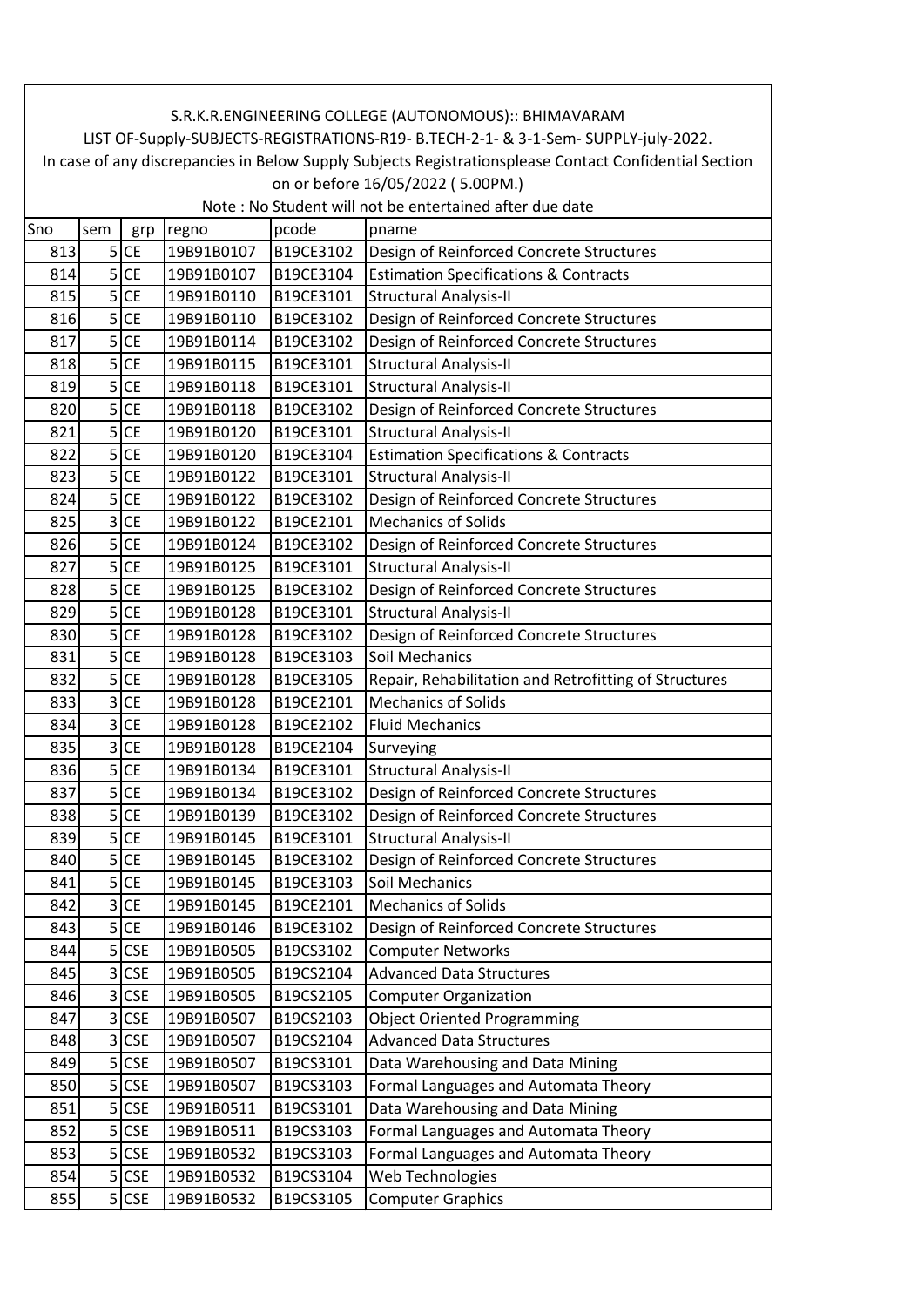|     | S.R.K.R.ENGINEERING COLLEGE (AUTONOMOUS):: BHIMAVARAM                                                  |            |                   |           |                                                          |  |  |  |  |
|-----|--------------------------------------------------------------------------------------------------------|------------|-------------------|-----------|----------------------------------------------------------|--|--|--|--|
|     | LIST OF-Supply-SUBJECTS-REGISTRATIONS-R19- B.TECH-2-1- & 3-1-Sem- SUPPLY-july-2022.                    |            |                   |           |                                                          |  |  |  |  |
|     | In case of any discrepancies in Below Supply Subjects Registrationsplease Contact Confidential Section |            |                   |           |                                                          |  |  |  |  |
|     | on or before 16/05/2022 (5.00PM.)<br>Note : No Student will not be entertained after due date          |            |                   |           |                                                          |  |  |  |  |
| Sno | sem                                                                                                    | grp        | regno             | pcode     | pname                                                    |  |  |  |  |
| 856 |                                                                                                        | $3$ CSE    | 19B91B0532        | B19CS2104 | <b>Advanced Data Structures</b>                          |  |  |  |  |
| 857 |                                                                                                        | $3$ CSE    | 19B91B0532        | B19CS2105 | <b>Computer Organization</b>                             |  |  |  |  |
| 858 | 3                                                                                                      | <b>CSE</b> | 19B91B0551        | B19CS2103 | <b>Object Oriented Programming</b>                       |  |  |  |  |
| 859 | 3                                                                                                      | <b>CSE</b> | 19B91B0551        | B19CS2104 | <b>Advanced Data Structures</b>                          |  |  |  |  |
| 860 | 3                                                                                                      | <b>CSE</b> | 19B91B0551        | B19CS2105 | <b>Computer Organization</b>                             |  |  |  |  |
| 861 | 3                                                                                                      | <b>CSE</b> | 19B91B0551        | B19CS2106 | <b>Object Oriented Programming Lab</b>                   |  |  |  |  |
| 862 |                                                                                                        | 5 CSE      | 19B91B0551        | B19CS3103 | Formal Languages and Automata Theory                     |  |  |  |  |
| 863 |                                                                                                        | 5 CSE      | 19B91B0551        | B19CS3104 | Web Technologies                                         |  |  |  |  |
| 864 |                                                                                                        | $5$ CSE    | 19B91B0561        | B19CS3104 | Web Technologies                                         |  |  |  |  |
| 865 | 5                                                                                                      | <b>CSE</b> | 19B91B0563        | B19CS3104 | Web Technologies                                         |  |  |  |  |
| 866 | 3                                                                                                      | <b>CSE</b> | 19B91B0563        | B19CS2103 | <b>Object Oriented Programming</b>                       |  |  |  |  |
| 867 | 3                                                                                                      | <b>CSE</b> | 19B91B0563        | B19CS2104 | <b>Advanced Data Structures</b>                          |  |  |  |  |
| 868 | 5                                                                                                      | <b>CE</b>  | 20B95A0102        | B19CE3102 | Design of Reinforced Concrete Structures                 |  |  |  |  |
| 869 |                                                                                                        | $5$ CE     | 20B95A0111        | B19CE3101 | <b>Structural Analysis-II</b>                            |  |  |  |  |
| 870 | 5                                                                                                      | <b>CE</b>  | 20B95A0111        | B19CE3102 | Design of Reinforced Concrete Structures                 |  |  |  |  |
| 871 | 5 <sup>1</sup>                                                                                         | <b>CE</b>  | 20B95A0117        | B19CE3105 | Repair, Rehabilitation and Retrofitting of Structures    |  |  |  |  |
| 872 | 5                                                                                                      | EEE        | 20B95A0206        | B19EE3103 | <b>Power Electronics</b>                                 |  |  |  |  |
| 873 |                                                                                                        | $5$ EEE    | 20B95A0210        | B19EE3101 | <b>Electrical Machines-II</b>                            |  |  |  |  |
| 874 |                                                                                                        | $5$ EEE    | 20B95A0210        | B19EE3102 | <b>Control Systems</b>                                   |  |  |  |  |
| 875 |                                                                                                        | $3$ EEE    | 20B95A0215        | B19EE2101 | <b>Electrical Measurements and Instrumentation</b>       |  |  |  |  |
| 876 |                                                                                                        | $3$ EEE    | 20B95A0215        | B19EE2102 | Network Analysis and Synthesis                           |  |  |  |  |
| 877 |                                                                                                        | 3 EEE      | 20B95A0215        | B19CS2108 | Data Structures                                          |  |  |  |  |
| 878 |                                                                                                        | $5$ EEE    | 20B95A0215        | B19EE3101 | <b>Electrical Machines-II</b>                            |  |  |  |  |
| 879 | 5                                                                                                      | EEE        | 20B95A0215        | B19EE3103 | <b>Power Electronics</b>                                 |  |  |  |  |
| 880 |                                                                                                        | $5$ EEE    | 20B95A0216        | B19EE3101 | <b>Electrical Machines-II</b>                            |  |  |  |  |
| 881 |                                                                                                        | 5 EEE      | 20B95A0216        | B19EE3104 | Electrical Power Generation, Transmission & Distribution |  |  |  |  |
| 882 |                                                                                                        | $5$ EEE    | 20B95A0216        | B19EE3106 | <b>Analog Electronics</b>                                |  |  |  |  |
| 883 |                                                                                                        | 3 EEE      | 20B95A0224        | B19EE2102 | Network Analysis and Synthesis                           |  |  |  |  |
| 884 |                                                                                                        | $5$ EEE    | 20B95A0224        | B19EE3101 | <b>Electrical Machines-II</b>                            |  |  |  |  |
| 885 |                                                                                                        | $5$ EEE    | 20B95A0224        | B19EE3102 | <b>Control Systems</b>                                   |  |  |  |  |
| 886 | 5                                                                                                      | <b>EEE</b> | 20B95A0224        | B19EE3106 | Analog Electronics                                       |  |  |  |  |
| 887 | $\overline{\mathbf{3}}$                                                                                | EEE        | 20B95A0231        | B19BS2102 | Mathematics-IV                                           |  |  |  |  |
| 888 |                                                                                                        | 3 EEE      | 20B95A0231        | B19EE2102 | Network Analysis and Synthesis                           |  |  |  |  |
| 889 |                                                                                                        | 3 EEE      | 20B95A0231        | B19EE2103 | <b>Electro Magnetic Field Theory</b>                     |  |  |  |  |
| 890 |                                                                                                        | 3 EEE      | 20B95A0241        | B19BS2102 | Mathematics-IV                                           |  |  |  |  |
| 891 |                                                                                                        |            | 3 MECH 20B95A0311 | B19ME2103 | <b>Manufacturing Processes</b>                           |  |  |  |  |
| 892 |                                                                                                        |            | 3 MECH 20B95A0318 | B19BS2101 | Mathematics - III                                        |  |  |  |  |
| 893 | $\overline{3}$                                                                                         |            | MECH 20B95A0318   |           | B19ME2101 Strength of Materials                          |  |  |  |  |
| 894 |                                                                                                        |            | 3 MECH 20B95A0318 |           | B19ME2102 Engineering Thermodynamics                     |  |  |  |  |
| 895 |                                                                                                        |            | 3 MECH 20B95A0318 |           | B19ME2104   Metallurgy and Materials Science             |  |  |  |  |
| 896 |                                                                                                        |            | 3 MECH 20B95A0318 |           | B19ME2105   Mechanical Engineering Drawing               |  |  |  |  |
| 897 |                                                                                                        |            | 5 MECH 20B95A0318 |           | B19ME3101  IC Engines & Gas Turbines                     |  |  |  |  |
| 898 |                                                                                                        |            | 5 MECH 20895A0318 |           | B19ME3103 Design of Machine Elements                     |  |  |  |  |